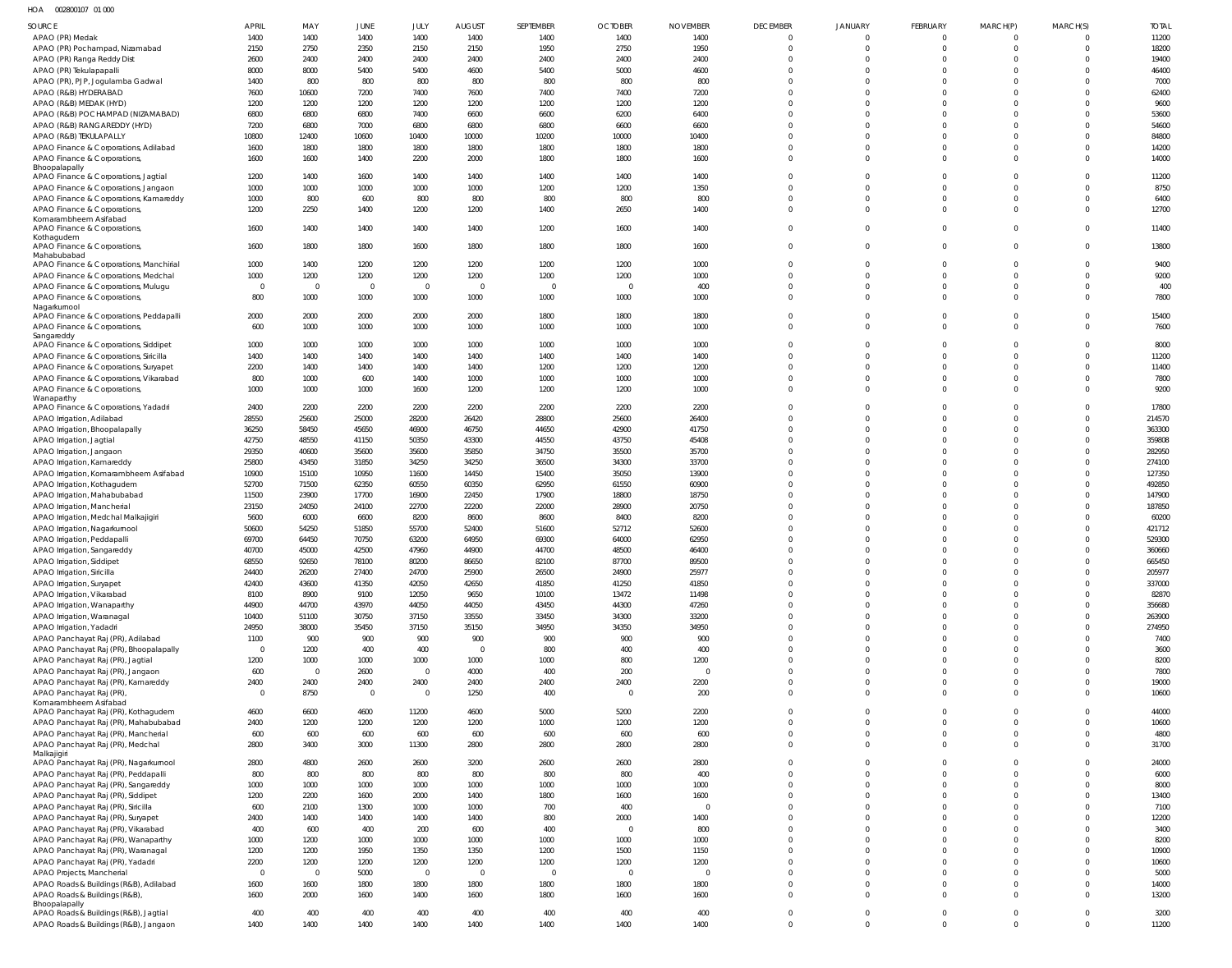| HOA 002800107 01 000                                                                    |                               |                  |                      |                               |                            |                      |                        |                         |                                |                               |                                |                      |                            |                       |
|-----------------------------------------------------------------------------------------|-------------------------------|------------------|----------------------|-------------------------------|----------------------------|----------------------|------------------------|-------------------------|--------------------------------|-------------------------------|--------------------------------|----------------------|----------------------------|-----------------------|
| SOURCE<br>APAO Roads & Buildings (R&B), Jogulamba                                       | <b>APRIL</b><br>4600          | MAY<br>4800      | JUNE<br>4400         | JULY<br>4600                  | <b>AUGUST</b><br>4800      | SEPTEMBER<br>4600    | <b>OCTOBER</b><br>4400 | <b>NOVEMBER</b><br>4600 | <b>DECEMBER</b><br>$\mathbf 0$ | <b>JANUARY</b><br>$\mathbf 0$ | <b>FEBRUARY</b><br>$\mathbf 0$ | MARCH(P)<br>$\Omega$ | MARCH(S)<br>$\overline{0}$ | <b>TOTAL</b><br>36800 |
| Gadwal<br>APAO Roads & Buildings (R&B), Kamareddy                                       | 3000                          | 3200             | 3000                 | 3000                          | 3000                       | 3000                 | 2800                   | 2800                    | $\Omega$<br>$\Omega$           | $\mathbf 0$                   | $\Omega$                       | $\Omega$             | $\mathbf{0}$               | 23800                 |
| APAO Roads & Buildings (R&B),<br>Komarambheem Asifabad<br>APAO Roads & Buildings (R&B), | 1000<br>10600                 | 1000<br>9000     | 1000<br>8000         | 800<br>7200                   | 800<br>8000                | 800<br>8600          | 800<br>$\Omega$        | 800<br>- 0              | $\Omega$                       | $\Omega$<br>$\Omega$          | $\Omega$<br>$\Omega$           | $\Omega$<br>$\Omega$ | $\mathbf 0$<br>$\mathbf 0$ | 7000<br>51400         |
| Kothagudem<br>APAO Roads & Buildings (R&B),                                             | 1200                          | 1200             | 1200                 | 1200                          | 1200                       | 1200                 | 1200                   | 1200                    | $\Omega$                       | $\Omega$                      | $\Omega$                       | $\Omega$             | $\mathbf{0}$               | 9600                  |
| Mahabubabad<br>APAO Roads & Buildings (R&B), Mancherial                                 | 3900                          | 1400             | 1400                 | 3900                          | 1400                       | 8900                 | 1400                   | $\Omega$                | $\Omega$                       | 0                             | $\Omega$                       | $\Omega$             | $\mathbf 0$                | 22300                 |
| APAO Roads & Buildings (R&B), Medchal<br>Malkajigiri                                    | 3800                          | 3600             | 3400                 | 3400                          | 3600                       | 3600                 | 3600                   | 3600                    | $\Omega$                       | $\Omega$                      | $\Omega$                       | $\cap$               | $\mathbf 0$                | 28600                 |
| APAO Roads & Buildings (R&B),<br>Nagarkurnool                                           | 2800                          | 5800             | 2800                 | 2800                          | 2800                       | 2800                 | 2800                   | 2800                    | 0                              | $\Omega$<br>$\Omega$          | $\Omega$                       | $\Omega$             | $\mathbf 0$                | 25400                 |
| APAO Roads & Buildings (R&B), Peddapalli<br>APAO Roads & Buildings (R&B),<br>Sangareddy | 2000<br>3600                  | 1800<br>3600     | 1800<br>3400         | 2400<br>3400                  | 2000<br>3400               | 2000<br>3400         | 2000<br>3400           | 2000<br>3400            | $\Omega$                       | $\Omega$                      | 0<br>$\Omega$                  | $\Omega$             | $\mathbf 0$<br>$\mathbf 0$ | 16000<br>27600        |
| APAO Roads & Buildings (R&B), Siddipet                                                  | 600                           | 2000             | 400                  | 800                           | 600                        | 600                  | 600                    | 600                     |                                |                               |                                |                      | $\mathbf 0$                | 6200                  |
| APAO Roads & Buildings (R&B), Siricilla                                                 | 2800                          | 5600             | 2800                 | 2600<br>3400                  | $\overline{0}$             | 5200                 | 2800                   | 2600                    |                                |                               |                                | $\cap$<br>$\Omega$   | $\Omega$<br>$\mathbf 0$    | 24400                 |
| APAO Roads & Buildings (R&B), Suryapet<br>APAO Roads & Buildings (R&B), Vikarabad       | 3200<br>5000                  | 3600<br>5000     | 3400<br>5000         | 5000                          | 3400<br>5000               | 3400<br>4800         | 3400<br>4800           | 3400<br>7400            |                                |                               | $\Omega$                       | $\Omega$             | $\Omega$                   | 27200<br>42000        |
| APAO Roads & Buildings (R&B),<br>Wanaparthy                                             | 1600                          | 1600             | 1400                 | 1800                          | 1600                       | 1600                 | 1400                   | 1600                    | $\Omega$                       | $\Omega$                      | $\Omega$                       | $\cap$               | $\Omega$                   | 12600                 |
| APAO Roads & Buildings (R&B), Waranagal                                                 | 800                           | 1200             | 800                  | 800                           | 800                        | 800                  | 800                    | 800                     |                                |                               |                                |                      | $\Omega$                   | 6800                  |
| APAO Roads & Buildings (R&B), Yadadri<br>APAO, PJP (FINANCE), Jogulamba Gadwal          | 3000<br>1000                  | 3600<br>600      | 4600<br>600          | 3400<br>800                   | 3200<br>1400               | 3600<br>800          | 2800<br>800            | 3400<br>800             |                                |                               | $\Omega$                       |                      | $\Omega$<br>$\Omega$       | 27600<br>6800         |
| APAO, SRSP (FINANCE), WARANGAL                                                          | 1400                          | 1600             | 1600                 | 2200                          | 2200                       | 2600                 | 2400                   | 2400                    |                                |                               |                                |                      | $\Omega$                   | 16400                 |
| PAO (PH) KHAMMAM                                                                        | 800                           | 800              | 800                  | 800                           | 800                        | 800                  | 800                    | 600                     |                                |                               |                                |                      | $\Omega$                   | 6200                  |
| PAO (PH), HANUMAKONDA                                                                   | 600                           | 1200             | 600                  | 600                           | 600                        | 600                  | 600                    | 600                     |                                |                               |                                |                      | $\Omega$                   | 5400                  |
| PAO (PR) (IW), LMD Colony, Karimnagar                                                   | 1400                          | 1000             | 1800                 | 1200                          | $\Omega$                   | 2400                 | 1200                   | 1200                    |                                |                               |                                |                      | $\Omega$                   | 10200                 |
| PAO (PR) KCC, HANUMAKONDA                                                               | 2400                          | 2400             | 2400                 | 2400                          | 2400                       | 2400                 | 2800                   | 3000                    |                                |                               |                                |                      | $\Omega$                   | 20200                 |
| PAO (PR) MAHABOOBNAGAR                                                                  | 6400<br>5900                  | 6000<br>4500     | 4600<br>4900         | 4600<br>4500                  | 4600<br>4500               | 4600<br>4600         | 4400<br>4400           | 4400<br>4400            |                                |                               |                                |                      | $\Omega$<br>$\Omega$       | 39600<br>37700        |
| PAO (PR) Nalgonda<br>PAO (PR), Nirmal                                                   | 1600                          | 800              | 800                  | 800                           | 800                        | 800                  | 800                    | 800                     |                                |                               |                                |                      | $\Omega$                   | 7200                  |
| PAO (R&B) (NIRMAL)                                                                      | 2200                          | 2200             | 2400                 | 2200                          | 2200                       | 2200                 | 2200                   | 2200                    |                                |                               |                                |                      | $\Omega$                   | 17800                 |
| PAO (R&B), HANUMAKONDA                                                                  | 4200                          | 4200             | 4200                 | 4000                          | 4000                       | 4000                 | 4000                   | 4000                    |                                |                               |                                |                      | $\Omega$                   | 32600                 |
| PAO (R&B) LMD                                                                           | 3200                          | 4800             | 4200                 | 3400                          | 3400                       | 5000                 | 3000                   | 3000                    |                                |                               |                                |                      | $\Omega$                   | 30000                 |
| PAO (R&B) MAHABOOBNAGAR                                                                 | 6600                          | 6600             | 6600                 | 6600                          | 9600                       | 6800                 | 6600                   | 6600                    |                                |                               | U                              |                      | $\Omega$                   | 56000                 |
| PAO (R&B) NALGONDA<br><b>PAO - IRRIGATION DIVISION</b><br>HANUMAKONDA                   | 5000<br>51400                 | 5600<br>57800    | 5000<br>53300        | 5000<br>58350                 | 5000<br>57950              | 5000<br>55450        | 5000<br>57350          | 4800<br>55250           | $\Omega$                       | $\Omega$                      | $\Omega$<br>$\Omega$           |                      | $\mathbf 0$<br>$\Omega$    | 40400<br>446850       |
| PAO IRRIGATION KARIMNAGAR                                                               | 104300                        | 110300           | 113300               | 107050                        | 113700                     | 110200               | 105970                 | 110199                  |                                |                               |                                |                      | $\mathbf 0$                | 875019                |
| PAO IRRIGATION DIVISION HYDERABAD                                                       | 111150                        | 109400           | 119600               | 112600                        | 111400                     | 113800               | 110000                 | 109000                  |                                |                               | $\Omega$                       |                      | $\Omega$                   | 896950                |
| PAO IRRIGATION DIVISION KHAMMAM                                                         | 85550                         | 134800           | 111500               | 107550                        | 108800                     | 107350               | 108350                 | 112150                  |                                |                               | $\Omega$                       |                      | $\mathbf 0$                | 876050                |
| PAO IRRIGATION DIVISION NALGONDA<br>PAO IRRIGATION DIVISION,<br>MAHABOOBNAGAR           | 167000<br>90250               | 168800<br>90800  | 164950<br>94629      | 175637<br>91150               | 171900<br>89900            | 171714<br>93550      | 165603<br>96250        | 166550<br>94242         | $\Omega$                       | U<br>U                        | $\Omega$<br>$\Omega$           |                      | $\mathbf 0$<br>$\Omega$    | 1352154<br>740771     |
| PAO IRRIGATION NIZAMABAD                                                                | 75950                         | 79600            | 78250                | 77950                         | 75650                      | 75100                | 74500                  | 74900                   |                                |                               |                                |                      | $\Omega$                   | 611900                |
| PAO IRRIGATION RANGA REDDY DISTRICT                                                     | 132400                        | 123950           | 127400               | 128400                        | 130800                     | 127800               | 126800                 | 130000                  |                                |                               |                                |                      | $\Omega$                   | 1027550               |
| PAO Irrigation Nirmal<br>PAO MEDAK(IW), MEDAK                                           | 45350<br>9600                 | 36650<br>12200   | 46900<br>11600       | 37150<br>11000                | 49800<br>11200             | 41400<br>13200       | 55450<br>11600         | 34900<br>12400          | $\Omega$                       | $\Omega$                      | U<br>$\Omega$                  | $\cap$               | $\Omega$<br>$\Omega$       | 347600<br>92800       |
| PAO, AMRP (FINANCE) NALGONDA                                                            | 2600                          | 3400             | 3000                 | 3400                          | 2800                       | 2800                 | 2800                   | 2800                    | $\Omega$                       |                               | $\Omega$                       | $\Omega$             | $\Omega$                   | 23600                 |
| PAO, FINANCE (W & P) DEPT,<br>HANUMAKONDA                                               | 2000                          | 2000             | 2000                 | 2000                          | 2550                       | 2950                 | 2750                   | 2750                    | $\Omega$                       | $\Omega$                      | $\Omega$                       | $\Omega$             | $\Omega$                   | 19000                 |
| PAO, FINANCE (W & P) DEPT, HYDERABAD<br>PAO, FINANCE (W & P) DEPT, KARIMNAGAR           | 5300                          | 5300             | 4700<br>6900         | 4700                          | 6500                       | 7900<br>6700         | 6300<br>6700           | 7500<br>6550            | $\Omega$<br>$\Omega$           | $\Omega$                      | $\Omega$<br>$\Omega$           | $\Omega$<br>$\Omega$ | $\Omega$<br>$\Omega$       | 48200<br>55050        |
| PAO, FINANCE (W & P) DEPT, KHAMMAM                                                      | 7100<br>2400                  | 7100<br>2400     | 2400                 | 7300<br>2400                  | 6700<br>2400               | 2400                 | 2400                   | 2400                    | $\Omega$                       | $\Omega$                      | $\Omega$                       | $\Omega$             | $\Omega$                   | 19200                 |
| PAO, FINANCE (W & P) DEPT,<br>MAHABOOBNAGAR                                             | 1600                          | 1400             | 1400                 | 1400                          | 1400                       | 1400                 | 1400                   | 1400                    | 0                              | $\Omega$                      | $\Omega$                       | $\Omega$             | $\Omega$                   | 11400                 |
| PAO, FINANCE (W & P) DEPT, MEDAK                                                        | 1000                          | 1200             | 1200                 | 1000                          | 1200                       | 1200                 | 1200                   | 1200                    | $\Omega$                       | U                             | U                              | $\Omega$             | $\Omega$                   | 9200                  |
| PAO, FINANCE (W & P) DEPT, NIRMAL<br>PAO, FINANCE (W & P) DEPT, NIZAMABAD               | 1200<br>1800                  | 1200<br>1600     | 1200<br>1600         | 1200<br>1600                  | 1200<br>1600               | 1200<br>1600         | 2450<br>1600           | 1200<br>1600            | $\Omega$                       | $\Omega$                      | $\Omega$<br>$\Omega$           | $\Omega$<br>$\Omega$ | $\Omega$<br>$\Omega$       | 10850<br>13000        |
| PAO, FINANCE (W & P) DEPT, RANGA                                                        | 1800                          | 1800             | 1800                 | 1800                          | 1800                       | 1800                 | 1800                   | 1800                    | $\Omega$                       | $\Omega$                      | $\Omega$                       | $\Omega$             | $\Omega$                   | 14400                 |
| REDDY                                                                                   |                               |                  |                      |                               |                            |                      |                        |                         |                                |                               |                                |                      |                            |                       |
| PAO, PJP, Jogulamba Gadwal<br>Total:                                                    | 67300<br>1822950              | 67100<br>2072900 | 68250<br>1947649     | 67600<br>1968997              | 66350<br>1963620           | 66850<br>1963914     | 67150<br>1969457       | 64968<br>1921752        | $\Omega$<br>$\mathbf 0$        | $\Omega$<br>$\mathbf 0$       | $\Omega$<br>$\mathbf 0$        | $\Omega$<br>$\Omega$ | $\Omega$<br>$\overline{0}$ | 535568<br>15631239    |
| HOA   004000102   05   000                                                              |                               |                  |                      |                               |                            |                      |                        |                         |                                |                               |                                |                      |                            |                       |
| SOURCE                                                                                  | <b>APRIL</b>                  | MAY              | JUNE                 | JULY                          | <b>AUGUST</b>              | SEPTEMBER            | <b>OCTOBER</b>         | <b>NOVEMBER</b>         | <b>DECEMBER</b>                | JANUARY                       | <b>FEBRUARY</b>                | MARCH(P)             | MARCH(S)                   | <b>TOTAL</b>          |
| APAO (PR) Medak                                                                         | $\overline{0}$                | $\overline{0}$   | $\Omega$             | $\overline{0}$                | $\overline{0}$             | 5758                 | 261594                 | $\Omega$                | $\mathbf 0$                    | 0                             | $\mathbf 0$                    |                      | $\Omega$                   | 267352                |
| APAO (PR) Pochampad, Nizamabad                                                          | 10295899                      | 321684           | $\Omega$             | $\overline{0}$                | $\mathbf 0$                | $\Omega$             | 4826                   | $\Omega$                | $\mathbf 0$                    | $\Omega$                      | $\Omega$                       | $\Omega$             | $\overline{0}$             | 10622409              |
| APAO (PR) Ranga Reddy Dist                                                              | $\mathbf 0$<br>$\overline{0}$ | 7049783          | $\Omega$<br>$\Omega$ | $\overline{0}$                | $\mathbf 0$<br>$\mathbf 0$ | $\Omega$<br>$\Omega$ | 25<br>$\Omega$         | $\Omega$<br>$\Omega$    | $\Omega$<br>$\Omega$           | 0                             | U                              | $\Omega$<br>$\Omega$ | $\overline{0}$<br>$\Omega$ | 7049808               |
| APAO (PR), PJP, Jogulamba Gadwal<br>APAO (R&B) HYDERABAD                                | $\overline{0}$                | 19426<br>- 0     | $\Omega$             | $\mathbf 0$<br>$\overline{0}$ | 215421                     | $\Omega$             | 18591                  | 39411                   |                                |                               |                                | $\Omega$             | $\Omega$                   | 19426<br>273423       |
| APAO (R&B) MEDAK (HYD)                                                                  | 19179                         | $\overline{0}$   |                      | $\Omega$                      | 19411                      | $\Omega$             | 20811                  | 990779                  |                                |                               |                                | $\Omega$             | $\mathbf 0$                | 1050180               |
| APAO (R&B) POCHAMPAD (NIZAMABAD)                                                        | 239701                        | $\overline{0}$   | $\Omega$             | $\overline{0}$                | 6233                       | 499768               | 54905                  | $\Omega$                |                                |                               |                                | $\Omega$             | $\Omega$                   | 800607                |
| APAO (R&B) RANGAREDDY (HYD)                                                             | 29128                         | $\Omega$         | $\Omega$             | $\overline{0}$                | 185839                     |                      | 26611                  | 205948                  |                                |                               |                                | $\Omega$             | $\Omega$                   | 447534                |
| APAO (R&B) TEKULAPALLY                                                                  | $\mathbf 0$                   | 171668           | $\Omega$             | $\overline{0}$                | $\overline{0}$             | $\Omega$             | $\Omega$               | $\Omega$                | U                              | U                             | U                              | $\Omega$             | $\mathbf 0$                | 171668                |
| APAO Finance & Corporations, Adilabad                                                   | 167207<br>$\mathbf{0}$        | 175638<br>356488 | $\Omega$<br>$\Omega$ | 233495<br>231474              | 227365<br>$\mathbf 0$      | $\Omega$<br>$\Omega$ | 428527<br>450729       | $\Omega$<br>$\Omega$    | $\Omega$<br>0                  | $\Omega$<br>$\Omega$          | $\Omega$<br>$\Omega$           | $\Omega$<br>$\Omega$ | $\overline{0}$<br>$\Omega$ | 1232232<br>1038691    |
| APAO Finance & Corporations,<br>Bhoopalapally                                           |                               |                  |                      |                               |                            |                      |                        |                         |                                |                               |                                |                      |                            |                       |
| APAO Finance & Corporations, Kamareddy                                                  | $\overline{0}$                | $\overline{0}$   | $\overline{0}$       | $\overline{0}$                | $\mathbf 0$                | $\Omega$             | 31974                  | $\Omega$                | 0                              | $\Omega$                      | $\Omega$                       | $\Omega$             | $\overline{0}$             | 31974                 |
| APAO Finance & Corporations,                                                            | $\Omega$                      | $\Omega$         | $\Omega$             | $\overline{0}$                | $\mathbf 0$                | $\overline{0}$       | 4025                   | $\Omega$                | $\Omega$                       | $\Omega$                      | $\Omega$                       | $\Omega$             | $\Omega$                   | 4025                  |
| Komarambheem Asifabad<br>APAO Finance & Corporations,                                   | $\Omega$                      | 6464             | $\Omega$             | $\overline{0}$                | $\mathbf 0$                | $\overline{0}$       | 869807                 | 33526                   | $\mathbf 0$                    | $\mathbf 0$                   | $\mathbf 0$                    | $\Omega$             | $\overline{0}$             | 909797                |
| Kothagudem<br>APAO Finance & Corporations,                                              | $\overline{0}$                | $\overline{0}$   | $\overline{0}$       | $\mathbf 0$                   | $\mathbf 0$                | $\mathbf 0$          | 282                    | $\overline{0}$          | $\mathbf 0$                    | $\pmb{0}$                     | 0                              | $\overline{0}$       | $\mathbf 0$                | 282                   |
| Mahabubabad                                                                             |                               |                  |                      |                               |                            |                      |                        |                         |                                |                               |                                |                      |                            |                       |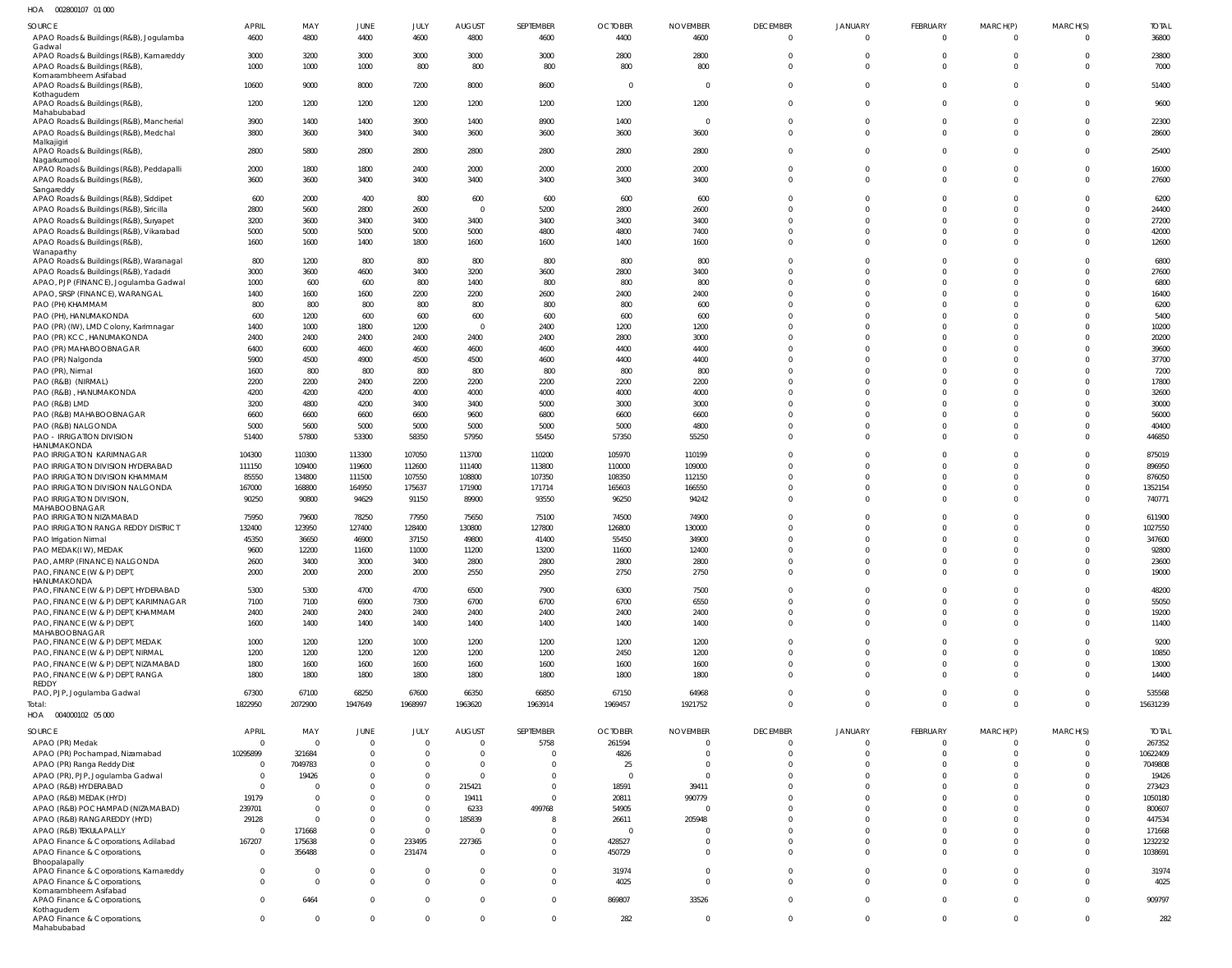HOA 004000102 05 000

| SOURCE                                                                     | <b>APRIL</b>               | MAY                                                | JUNE                             | JULY              | <b>AUGUST</b>           | SEPTEMBER            | <b>OCTOBER</b>        | <b>NOVEMBER</b>      | <b>DECEMBER</b>      | <b>JANUARY</b>       | FEBRUARY                | MARCH(P)             | MARCH(S)                         | <b>TOTAL</b>      |
|----------------------------------------------------------------------------|----------------------------|----------------------------------------------------|----------------------------------|-------------------|-------------------------|----------------------|-----------------------|----------------------|----------------------|----------------------|-------------------------|----------------------|----------------------------------|-------------------|
| APAO Finance & Corporations,                                               | $\overline{0}$             | $\overline{\mathbf{0}}$                            | $\circ$                          |                   | $\mathbf 0$             | $\Omega$             | 37838                 | $\Omega$             | $\mathbf{0}$         | $\mathbf 0$          | $\overline{0}$          | $\Omega$             | $\overline{0}$                   | 37838             |
| Nagarkurnool                                                               |                            |                                                    |                                  |                   |                         |                      |                       |                      |                      |                      |                         |                      |                                  |                   |
| APAO Finance & Corporations, Peddapalli                                    | $\overline{0}$<br>2857     | 6968<br>888028                                     | - 0<br>$\Omega$                  |                   | $\mathbf 0$<br>44766    | $\Omega$<br>$\Omega$ | $\Omega$<br>290215    | 266558               | $\Omega$             | $\Omega$             | $\Omega$                | $\Omega$             | $\Omega$<br>$\overline{0}$       | 6968<br>1492424   |
| APAO Finance & Corporations,<br>Sangareddy                                 |                            |                                                    |                                  |                   |                         |                      |                       |                      |                      |                      |                         |                      |                                  |                   |
| APAO Finance & Corporations, Siddipet                                      | $\overline{0}$             | 8936                                               | $\mathbf{0}$                     |                   | 0                       | $\Omega$             | $\Omega$              |                      |                      |                      |                         |                      | $\Omega$                         | 8936              |
| APAO Finance & Corporations, Siricilla                                     | $\Omega$                   | $\overline{0}$                                     | $\Omega$                         |                   | $\Omega$                | 6894                 | 241                   |                      |                      |                      |                         |                      | $\Omega$                         | 7135              |
| APAO Finance & Corporations, Suryapet                                      | $\overline{0}$             | 26108                                              | $\overline{0}$                   |                   | $\Omega$                | $\Omega$             | $\Omega$              |                      |                      |                      |                         |                      | $\Omega$                         | 26108             |
| APAO Irrigation, Adilabad                                                  |                            | $\overline{0}$                                     | $\circ$                          |                   | 71944                   | 7272                 | 1215000               |                      |                      |                      |                         |                      | $\Omega$                         | 1294216           |
| APAO Irrigation, Bhoopalapally                                             |                            | $\overline{\mathbf{0}}$                            | 18305                            | 17825             | 8271                    | 393182               | 144718                |                      |                      |                      |                         |                      | $\Omega$                         | 582301            |
| APAO Irrigation, Jagtial                                                   | $\Omega$                   | $\overline{0}$<br>$\overline{\mathbf{0}}$          | $\overline{0}$<br>$\overline{0}$ | 4093<br>101347    | 9011<br>142913          | 104542<br>$\Omega$   | 272722<br>559506      | 425853               |                      |                      |                         |                      | $\Omega$<br>$\Omega$             | 816221<br>803766  |
| APAO Irrigation, Jangaon<br>APAO Irrigation, Kamareddy                     | 43709                      | 2658                                               | $\overline{0}$                   | 410150            | 280034                  | 15848                | 533431                | $\sqrt{ }$           |                      |                      |                         |                      | $\Omega$                         | 1285830           |
| APAO Irrigation, Komarambheem Asifabad                                     | $\Omega$                   | $\overline{0}$                                     | $\overline{0}$                   | 4000              | 13248                   | 3820                 | 361262                | 18682                |                      |                      |                         |                      | $\Omega$                         | 401012            |
| APAO Irrigation, Kothagudem                                                | 10899                      | $\overline{0}$                                     | $\overline{0}$                   | 4013              | 83270                   |                      | 45701                 |                      |                      |                      |                         |                      | $\Omega$                         | 143883            |
| APAO Irrigation, Mahabubabad                                               | $\Omega$                   | $\overline{0}$                                     | 40104                            | 8840              | $\Omega$                | $\Omega$             | 102135                |                      |                      |                      |                         |                      | $\Omega$                         | 151079            |
| APAO Irrigation, Mancherial                                                | $\Omega$                   | $\overline{0}$                                     | 17316                            | - 0               | 54023                   | $\Omega$             | 445344                |                      |                      |                      |                         |                      | $\Omega$                         | 516683            |
| APAO Irrigation, Nagarkurnool                                              | $\Omega$                   | $\overline{\mathbf{0}}$                            | $\overline{0}$                   | 4875              | 4284                    | $\Omega$             | 260100                |                      |                      |                      |                         |                      | $\Omega$                         | 269259            |
| APAO Irrigation, Peddapalli                                                | 60779                      | $\overline{\mathbf{0}}$                            | $\overline{0}$                   | $\Omega$          | 148386                  | $\Omega$             | 131513                |                      |                      |                      |                         |                      | $\Omega$                         | 340678            |
| APAO Irrigation, Sangareddy                                                | $\overline{0}$             | 254742                                             | 91865                            | 134632            | 650690                  | 79330                | 1846456               | $\cap$               |                      |                      |                         |                      | $\Omega$                         | 3057715           |
| APAO Irrigation, Siddipet                                                  | 34625                      | $\overline{\mathbf{0}}$                            | 11958                            | 14800             | 201096                  | 37458                | 368312                | 1404                 |                      |                      |                         |                      | $\Omega$                         | 669653            |
| APAO Irrigation, Siricilla                                                 | $\overline{0}$<br>75811    | $\overline{\mathbf{0}}$<br>95390                   | $\overline{0}$<br>102635         | 124537            | 74782<br>66002          | - 0                  | 49953<br>378041       | $\Omega$             |                      |                      |                         |                      | $\Omega$<br>$\Omega$             | 124735<br>842416  |
| APAO Irrigation, Suryapet<br>APAO Irrigation, Vikarabad                    | $\Omega$                   | $\overline{\mathbf{0}}$                            | $\circ$                          | $\Omega$          |                         | $\Omega$             | 19293                 | - 0                  |                      |                      |                         |                      | $\Omega$                         | 19293             |
| APAO Irrigation, Wanaparthy                                                |                            | $\overline{\mathbf{0}}$                            | $\Omega$                         | 4278              | 19853                   |                      | 363424                |                      |                      |                      |                         |                      | $\Omega$                         | 387555            |
| APAO Irrigation, Waranagal                                                 |                            | $\overline{\mathbf{0}}$                            | $\overline{0}$                   | 6405              | 126264                  |                      | 380653                | 34721                |                      |                      |                         |                      | $\Omega$                         | 548043            |
| APAO Irrigation, Yadadri                                                   |                            | 1220                                               | $\mathbf{0}$                     | 23                | 139212                  |                      | 173238                |                      |                      |                      |                         |                      | $\Omega$                         | 313693            |
| APAO National Highways (NH),                                               | $\Omega$                   | $\Omega$                                           | $\Omega$                         |                   | 84670                   | $\Omega$             | - 0                   |                      |                      |                      |                         |                      | $\Omega$                         | 84670             |
| Nagarkurnool                                                               |                            |                                                    |                                  |                   |                         |                      |                       |                      |                      |                      |                         |                      |                                  |                   |
| APAO Panchayat Raj (PR), Adilabad                                          | 51333<br>59893             | 161811<br>$\overline{0}$                           | $\Omega$<br>$\mathbf 0$          | $\Omega$<br>13688 | 82344                   | $\Omega$             | $\Omega$<br>77875     |                      |                      |                      |                         |                      | $\Omega$<br>$\Omega$             | 295488            |
| APAO Panchayat Raj (PR), Bhoopalapally<br>APAO Panchayat Raj (PR), Jagtial | $\Omega$                   | 708                                                | $\mathbf 0$                      |                   |                         |                      | $\Omega$              |                      |                      |                      |                         |                      | $\Omega$                         | 151456<br>708     |
| APAO Panchayat Raj (PR), Kamareddy                                         | $\Omega$                   | 1240                                               | $\mathbf 0$                      |                   |                         | $\Omega$             | 46102                 |                      |                      |                      |                         |                      | $\Omega$                         | 47342             |
| APAO Panchayat Raj (PR), Mahabubabad                                       | $\Omega$                   | $\overline{\mathbf{0}}$                            | $\Omega$                         | 31610             | $\Omega$                | $\Omega$             | $\Omega$              |                      |                      |                      |                         |                      | $\Omega$                         | 31610             |
| APAO Panchayat Raj (PR), Nagarkurnool                                      | $\overline{0}$             | 47773                                              | $\mathbf{0}$                     |                   | $\Omega$                | 2056                 | 274430                |                      |                      |                      |                         |                      | $\Omega$                         | 324259            |
| APAO Panchayat Raj (PR), Peddapalli                                        | $\overline{0}$             | $\overline{\phantom{0}}$                           | $\Omega$                         |                   | 2427                    | $\sqrt{ }$           | $\Omega$              |                      |                      |                      |                         |                      | $\Omega$                         | 2427              |
| APAO Panchayat Raj (PR), Sangareddy                                        | 476036                     | 2745186                                            | $\overline{0}$                   |                   | 91332                   | $\Omega$             | 602507                | 439161               |                      |                      |                         |                      | $\Omega$                         | 4354222           |
| APAO Panchayat Raj (PR), Siddipet                                          | 572812                     | 341881                                             | $\Omega$                         |                   | 8518                    | 111422               | 48614                 | 7599                 |                      |                      |                         |                      | $\Omega$                         | 1090846           |
| APAO Panchayat Raj (PR), Siricilla                                         | 65303                      | 423034                                             | $\overline{0}$                   |                   | 273633                  |                      | 220397                | 23180                |                      |                      |                         |                      | $\Omega$                         | 1005547           |
| APAO Panchayat Raj (PR), Suryapet                                          | $\overline{0}$             | 157469                                             | $\circ$                          |                   | 0                       |                      | 41965                 |                      |                      |                      |                         |                      | $\Omega$                         | 199434            |
| APAO Panchayat Raj (PR), Vikarabad                                         | 40510<br>$\overline{0}$    | 48886                                              | 275715                           |                   | 26<br>$\Omega$          | 379917               | 27721<br>$\mathsf{C}$ |                      |                      |                      |                         |                      | $\Omega$<br>$\Omega$             | 772775            |
| APAO Panchayat Raj (PR), Wanaparthy<br>APAO Panchayat Raj (PR), Waranagal  | 102308                     | 79583<br>$\overline{\mathbf{0}}$                   | 34881<br>$\circ$                 | 344061            | 665445                  | - 0                  | 16984                 |                      |                      |                      |                         |                      | $\Omega$                         | 114464<br>1128798 |
| APAO Panchayat Raj (PR), Yadadri                                           | $\Omega$                   | $\overline{\mathbf{0}}$                            | $\overline{0}$                   |                   | 4158                    | $\Omega$             | $\sqrt{ }$            |                      |                      |                      |                         |                      | $\Omega$                         | 4158              |
| APAO Projects, Adilabad                                                    | $\Omega$                   | $\overline{\mathbf{0}}$                            | $\overline{0}$                   |                   | 0                       | 3873390              | 44412                 |                      |                      |                      |                         |                      | $\Omega$                         | 3917802           |
| APAO Projects, Mahabubabad                                                 | 406444                     | $\overline{0}$                                     | $\overline{0}$                   |                   | 0                       |                      | $\Omega$              |                      |                      |                      |                         |                      | $\Omega$                         | 406444            |
| APAO Projects, Mancherial                                                  |                            | $\Omega$                                           | 100744                           |                   | 0                       | 96703                | $\Omega$              |                      |                      |                      |                         |                      |                                  | 197447            |
| APAO Projects, Peddapalli                                                  |                            | $\Omega$                                           |                                  |                   | 0                       | 394452               | 45773                 |                      |                      |                      |                         |                      |                                  | 440225            |
| APAO Roads & Buildings (R&B), Adilabad                                     | $\Omega$                   | $\Omega$                                           | $\Omega$                         | $\Omega$          | 17573                   | $\Omega$             | 27756                 | $\Omega$             |                      |                      |                         |                      | $\Omega$                         | 45329             |
| APAO Roads & Buildings (R&B),                                              | 191570                     |                                                    |                                  |                   |                         | 95417                |                       |                      |                      |                      |                         |                      | $\cap$                           | 286987            |
| Bhoopalapally<br>APAO Roads & Buildings (R&B), Jagtial                     | $\overline{0}$             | $\overline{\mathbf{0}}$                            | - 0                              |                   | 3818                    | 3981                 | 339484                |                      | $\Omega$             | 0                    | 0                       | $\Omega$             | $\mathbf{0}$                     | 347283            |
| APAO Roads & Buildings (R&B), Jangaon                                      | 7980                       | $\overline{0}$                                     | $\Omega$                         |                   | $\mathbf 0$             | 9216                 | $\Omega$              | $\Omega$             | $\Omega$             | $\Omega$             | $\Omega$                | $\Omega$             | $\Omega$                         | 17196             |
| APAO Roads & Buildings (R&B), Kamareddy                                    | $\overline{0}$             | $\mathbf 0$                                        | $\mathbf{0}$                     |                   | $\mathbf 0$             | 120979               | $\Omega$              | $\Omega$             | $\Omega$             |                      | $\Omega$                | $\Omega$             | $\Omega$                         | 120979            |
| APAO Roads & Buildings (R&B),                                              | $\Omega$                   | $\overline{0}$                                     | $\Omega$                         |                   | 3433515                 | 1127186              | 1735836               | $\Omega$             | $\Omega$             | $\Omega$             | $\Omega$                | $\Omega$             | $\overline{0}$                   | 6296537           |
| Kothagudem                                                                 |                            |                                                    |                                  |                   |                         |                      |                       |                      |                      |                      |                         |                      |                                  |                   |
| APAO Roads & Buildings (R&B),<br>Mahabubabad                               | $\Omega$                   | $\overline{0}$                                     | $\mathbf 0$                      |                   | 211026                  | $\Omega$             | 8097                  | $\Omega$             | $\Omega$             | $\Omega$             | $\Omega$                | $\Omega$             | $\Omega$                         | 219123            |
| APAO Roads & Buildings (R&B),                                              | $\mathbf{0}$               | 227034                                             | $\mathbf 0$                      | $\Omega$          | $\mathbf 0$             | 4698                 | $\Omega$              | $\Omega$             | $\Omega$             | $\Omega$             | $\Omega$                | $\Omega$             | $\overline{0}$                   | 231732            |
| Nagarkurnool                                                               |                            |                                                    |                                  |                   |                         |                      |                       |                      |                      |                      |                         |                      |                                  |                   |
| APAO Roads & Buildings (R&B), Peddapalli<br>APAO Roads & Buildings (R&B),  | $\overline{0}$<br>$\Omega$ | $\overline{\mathbf{0}}$<br>$\overline{\mathbf{0}}$ | $\overline{0}$<br>$\mathbf 0$    |                   | 89712<br>314625         | $\Omega$<br>803      | 319981<br>106249      | $\Omega$<br>$\Omega$ | $\Omega$<br>$\Omega$ | $\Omega$<br>$\Omega$ | $\mathbf 0$<br>$\Omega$ | $\Omega$<br>$\Omega$ | $\overline{0}$<br>$\overline{0}$ | 409693<br>421677  |
| Sangareddy                                                                 |                            |                                                    |                                  |                   |                         |                      |                       |                      |                      |                      |                         |                      |                                  |                   |
| APAO Roads & Buildings (R&B), Siddipet                                     | $\overline{0}$             | 65797                                              | $\overline{0}$                   | 129662            | 1266                    | $\Omega$             | 42616                 | $\Omega$             |                      |                      | $\Omega$                | $\Omega$             | $\overline{0}$                   | 239341            |
| APAO Roads & Buildings (R&B), Siricilla                                    | $\overline{0}$             | 177425                                             | $\mathbf 0$                      | $\Omega$          | 24806                   | 65296                | $\mathbf{0}$          | 294608               |                      |                      | $\Omega$                | $\Omega$             | $\overline{0}$                   | 562135            |
| APAO Roads & Buildings (R&B), Suryapet                                     | $\overline{0}$             | $\overline{0}$                                     | $\mathbf 0$                      |                   | 644                     | $\Omega$             | 21563                 | $\Omega$             |                      |                      | $\Omega$                | $\Omega$             | $\mathbf 0$                      | 22207             |
| APAO Roads & Buildings (R&B), Vikarabad                                    | $\Omega$<br>$\Omega$       | $\overline{0}$                                     | $\mathbf 0$                      | $\Omega$          | 8268                    | 21689                | $\mathbf{0}$          | 94463                |                      |                      |                         | $\Omega$<br>$\Omega$ | $\overline{0}$                   | 124420            |
| APAO Roads & Buildings (R&B),<br>Wanaparthy                                |                            | $\overline{0}$                                     | $\mathbf 0$                      | $\Omega$          | $\mathbf 0$             | $\Omega$             | 118715                | $\Omega$             |                      | $\Omega$             | $\Omega$                |                      | $\Omega$                         | 118715            |
| APAO Roads & Buildings (R&B), Waranaga                                     | $\Omega$                   | $\overline{0}$                                     | $\Omega$                         |                   | $\mathbf 0$             | 124056               | $\Omega$              | $\Omega$             | $\Omega$             |                      | $\Omega$                | $\cap$               | $\Omega$                         | 124056            |
| APAO Roads & Buildings (R&B), Yadadri                                      | $\Omega$                   | $\overline{0}$                                     | $\mathbf 0$                      | $\Omega$          | 6067                    | $\Omega$             | $\Omega$              | $\Omega$             |                      |                      |                         | $\Omega$             | $\Omega$                         | 6067              |
| APAO, SRSP, WARANGAL                                                       | $\Omega$                   | $\overline{0}$                                     | $\Omega$                         | $\Omega$          | $\mathbf 0$             | $\overline{0}$       | 957998                | $\Omega$             |                      |                      |                         | $\Omega$             | $\Omega$                         | 957998            |
| PAO (PH) LMD (KARIMNAGAR)                                                  | $\overline{0}$             | $\overline{\mathbf{0}}$                            | $\mathbf 0$                      |                   | 517593                  | 27241                | 122942                | $\Omega$             |                      |                      |                         | $\Omega$             | $\Omega$                         | 667776            |
| PAO (PR) (IW), LMD Colony, Karimnagar                                      | 11771                      | 384941                                             | $\mathbf 0$                      | $\Omega$          | 39055                   | 50646                | 2370                  | $\Omega$             |                      |                      |                         | $\Omega$             | $\Omega$                         | 488783            |
| PAO (PR) MAHABOOBNAGAR                                                     | $\overline{0}$             | 46182                                              | $\mathbf 0$                      | 200916            | 0                       |                      | 32726                 | $\Omega$             |                      |                      |                         | $\Omega$             | $\Omega$                         | 279824            |
| PAO (PR) Nalgonda<br>PAO (PR), Nirmal                                      | $\overline{0}$<br>95584    | 77981<br>$\overline{\mathbf{0}}$                   | $\mathbf 0$<br>$\mathbf 0$       |                   | $\Omega$<br>$\mathbf 0$ | $\Omega$<br>$\cap$   | 269428<br>$\Omega$    | $\Omega$<br>$\Omega$ |                      |                      |                         | $\Omega$             | $\Omega$<br>$\Omega$             | 347409<br>95584   |
| PAO (R&B), HANUMAKONDA                                                     | $\overline{0}$             | $\overline{0}$                                     | $\overline{0}$                   |                   | $\mathbf 0$             | $\Omega$             | 43774                 | $\Omega$             |                      |                      |                         | $\Omega$             | $\Omega$                         | 43774             |
| PAO (R&B) LMD                                                              | 55272                      | $\overline{\mathbf{0}}$                            | $\mathbf 0$                      | $\Omega$          | 7504                    | $\Omega$             | $\Omega$              | $\Omega$             |                      |                      |                         | $\Omega$             | $\Omega$                         | 62776             |
| PAO (R&B) MAHABOOBNAGAR                                                    | $\Omega$                   | $\overline{\mathbf{0}}$                            | $\mathbf 0$                      | 22451             | 53                      | $\Omega$             | 32042                 | $\Omega$             |                      |                      |                         | $\Omega$             | $\Omega$                         | 54546             |
| PAO (R&B) NALGONDA                                                         | $\overline{0}$             | 8742                                               | $\mathbf 0$                      | $\Omega$          | 772956                  | 184975               | 65054                 | $\Omega$             |                      |                      |                         | $\Omega$             | $\Omega$                         | 1031727           |
| PAO (W&P) NSP, TEKULAPALLY                                                 | $\overline{0}$             | $\overline{0}$                                     | $\mathbf 0$                      | 605673            | $\mathbf 0$             | $\Omega$             | 239181                | 422058               |                      |                      |                         | $\Omega$             | $\overline{0}$                   | 1266912           |
| PAO (W&P), HANUMAKONDA                                                     | 23331                      | $\overline{0}$                                     | $\mathbf 0$                      | $\Omega$          | $\mathbf 0$             | $\Omega$             | $\Omega$              | $\sqrt{ }$           |                      |                      |                         | $\Omega$             | $\overline{0}$                   | 23331             |
| PAO - IRRIGATION DIVISION                                                  | $\overline{0}$             | $\overline{0}$                                     | $\mathbf 0$                      | 21125             | 22719                   | $\Omega$             | 58312                 | 1413                 | $\Omega$             | $\Omega$             | $\Omega$                | $\Omega$             | $\overline{0}$                   | 103569            |
| HANUMAKONDA                                                                |                            |                                                    |                                  |                   |                         |                      |                       |                      |                      |                      |                         |                      |                                  |                   |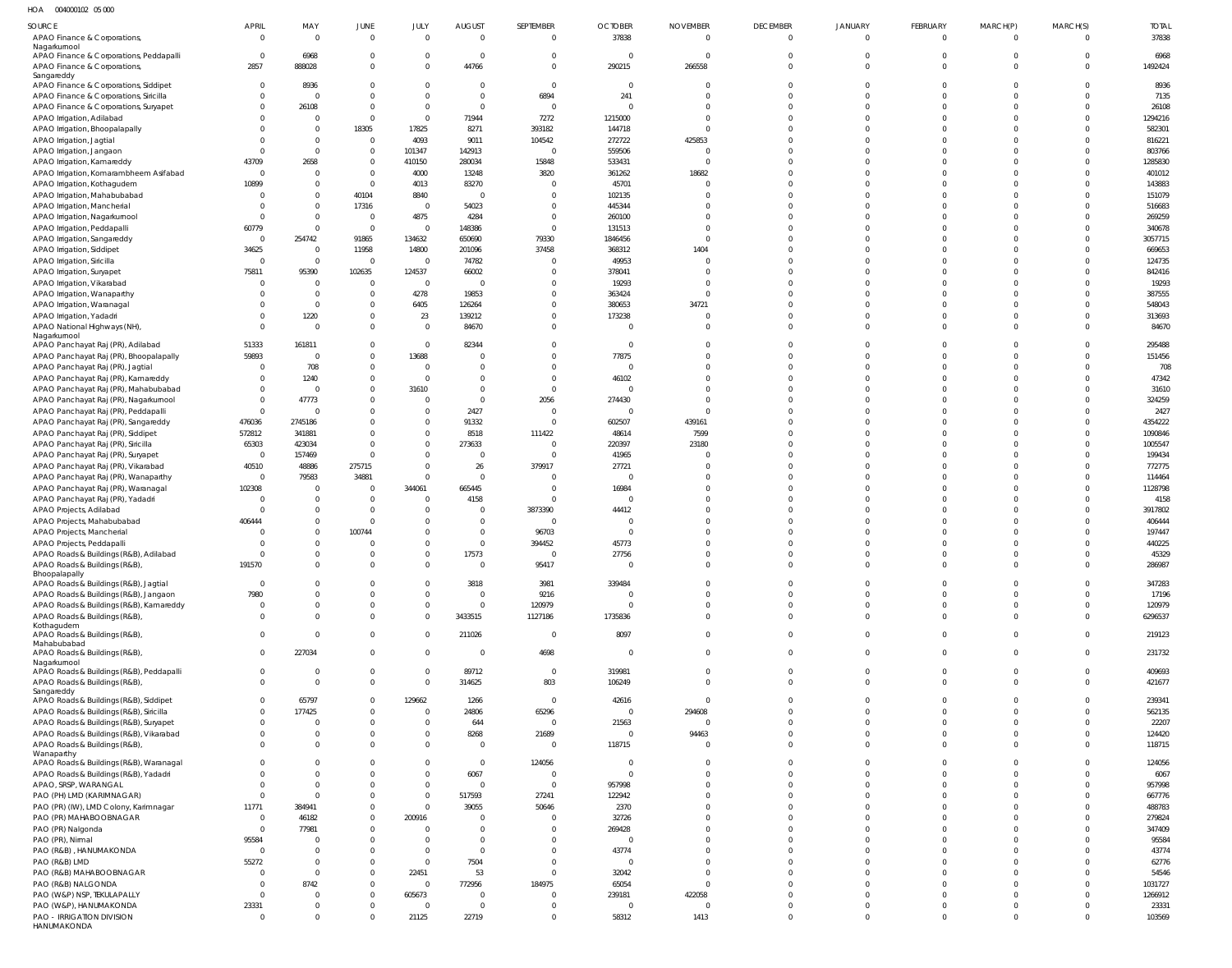004000102 05 000 HOA

| SOURCE                                                                        | <b>APRIL</b>     | MAY                   | JUNE                       | JULY                   | <b>AUGUST</b>          | SEPTEMBER        | <b>OCTOBER</b>         | <b>NOVEMBER</b>  | <b>DECEMBER</b>                   | <b>JANUARY</b>                   | FEBRUARY                   | MARCH(P)                         | MARCH(S)                   | <b>TOTAL</b>    |
|-------------------------------------------------------------------------------|------------------|-----------------------|----------------------------|------------------------|------------------------|------------------|------------------------|------------------|-----------------------------------|----------------------------------|----------------------------|----------------------------------|----------------------------|-----------------|
| PAO A M R P (SLBC), NALGONDA                                                  | $\mathbf{0}$     | $\overline{0}$        | 590705                     | $\mathbf{0}$           | $\overline{0}$         | 226253           | 1471262                | $\overline{0}$   | $\Omega$                          | $\Omega$                         | $\Omega$                   | $\overline{0}$                   | $\Omega$                   | 2288220         |
| PAO IRRIGATION KARIMNAGAR                                                     | 58197            | 64399                 | $\Omega$                   | 3200                   | 237376                 | $\Omega$         | 475859                 | $\Omega$         | $\Omega$                          | $\Omega$                         | $\Omega$                   | $\Omega$                         | $\Omega$                   | 839031          |
| PAO IRRIGATION DIVISION KHAMMAM                                               | $\Omega$         | $\Omega$              | $\mathbf 0$                | $\overline{0}$         | 18905                  | 406571           | 35966                  | $\Omega$         | $\Omega$                          | $\Omega$                         | $\Omega$                   | $\Omega$                         | $\Omega$                   | 461442          |
| PAO IRRIGATION DIVISION NALGONDA                                              | $\Omega$         | $\overline{0}$        | 121410                     | 31577                  | 205436                 | $\Omega$         | 329751                 | $\Omega$         | $\Omega$                          | $\Omega$                         | $\Omega$                   | $\Omega$                         | $\Omega$                   | 688174          |
| PAO IRRIGATION DIVISION,                                                      | 6800             | $\overline{0}$        | 194284                     | 10006916               | 40404                  | 5208             | 221626                 | $\Omega$         | $\Omega$                          | $\Omega$                         | $\Omega$                   | $\Omega$                         | $\Omega$                   | 10475238        |
| MAHABOOBNAGAR<br>PAO IRRIGATION NIZAMABAD                                     | 507412           | 9534                  | $\mathbf{0}$               | $\overline{0}$         | 721873                 | 40943            | 958220                 | $\Omega$         | $\Omega$                          | $\Omega$                         | $\Omega$                   | $\Omega$                         | $\Omega$                   | 2237982         |
| PAO IRRIGATION RANGA REDDY DISTRICT                                           | $\Omega$         | 387210                | $\mathbf 0$                | 5413                   | 28623                  | $\Omega$         | 148372                 | $\Omega$         | $\Omega$                          | $\Omega$                         | $\Omega$                   | $\Omega$                         | $\Omega$                   | 569618          |
| PAO Irrigation Nirmal                                                         |                  | 96927                 | 14835                      | 1791                   | 189313                 | 125231           | 75990                  | $\Omega$         | $\Omega$                          | $\Omega$                         | $\Omega$                   | $\Omega$                         | $\Omega$                   | 504087          |
| PAO MEDAK(IW), MEDAK                                                          | $\Omega$         | $\Omega$              | 18524                      | 6409                   | 326115                 | 77307            | 836407                 | $\Omega$         | $\Omega$                          | $\Omega$                         | $\Omega$                   | $\Omega$                         | $\Omega$                   | 1264762         |
| PAO, AMRP (FINANCE) NALGONDA                                                  | 54253            | 405597                | $\mathbf 0$                | $\overline{0}$         | $\Omega$               | $\Omega$         | 112561                 | $\Omega$         | $\Omega$                          | $\Omega$                         | $\Omega$                   | $\Omega$                         | $\Omega$                   | 572411          |
| PAO, FINANCE (W & P) DEPT                                                     | 5024             | 143809                | $\mathbf 0$                | $\overline{0}$         | 66082                  | $\Omega$         | 408340                 | 700540           | $\Omega$                          | $\Omega$                         | $\Omega$                   | $\Omega$                         | $\Omega$                   | 1323795         |
| HANUMAKONDA                                                                   | 6455             | 74865                 | $\mathbf{0}$               | 370892                 |                        | 34043            | 1567788                | 1528             | $\Omega$                          | $\Omega$                         | $\Omega$                   | $\Omega$                         | $\Omega$                   | 2753392         |
| PAO, FINANCE (W & P) DEPT, HYDERABAD<br>PAO, FINANCE (W & P) DEPT, KARIMNAGAR | $\Omega$         | 55094                 | $\mathbf 0$                | $\Omega$               | 697821<br>40100        | 6026             | 191946                 | 299531           | $\Omega$                          | $\Omega$                         | $\Omega$                   | $\Omega$                         | $\Omega$                   | 592697          |
| PAO, FINANCE (W & P) DEPT, KHAMMAM                                            |                  | 5256                  | $\mathbf{0}$               | $\overline{0}$         | $\Omega$               | $\sqrt{2}$       | $\overline{0}$         | C                | $\Omega$                          | $\Omega$                         | $\Omega$                   | $\Omega$                         | $\Omega$                   | 5256            |
| PAO, FINANCE (W & P) DEPT,                                                    |                  | 78815                 | $\Omega$                   | $\Omega$               | $\Omega$               | 71360            | 154803                 | 59953            | $\Omega$                          | $\Omega$                         | $\Omega$                   | $\Omega$                         | $\Omega$                   | 364931          |
| MAHABOOBNAGAR                                                                 |                  |                       |                            |                        |                        |                  |                        |                  |                                   |                                  |                            |                                  |                            |                 |
| PAO, FINANCE (W & P) DEPT, MEDAK                                              | $\Omega$         | $\Omega$              | $\Omega$                   | $\overline{0}$         | $\Omega$               | $\overline{0}$   | 260236                 | $\Omega$         | $\Omega$                          | $\Omega$                         | $\Omega$                   | $\Omega$                         | $\Omega$                   | 260236          |
| PAO, FINANCE (W & P) DEPT, NIRMAL                                             |                  | $\Omega$              | $\Omega$                   | $\mathbf 0$            | $\Omega$               | $\overline{0}$   | 135302                 | $\Omega$         | $\Omega$                          | $\Omega$                         | $\Omega$                   | $\Omega$                         | $\Omega$                   | 135302          |
| PAO, FINANCE (W & P) DEPT, NIZAMABAD                                          | 66217            | 128568                | $\mathbf{0}$               | 16248                  | 91352                  | $\Omega$         | 107478                 | $\Omega$         | $\Omega$                          | $\Omega$                         | $\Omega$                   | $\Omega$                         | $\Omega$                   | 409863          |
| PAO, FINANCE (W & P) DEPT, RANGA<br>REDDY                                     | 5505             | 66638                 | $\mathbf{0}$               | 3730                   | 24371                  | 54962            | 637885                 | $\Omega$         | $\Omega$                          | $\Omega$                         | $\Omega$                   | $\Omega$                         | $\Omega$                   | 793091          |
| PAO, NH(PROJ) RANGAREDDY                                                      |                  | $\Omega$              | $\mathbf 0$                | $\overline{0}$         | $\overline{0}$         | $\overline{0}$   | 71780                  | $\Omega$         | $\Omega$                          | $\Omega$                         | $\Omega$                   | $\Omega$                         | $\Omega$                   | 71780           |
| PAO, PJP, Jogulamba Gadwal                                                    | 256114           | $\Omega$              | $\mathbf 0$                | $\mathbf 0$            | 5256                   | $\overline{0}$   | $\overline{0}$         | $\Omega$         | $\Omega$                          | $\Omega$                         | $\Omega$                   | $\Omega$                         | $\Omega$                   | 261370          |
| Total:                                                                        | 14105918         | 15897586              | 1633281                    | 13120149               | 12169098               | 8895907          | 24344279               | 4360916          | $\Omega$                          | $\Omega$                         | $\Omega$                   | $\Omega$                         | $\Omega$                   | 94527134        |
| HOA  004904103  02  000                                                       |                  |                       |                            |                        |                        |                  |                        |                  |                                   |                                  |                            |                                  |                            |                 |
| SOURCE                                                                        | <b>APRIL</b>     | MAY                   | JUNE                       | <b>JULY</b>            | <b>AUGUST</b>          | SEPTEMBER        | <b>OCTOBER</b>         | <b>NOVEMBER</b>  | <b>DECEMBER</b>                   | <b>JANUARY</b>                   | FEBRUARY                   | MARCH(P)                         | MARCH(S)                   | <b>TOTAL</b>    |
| PAO IRRIGATION RANGA REDDY DISTRICT                                           | $\Omega$         | $\overline{0}$        | $\mathbf 0$                | $\overline{0}$         | $\Omega$               | $\overline{0}$   | 330                    | $\overline{0}$   | $\Omega$                          | $\Omega$                         | $\Omega$                   | $\overline{0}$                   | $\Omega$                   | 330             |
| Total:                                                                        |                  | $\overline{0}$        | $\overline{0}$             | $\mathbf 0$            | $\Omega$               | $\overline{0}$   | 330                    | $\overline{0}$   | $\Omega$                          | $\Omega$                         | $\Omega$                   | $\overline{0}$                   | $\Omega$                   | 330             |
| HOA  004904800  01  001                                                       |                  |                       |                            |                        |                        |                  |                        |                  |                                   |                                  |                            |                                  |                            |                 |
|                                                                               |                  |                       |                            |                        |                        |                  |                        |                  |                                   |                                  |                            |                                  |                            |                 |
| SOURCE                                                                        | <b>APRIL</b>     | MAY                   | JUNE                       | JULY                   | <b>AUGUST</b>          | SEPTEMBER        | <b>OCTOBER</b>         | <b>NOVEMBER</b>  | <b>DECEMBER</b>                   | <b>JANUARY</b>                   | FEBRUARY                   | MARCH(P)                         | MARCH(S)                   | <b>TOTAL</b>    |
| APAO Finance & Corporations, Adilabad                                         | 4746<br>$\Omega$ | 4746<br>$\Omega$      | 4746                       | 4746                   | 4746                   | 4746             | 4746                   | 4746             | $\Omega$<br>$\Omega$              | $\Omega$<br>$\Omega$             | $\Omega$<br>$\Omega$       | $\Omega$<br>$\Omega$             | $\Omega$<br>$\Omega$       | 37968<br>152635 |
| APAO Finance & Corporations<br>Komarambheem Asifabad                          |                  |                       | 43610                      | 21805                  | 21805                  | 21805            | 21805                  | 21805            |                                   |                                  |                            |                                  |                            |                 |
| APAO Finance & Corporations, Manchiria                                        | $\Omega$         | 22099                 | 11047                      | 11047                  | 11047                  | 11047            | 11047                  | 11047            | $\Omega$                          | $\Omega$                         | $\Omega$                   | $\Omega$                         | $\Omega$                   | 88381           |
| APAO Finance & Corporations                                                   | 17628            | 17628                 | 17628                      | 17628                  | 17628                  | 8950             | 8950                   | 8950             | $\Omega$                          | $\Omega$                         | $\Omega$                   | $\Omega$                         | $\Omega$                   | 114990          |
| Nagarkurnool                                                                  |                  |                       |                            |                        |                        |                  |                        |                  |                                   |                                  |                            |                                  |                            |                 |
| APAO Irrigation, Jagtial                                                      | 6070             | 6070                  | 6070                       | 6070<br>$\overline{0}$ | 6070<br>$\overline{0}$ | 6070<br>$\Omega$ | 6070<br>$\overline{0}$ | 6070<br>$\Omega$ | $\Omega$<br>$\Omega$              | $\Omega$<br>$\Omega$             | $\Omega$<br>$\Omega$       | $\Omega$<br>$\Omega$             | $\Omega$<br>$\Omega$       | 48560<br>13406  |
| APAO Irrigation, Mancherial<br>APAO Irrigation, Peddapalli                    | 4482<br>37635    | 4462<br>21572         | 4462<br>26348              | 23960                  | 23960                  | 23960            | 21249                  | 16620            | $\cap$                            | $\Omega$                         | $\Omega$                   | $\Omega$                         | $\Omega$                   | 195304          |
| APAO Irrigation, Siddipet                                                     | $\Omega$         | $\overline{0}$        | $\overline{0}$             | $\overline{0}$         | $\Omega$               | $\overline{0}$   | 6884                   | 6880             | $\Omega$                          | $\Omega$                         | $\Omega$                   | $\Omega$                         | $\Omega$                   | 13764           |
| APAO Irrigation, Wanaparthy                                                   | 8495             | 8495                  | 34535                      | 1985                   | 1985                   | 19459            | 18044                  | 1985             |                                   | $\Omega$                         | $\Omega$                   | $\Omega$                         | $\Omega$                   | 94983           |
| APAO Irrigation, Waranagal                                                    |                  | 4720                  | 2360                       | 2360                   | 130930                 | 2360             | 2360                   | 2360             |                                   | $\Omega$                         | $\Omega$                   | $\Omega$                         |                            | 147450          |
| APAO Roads & Buildings (R&B), Yadadri                                         |                  | $\Omega$              | $\mathbf{0}$               | $\overline{0}$         | $\Omega$               | $\Omega$         | 6849                   | 6849             | $\Omega$                          | $\Omega$                         | $\Omega$                   | $\Omega$                         | $\Omega$                   | 13698           |
| PAO (R&B) NALGONDA                                                            |                  | $\overline{0}$        | $\mathbf 0$                | $\overline{0}$         | $\overline{0}$         | $\overline{0}$   | 8598                   | 8598             | $\Omega$                          | $\Omega$                         | $\Omega$                   | $\Omega$                         | $\Omega$                   | 17196           |
| <b>PAO - IRRIGATION DIVISION</b>                                              |                  | 6682                  | 3341                       | 3341                   | 3341                   | 3341             | $\Omega$               | 189782           | $\Omega$                          | $\Omega$                         | $\Omega$                   | $\Omega$                         | $\Omega$                   | 209828          |
| HANUMAKONDA                                                                   |                  |                       |                            |                        |                        |                  |                        |                  |                                   |                                  |                            |                                  |                            |                 |
| PAO IRRIGATION KARIMNAGAR                                                     | 36001            | 1125                  | 1125                       | 1125                   | 8924                   | 4462             | 4462                   | 4462             | $\Omega$<br>$\Omega$              | $\Omega$                         | $\Omega$                   | $\Omega$                         | $\Omega$                   | 61686           |
| PAO IRRIGATION DIVISION HYDERABAD<br>PAO IRRIGATION DIVISION NALGONDA         | 23447            | 23447                 | 18241                      | 18241                  | 18241<br>10585         | 18241<br>35781   | 18241<br>27183         | 20811<br>48183   | $\Omega$                          | $\Omega$<br>$\Omega$             | $\Omega$<br>$\Omega$       | $\Omega$<br>$\overline{0}$       | $\Omega$<br>$\Omega$       | 158910          |
| PAO IRRIGATION DIVISION,                                                      | 83718<br>6939    | 34183<br>6939         | 34183<br>6939              | 23247<br>24260         | 6939                   | 6939             | 6939                   | 6939             | $\Omega$                          | $\Omega$                         | $\Omega$                   | $\Omega$                         | $\Omega$                   | 297063<br>72833 |
| MAHABOOBNAGAR                                                                 |                  |                       |                            |                        |                        |                  |                        |                  |                                   |                                  |                            |                                  |                            |                 |
| PAO IRRIGATION RANGA REDDY DISTRICT                                           | 13932            | 13932                 | 11978                      | 12955                  | 199525                 | 12955            | 12955                  | 12955            | $\Omega$                          | $\Omega$                         | $\Omega$                   | $\Omega$                         | $\Omega$                   | 291187          |
| PAO, AMRP (FINANCE) NALGONDA                                                  | 5302             | 5302                  | 5302                       | 5302                   | 5302                   | 5302             | 5302                   | 5302             | $\Omega$                          | $\Omega$                         | $\Omega$                   | $\Omega$                         | $\Omega$                   | 42416           |
| PAO, FINANCE (W & P) DEPT,                                                    | $\mathbf{0}$     | $\Omega$              | 5681                       | 1786                   | 1786                   | 1786             | 1786                   | 1786             | $\Omega$                          | $\Omega$                         | $\Omega$                   | $\Omega$                         | $\Omega$                   | 14611           |
| HANUMAKONDA<br>PAO, FINANCE (W & P) DEPT, KARIMNAGAR                          | 22094            | 11047                 | 11047                      | 11047                  | 11047                  | 11047            | 11047                  | 11047            | $\Omega$                          | $\Omega$                         | $\Omega$                   | $\Omega$                         | $\Omega$                   | 99423           |
| PAO, PJP, Jogulamba Gadwal                                                    | 2479             | $\Omega$              | $\mathbf 0$                | $\overline{0}$         | $\overline{0}$         | $\overline{0}$   | $\overline{0}$         | 102000           | $\Omega$                          | $\Omega$                         | $\Omega$                   | $\overline{0}$                   | $\Omega$                   | 104479          |
| Total:                                                                        | 272968           | 192449                | 248643                     | 190905                 | 483861                 | 198251           | 204517                 | 499177           | $\Omega$                          | $\Omega$                         | $\Omega$                   | $\Omega$                         | $\Omega$                   | 2290771         |
| HOA  004904800  01 002                                                        |                  |                       |                            |                        |                        |                  |                        |                  |                                   |                                  |                            |                                  |                            |                 |
|                                                                               |                  |                       |                            |                        |                        |                  |                        |                  |                                   |                                  |                            |                                  |                            |                 |
| SOURCE                                                                        | <b>APRIL</b>     | MAY<br>$\overline{0}$ | JUNE                       | JULY<br>$\overline{0}$ | <b>AUGUST</b>          | SEPTEMBER        | <b>OCTOBER</b>         | <b>NOVEMBER</b>  | <b>DECEMBER</b><br>$\overline{0}$ | <b>JANUARY</b><br>$\overline{0}$ | FEBRUARY<br>$\overline{0}$ | MARCH(P)                         | MARCH(S)<br>$\overline{0}$ | <b>TOTAL</b>    |
| PAO IRRIGATION DIVISION NALGONDA                                              | 0                | $\overline{0}$        | $\mathbf 0$<br>$\mathbf 0$ | $\overline{0}$         | 2500<br>2500           | 2500<br>2500     | 2500<br>2500           | 7500<br>7500     | $\overline{0}$                    | $\overline{0}$                   | $\overline{0}$             | $\overline{0}$<br>$\overline{0}$ | $\overline{0}$             | 15000<br>15000  |
| Total:<br>HOA  004904800  01 003                                              |                  |                       |                            |                        |                        |                  |                        |                  |                                   |                                  |                            |                                  |                            |                 |
|                                                                               |                  |                       |                            |                        |                        |                  |                        |                  |                                   |                                  |                            |                                  |                            |                 |
| SOURCE                                                                        | APRIL            | MAY                   | JUNE                       | JULY                   | <b>AUGUST</b>          | SEPTEMBER        | <b>OCTOBER</b>         | <b>NOVEMBER</b>  | <b>DECEMBER</b>                   | <b>JANUARY</b>                   | FEBRUARY                   | MARCH(P)                         | MARCH(S)                   | <b>TOTAL</b>    |
| APAO Finance & Corporations,                                                  | 1000             | 1000                  | 1000                       | 1000                   | 1000                   | 1000             | 1000                   | 1000             | $\Omega$                          | $\Omega$                         | $\Omega$                   | $\Omega$                         | $\Omega$                   | 8000            |
| Nagarkurnool<br>APAO Irrigation, Jagtial                                      | 8388             | 8388                  | $\overline{0}$             | $\overline{0}$         | $\Omega$               | $\overline{0}$   | $\Omega$               | $\Omega$         | $\Omega$                          | $\Omega$                         | $\Omega$                   | $\overline{0}$                   | $\Omega$                   | 16776           |
| APAO Irrigation, Nagarkurnool                                                 | 1000             | 1000                  | 1000                       | 1000                   | $\overline{0}$         | $\Omega$         | $\Omega$               | $\Omega$         | $\Omega$                          | $\Omega$                         | $\Omega$                   | $\Omega$                         | $\Omega$                   | 4000            |
| APAO Irrigation, Wanaparthy                                                   | 372              | 372                   | 372                        | 372                    | 372                    | $\overline{0}$   | $\overline{0}$         | $\overline{0}$   | $\Omega$                          | $\Omega$                         | $\Omega$                   | $\Omega$                         | $\Omega$                   | 1860            |
| PAO (R&B) NALGONDA                                                            | 5400             | $\Omega$              | $\overline{0}$             | $\overline{0}$         | $\overline{0}$         | $\overline{0}$   | $\overline{0}$         | $\overline{0}$   | $\Omega$                          | $\Omega$                         | $\Omega$                   | $\Omega$                         | $\Omega$                   | 5400            |
| PAO IRRIGATION DIVISION HYDERABAD                                             | 697              | 697                   | 697                        | 697                    | 697                    | 697              | 697                    | 697              | $\Omega$                          | $\Omega$                         | $\Omega$                   | $\Omega$                         | $\Omega$                   | 5576            |
| PAO IRRIGATION DIVISION NALGONDA                                              | 700              | 1398                  | 1398                       | 1398                   | 1398                   | 1398             | 1398                   | 1398             | $\Omega$                          | $\Omega$                         | $\Omega$                   | $\Omega$                         | $\Omega$                   | 10486           |
| PAO IRRIGATION DIVISION,                                                      | 2000             | 2000                  | 2000                       | 2000                   | 2000                   | 3500             | 2750                   | 3500             | $\Omega$                          | $\Omega$                         | $\Omega$                   | $\Omega$                         | $\Omega$                   | 19750           |
| MAHABOOBNAGAR                                                                 |                  |                       |                            |                        |                        |                  |                        |                  |                                   |                                  |                            |                                  |                            |                 |
| PAO IRRIGATION NIZAMABAD                                                      | $\Omega$         | $\Omega$              | $\overline{0}$             | $\overline{0}$         | $\overline{0}$         | 752              | 752                    | 752              | $\Omega$                          | $\Omega$                         | $\Omega$                   | $\overline{0}$                   | $\Omega$                   | 2256            |
| PAO IRRIGATION RANGA REDDY DISTRICT                                           | 712              | 712                   | 712                        | 712                    | 712                    | 712              | 898                    | 712              | $\Omega$                          | $\Omega$                         | $\Omega$                   | $\overline{0}$                   | $\Omega$                   | 5882            |
| Total:                                                                        | 20269            | 15567                 | 7179                       | 7179                   | 6179                   | 8059             | 7495                   | 8059             | $\Omega$                          | $\Omega$                         | $\Omega$                   | $\Omega$                         | $\Omega$                   | 79986           |
| HOA  004904800  01  004                                                       |                  |                       |                            |                        |                        |                  |                        |                  |                                   |                                  |                            |                                  |                            |                 |
| SOURCE                                                                        | <b>APRIL</b>     | MAY                   | JUNE                       | JULY                   | <b>AUGUST</b>          | SEPTEMBER        | <b>OCTOBER</b>         | <b>NOVEMBER</b>  | <b>DECEMBER</b>                   | <b>JANUARY</b>                   | FEBRUARY                   | MARCH(P)                         | MARCH(S)                   | <b>TOTAL</b>    |
| APAO Irrigation, Sangareddy                                                   | 2338             | 2338                  | 2338                       | 2338                   | 2333                   | $\overline{0}$   | $\mathbf 0$            | $\overline{0}$   | $\overline{0}$                    | $\overline{0}$                   | $\overline{0}$             | $\overline{0}$                   | $\overline{0}$             | 11685           |
| PAO IRRIGATION DIVISION HYDERABAD                                             | 2682             | 2682                  | 2682                       | 2682                   | 2682                   | 2682             | 2682                   | 2682             | $\mathbf{0}$                      | $\mathbf{0}$                     | $\mathbf{0}$               | $\overline{0}$                   | $\mathbf 0$                | 21456           |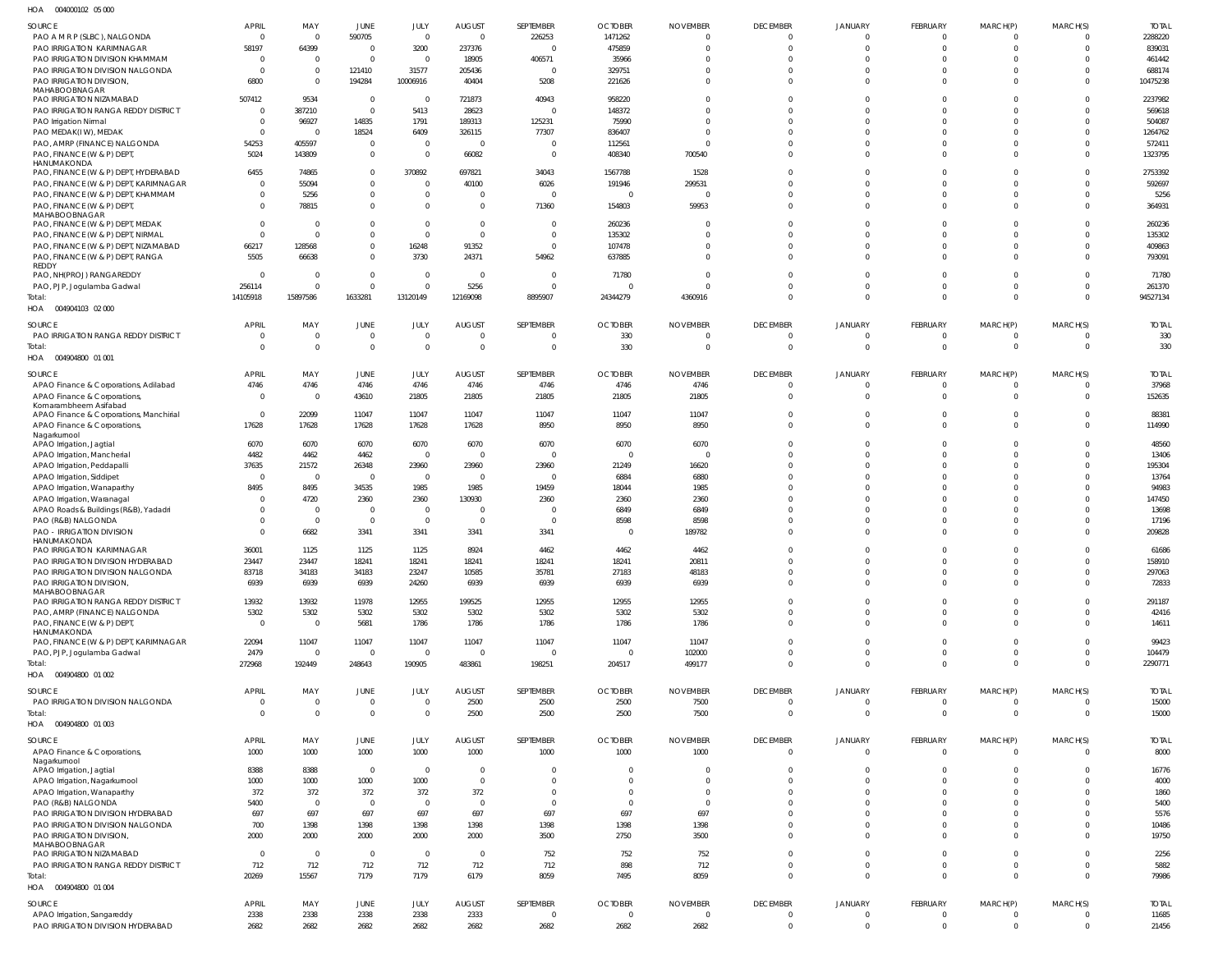| HOA   004904800  01  004                                                 |                                  |                    |                               |                      |                           |                             |                                  |                             |                             |                            |                       |                            |                            |                       |
|--------------------------------------------------------------------------|----------------------------------|--------------------|-------------------------------|----------------------|---------------------------|-----------------------------|----------------------------------|-----------------------------|-----------------------------|----------------------------|-----------------------|----------------------------|----------------------------|-----------------------|
| SOURCE<br>Total:                                                         | <b>APRIL</b><br>5020             | MAY<br>5020        | JUNE<br>5020                  | JULY<br>5020         | <b>AUGUST</b><br>5015     | SEPTEMBER<br>2682           | <b>OCTOBER</b><br>2682           | <b>NOVEMBER</b><br>2682     | <b>DECEMBER</b><br>$\Omega$ | <b>JANUARY</b><br>$\Omega$ | FEBRUARY<br>$\Omega$  | MARCH(P)<br>$\Omega$       | MARCH(S)<br>$\mathbf{0}$   | <b>TOTAL</b><br>33141 |
| HOA   004904800  01  005                                                 |                                  |                    |                               |                      |                           |                             |                                  |                             |                             |                            |                       |                            |                            |                       |
| SOURCE                                                                   | <b>APRIL</b>                     | MAY                | <b>JUNE</b>                   | JULY                 | <b>AUGUST</b>             | SEPTEMBER                   | <b>OCTOBER</b>                   | <b>NOVEMBER</b>             | <b>DECEMBER</b>             | <b>JANUARY</b>             | FEBRUARY              | MARCH(P)                   | MARCH(S)                   | <b>TOTAL</b>          |
| APAO Irrigation, Medchal Malkajigiri                                     | $\overline{0}$                   | $\overline{0}$     | $\overline{0}$                | 4240                 | $\Omega$                  | - 0                         | $\Omega$                         |                             | $\mathbf 0$                 | $^{\circ}$                 | - 0                   | $\overline{0}$             | $\overline{0}$             | 4240                  |
| PAO IRRIGATION DIVISION HYDERABAD                                        | 584                              | 584                | 584                           | 584                  | $\overline{0}$            | $\circ$                     | $\Omega$                         |                             | $\mathbf 0$                 | $\overline{0}$             |                       | $\mathbf 0$                | $\overline{0}$             | 2336                  |
| Total:<br>HOA   004904800   21   000                                     | 584                              | 584                | 584                           | 4824                 | $\overline{0}$            | $\overline{0}$              | $\Omega$                         | $\Omega$                    | $\mathbf 0$                 | $\Omega$                   |                       | $\mathbf 0$                | $\Omega$                   | 6576                  |
| SOURCE                                                                   | <b>APRIL</b>                     | MAY                | <b>JUNE</b>                   | JULY                 | <b>AUGUST</b>             | SEPTEMBER                   | <b>OCTOBER</b>                   | <b>NOVEMBER</b>             | <b>DECEMBER</b>             | JANUARY                    | FEBRUARY              | MARCH(P)                   | MARCH(S)                   | <b>TOTAL</b>          |
| APAO Finance & Corporations, Jangaon                                     | $\mathbf 0$                      | 4000               | $\mathbf 0$                   | $\mathbf{0}$         | $\Omega$                  | $\circ$                     | $\Omega$                         | $\Omega$                    | $\mathbf 0$                 | $^{\circ}$                 |                       | $\Omega$                   | $\overline{0}$             | 4000                  |
| APAO Finance & Corporations,                                             | $\overline{0}$                   | $\Omega$           | $\overline{0}$                | $\Omega$             | $\Omega$                  | - 0                         | $\Omega$                         | 17656                       | $\mathbf 0$                 | $^{\circ}$                 | - 0                   | $\mathbf 0$                | $\overline{0}$             | 17656                 |
| Kothagudem                                                               |                                  |                    |                               |                      |                           |                             |                                  |                             |                             |                            |                       |                            |                            |                       |
| APAO Irrigation, Siddipet<br>PAO IRRIGATION DIVISION NALGONDA            | $\Omega$<br>$\Omega$             | - 0<br>$\Omega$    | $\mathbf 0$<br>$\Omega$       | $\Omega$<br>$\Omega$ | $\Omega$<br>$\Omega$      | 15004<br>$\Omega$           | 15004<br>$\Omega$                | $\Omega$<br>578             | $\Omega$<br>$\Omega$        | $\Omega$<br>$\Omega$       |                       | $\Omega$<br>$\Omega$       | $\overline{0}$<br>$\Omega$ | 30008<br>578          |
| PAO IRRIGATION NIZAMABAD                                                 | $\Omega$                         | $\Omega$           | $\mathbf 0$                   | $\Omega$             | $\Omega$                  | $\Omega$                    | $\Omega$                         | 1602                        | $\Omega$                    | $\Omega$                   |                       | $\Omega$                   | $\overline{0}$             | 1602                  |
| PAO IRRIGATION RANGA REDDY DISTRICT                                      | $\Omega$                         | $\Omega$           | $\mathbf 0$                   | $\Omega$             | $\Omega$                  | $\overline{0}$              | $\Omega$                         | 2500                        | $\Omega$                    | $\Omega$                   |                       | $\Omega$                   | $\Omega$                   | 2500                  |
| Total:                                                                   | $\Omega$                         | 4000               | $\mathbf 0$                   | $\overline{0}$       | $\Omega$                  | 15004                       | 15004                            | 22336                       | $\Omega$                    | $\Omega$                   |                       | $\mathbf 0$                | $\Omega$                   | 56344                 |
| HOA  004904800  22 000                                                   |                                  |                    |                               |                      |                           |                             |                                  |                             |                             |                            |                       |                            |                            |                       |
| SOURCE                                                                   | <b>APRIL</b>                     | MAY                | <b>JUNE</b>                   | JULY                 | <b>AUGUST</b>             | SEPTEMBER                   | <b>OCTOBER</b>                   | <b>NOVEMBER</b>             | <b>DECEMBER</b>             | JANUARY                    | FEBRUARY              | MARCH(P)                   | MARCH(S)                   | <b>TOTAL</b>          |
| APAO (R&B) RANGAREDDY (HYD)                                              | 37871                            | $\overline{0}$     | 380268                        | $\mathbf{0}$         | $\overline{0}$            | $\overline{0}$              | 9379192                          | 650416                      | $\mathbf 0$                 | $\overline{0}$             | $\bigcap$             | $\overline{0}$             | $\overline{0}$             | 10447747              |
| APAO Irrigation, Sangareddy                                              | $\overline{0}$                   | 8862838            | $^{\circ}$                    | $\overline{0}$       | $\Omega$                  | 12545033                    | $\Omega$                         |                             | $\Omega$                    | $\Omega$                   |                       | 0                          | $\overline{0}$             | 21407871              |
| APAO Irrigation, Yadadri                                                 | $\overline{0}$                   | $\Omega$           | $\mathbf 0$                   | $\Omega$             | $\Omega$                  | $\overline{0}$              | 939889                           |                             | $\Omega$                    | $\Omega$                   |                       | $\Omega$                   | $\Omega$                   | 939889                |
| APAO Projects, Kamareddy                                                 | $\overline{0}$<br>$\overline{0}$ | 166459<br>$\Omega$ | $^{\circ}$<br>$\mathbf 0$     | $\Omega$             | $\Omega$<br>$\Omega$      | - 0<br>$\mathbf{0}$         | $\Omega$<br>207350               |                             | $\Omega$<br>$\Omega$        | $\Omega$<br>$\Omega$       |                       | $\Omega$<br>$\Omega$       | $\Omega$<br>$\Omega$       | 166459<br>2273696     |
| APAO, SRSP SSP, KARIMNAGAR<br>PAO A M R P (SLBC), NALGONDA               | 3006967                          | $\Omega$           | $\mathbf 0$                   | 2066346<br>$\Omega$  | $\Omega$                  | $\mathbf{0}$                | - 0                              |                             | $\sqrt{ }$                  | $\Omega$                   |                       | $\Omega$                   | $\Omega$                   | 3006967               |
| PAO IRRIGATION DIVISION NALGONDA                                         | $\overline{0}$                   | $\Omega$           | $\overline{0}$                | 8733840              | $\Omega$                  | $\overline{0}$              | $\Omega$                         | 21785480                    | $\sqrt{ }$                  | $\Omega$                   |                       | $\Omega$                   | $\Omega$                   | 30519320              |
| PAO, FINANCE (W & P) DEPT, KARIMNAGAR                                    | $\overline{0}$                   | $\Omega$           | $\mathbf 0$                   | 0                    | $\Omega$                  | $\overline{0}$              | 64129                            |                             | $\Omega$                    | $\Omega$                   |                       | $\overline{0}$             | $\overline{0}$             | 64129                 |
| PAO, FINANCE (W & P) DEPT, RANGA                                         | $\overline{0}$                   | - 0                | $\mathbf{0}$                  | $\mathbf{0}$         | $\Omega$                  | $\overline{0}$              | 72                               |                             | $\Omega$                    | $\Omega$                   |                       | $\mathbf 0$                | $\overline{0}$             | -72                   |
| REDDY                                                                    |                                  |                    |                               |                      | $\Omega$                  |                             |                                  |                             | $\Omega$                    | $\Omega$                   |                       | $\mathbf 0$                | $\mathbf{0}$               |                       |
| Total:                                                                   | 3044838                          | 9029297            | 380268                        | 10800186             |                           | 12545033                    | 10590632                         | 22435896                    |                             |                            |                       |                            |                            | 68826150              |
|                                                                          |                                  |                    |                               |                      |                           |                             |                                  |                             |                             |                            |                       |                            |                            |                       |
| SOURCE<br>APAO Finance & Corporations,                                   | <b>APRIL</b><br>$\overline{0}$   | MAY<br>21340       | <b>JUNE</b><br>$\overline{0}$ | JULY<br>$\Omega$     | <b>AUGUST</b><br>10000    | SEPTEMBER<br>$\overline{0}$ | <b>OCTOBER</b><br>$\overline{0}$ | <b>NOVEMBER</b><br>$\Omega$ | <b>DECEMBER</b><br>$\Omega$ | JANUARY<br>$\mathbf 0$     | FEBRUARY<br>$\bigcap$ | MARCH(P)<br>$\overline{0}$ | MARCH(S)<br>$\overline{0}$ | <b>TOTAL</b><br>31340 |
| Sangareddy                                                               |                                  |                    |                               |                      |                           |                             |                                  |                             |                             |                            |                       |                            |                            |                       |
| PAO, FINANCE (W & P) DEPT,                                               | 2368                             | 31443              | $\overline{0}$                | $^{\circ}$           | 5900                      | $\overline{0}$              | 23400                            | 7335                        | $\mathbf 0$                 | $^{\circ}$                 | $\bigcap$             | $\overline{0}$             | $\overline{0}$             | 70446                 |
| HANUMAKONDA<br>PAO, FINANCE (W & P) DEPT, KARIMNAGAR                     | 35013                            | $\Omega$           | $\mathbf 0$                   | $\mathbf{0}$         | $\Omega$                  | 1000                        | 1600                             | $\Omega$                    | $\mathbf 0$                 | $^{\circ}$                 |                       | $\Omega$                   | $\overline{0}$             | 37613                 |
| PAO, FINANCE (W & P) DEPT, NIZAMABAD                                     | $\overline{0}$                   | $\Omega$           | $\mathbf 0$                   | $\mathbf{0}$         | $\Omega$                  | $\overline{0}$              | 5000                             | $\Omega$                    | $\Omega$                    | $^{\circ}$                 |                       | $\Omega$                   | $\overline{0}$             | 5000                  |
| PAO, FINANCE (W & P) DEPT, RANGA                                         | $\overline{0}$                   | $\Omega$           | $\mathbf 0$                   | $\mathbf{0}$         | $\Omega$                  | $\overline{0}$              | 15000                            | $\Omega$                    | $\Omega$                    | $\Omega$                   |                       | $\Omega$                   | $\Omega$                   | 15000                 |
| REDDY                                                                    | 37381                            | 52783              | $\mathbf 0$                   | $\Omega$             | 15900                     | 1000                        | 45000                            | 7335                        | $\mathbf 0$                 | $\overline{0}$             |                       | $\overline{0}$             | $\mathbf{0}$               | 159399                |
| Total:<br>HOA   005901102   01   000                                     |                                  |                    |                               |                      |                           |                             |                                  |                             |                             |                            |                       |                            |                            |                       |
| SOURCE                                                                   | <b>APRIL</b>                     | MAY                |                               |                      | <b>AUGUST</b>             |                             | <b>OCTOBER</b>                   | <b>NOVEMBER</b>             | <b>DECEMBER</b>             |                            | FEBRUARY              |                            | MARCH(S)                   | <b>TOTAL</b>          |
| APAO (R&B) POCHAMPAD (NIZAMABAD)                                         | $\overline{0}$                   | $\overline{0}$     | JUNE<br>92272                 | JULY<br>4500         | 11661                     | SEPTEMBER<br>10000          | $\Omega$                         | 7519                        | 0                           | JANUARY<br>- 0             | - 0                   | MARCH(P)<br>0              | $\overline{0}$             | 125952                |
| APAO Roads & Buildings (R&B),                                            | $\overline{0}$                   | $\overline{0}$     | $\overline{0}$                | 5000                 | $\overline{0}$            | $\sqrt{ }$                  | $\Omega$                         |                             | $\mathbf 0$                 | $\overline{0}$             | $\bigcap$             | $\mathbf 0$                | $\overline{0}$             | 5000                  |
| Komarambheem Asifabad                                                    |                                  |                    |                               |                      |                           |                             |                                  |                             |                             |                            |                       |                            |                            |                       |
| PAO (R&B) (NIRMAL)                                                       | $\Omega$<br>$\Omega$             | 7900               | $\Omega$                      | 17240                | 20800                     | 5000                        | $\Omega$<br>$\Omega$             | 22510                       | $\Omega$                    | $\Omega$                   | $\Omega$              | $\Omega$<br>$\mathbf 0$    | $\Omega$                   | 73450                 |
| Total:<br>HOA<br>005980011 01 000                                        |                                  | 7900               | 92272                         | 26740                | 32461                     | 15000                       |                                  | 30029                       | $\mathbf 0$                 | $\mathbf 0$                |                       |                            | $\overline{0}$             | 204402                |
|                                                                          |                                  |                    |                               |                      |                           |                             |                                  |                             |                             |                            |                       |                            |                            |                       |
| SOURCE                                                                   | <b>APRIL</b>                     | MAY<br>$\Omega$    | <b>JUNE</b>                   | JULY                 | <b>AUGUST</b><br>$\Omega$ | SEPTEMBER                   | <b>OCTOBER</b><br>$\Omega$       | <b>NOVEMBER</b>             | <b>DECEMBER</b>             | JANUARY                    | FEBRUARY<br>- 0       | MARCH(P)                   | MARCH(S)                   | <b>TOTAL</b>          |
| APAO Roads & Buildings (R&B),<br>Nagarkurnool                            | $\overline{0}$                   |                    | $\overline{0}$                | 1500                 |                           | $\overline{0}$              |                                  | $\Omega$                    | $\overline{0}$              | $\mathbf 0$                |                       | $\overline{0}$             | $\overline{0}$             | 1500                  |
| Total:                                                                   | $\overline{0}$                   | $\Omega$           | $\mathbf 0$                   | 1500                 | $\Omega$                  | $\overline{0}$              | $\Omega$                         | $\Omega$                    | $\mathbf 0$                 | $\overline{0}$             |                       | $\overline{0}$             | $\overline{0}$             | 1500                  |
| HOA   005980800   81   000                                               |                                  |                    |                               |                      |                           |                             |                                  |                             |                             |                            |                       |                            |                            |                       |
| SOURCE                                                                   | <b>APRIL</b>                     | MAY                | <b>JUNE</b>                   | JULY                 | <b>AUGUST</b>             | SEPTEMBER                   | <b>OCTOBER</b>                   | <b>NOVEMBER</b>             | <b>DECEMBER</b>             | <b>JANUARY</b>             | FEBRUARY              | MARCH(P)                   | MARCH(S)                   | <b>TOTAL</b>          |
| APAO (R&B) HYDERABAD                                                     | $\overline{0}$                   | 1164110            | 558520                        | 505762               | 1574232                   | $\overline{0}$              | 811653                           | 10224                       | $\mathbf 0$                 | $\overline{0}$             | $\Omega$              | $\overline{0}$             | $\overline{0}$             | 4624501               |
| APAO (R&B) RANGAREDDY (HYD)                                              | 83900                            | $\overline{0}$     | 619842                        | 62400                | 676050                    | 344750                      | 199500                           | 514700                      | $\mathbf 0$                 | $\overline{0}$             |                       | $\mathbf 0$                | $\overline{0}$             | 2501142               |
| APAO Finance & Corporations,<br>Kothagudem                               | $\overline{0}$                   | 815                | $\overline{0}$                | $\overline{0}$       | $\overline{0}$            | $\overline{0}$              | $\Omega$                         |                             | $\mathbf 0$                 | $\overline{0}$             |                       | $\mathbf 0$                | $\overline{0}$             | 815                   |
| APAO Irrigation, Mahabubabad                                             | $\overline{0}$                   | $\overline{0}$     | $\mathbf 0$                   | $\overline{0}$       | $\Omega$                  | $\overline{0}$              | 1000                             |                             | $\mathbf 0$                 | - 0                        |                       | $\Omega$                   | $\overline{0}$             | 1000                  |
| APAO Panchayat Raj (PR), Mancherial                                      | $\Omega$                         | 2553               | $\mathbf 0$                   | $\mathbf{0}$         | $\Omega$                  | $\overline{0}$              | - 0                              |                             | $\Omega$                    | $\Omega$                   |                       | $\Omega$                   | $\Omega$                   | 2553                  |
| APAO Roads & Buildings (R&B), Adilabad                                   | $\Omega$                         | $\Omega$           | $\mathbf 0$                   | $\mathbf{0}$         | $\overline{0}$            | 2424970                     | $\Omega$                         |                             | $\Omega$                    | $\Omega$                   |                       | $\Omega$                   | $\Omega$                   | 2424970               |
| APAO Roads & Buildings (R&B), Kamareddy<br>APAO Roads & Buildings (R&B), | $\Omega$<br>$\Omega$             | $\Omega$           | $\mathbf 0$<br>$\mathbf 0$    | $\mathbf 0$<br>1000  | 68706<br>$\overline{0}$   | $\overline{0}$<br>$\Omega$  | $\Omega$                         |                             | $\Omega$<br>$\Omega$        | $\Omega$<br>$\Omega$       |                       | $\Omega$<br>$\Omega$       | $\Omega$<br>$\Omega$       | 68706<br>1000         |
| Komarambheem Asifabad                                                    |                                  |                    |                               |                      |                           |                             |                                  |                             |                             |                            |                       |                            |                            |                       |
| APAO Roads & Buildings (R&B), Mancherial                                 | $\Omega$                         | $\Omega$           | $\mathbf 0$                   | 25415                | 6500                      | $\Omega$                    | 8500                             | $\Omega$                    | $\Omega$                    | $\Omega$                   |                       | $\Omega$                   | $\Omega$                   | 40415                 |
| APAO Roads & Buildings (R&B), Medchal                                    | $\Omega$                         |                    | $\mathbf 0$                   | $\overline{0}$       | $\overline{0}$            | $\overline{0}$              | 1241773                          | 106248                      | $\Omega$                    | $\Omega$                   |                       | $\Omega$                   | $\Omega$                   | 1348021               |
| Malkajigiri<br>APAO Roads & Buildings (R&B),                             | $\Omega$                         | $\Omega$           | $\mathbf 0$                   | $\mathbf 0$          | $\overline{0}$            | 9860                        | - 0                              | 1560                        | $\Omega$                    | $\overline{0}$             |                       | $\mathbf 0$                | $\Omega$                   | 11420                 |
| Nagarkurnool                                                             |                                  |                    |                               |                      |                           |                             |                                  |                             |                             |                            |                       |                            |                            |                       |
| APAO Roads & Buildings (R&B),<br>Sangareddy                              | $\overline{0}$                   | $\Omega$           | 2250                          | 1000                 | 29500                     | 6000                        | 9081800                          | $\Omega$                    | $\Omega$                    | $\overline{0}$             |                       | $\mathbf 0$                | $\overline{0}$             | 9120550               |
| APAO Roads & Buildings (R&B), Siddipet                                   | 1000                             | $\Omega$           | 6000                          | $\mathbf{0}$         | 8000                      | 3000                        | 19000                            | $\Omega$                    | $\Omega$                    | $\Omega$                   |                       | $\Omega$                   | $\Omega$                   | 37000                 |
| APAO Roads & Buildings (R&B), Vikarabad                                  | 5000                             |                    | $^{\circ}$                    | $\mathbf{0}$         | $\Omega$                  | $\overline{0}$              | 1294                             |                             | $\Omega$                    | $\Omega$                   |                       | $\Omega$                   | $\Omega$                   | 6294                  |
| APAO Roads & Buildings (R&B), Waranagal                                  | $\Omega$                         |                    | $\mathbf 0$                   | $\overline{0}$       | $\Omega$                  | 24820                       | $\Omega$                         |                             | $\Omega$                    | $\Omega$                   |                       | $\Omega$                   | $\Omega$                   | 24820                 |
| PAO (R&B) (NIRMAL)                                                       | $\Omega$                         |                    | $\Omega$                      | $\Omega$             | $\Omega$                  | $\Omega$                    | $\Omega$                         | 813261                      | $\Omega$                    | $\Omega$                   |                       | $\Omega$                   | $\Omega$                   | 813261                |
| PAO (R&B), HANUMAKONDA                                                   | $\Omega$<br>$\Omega$             | $\Omega$           | $\Omega$<br>$\Omega$          | $\Omega$<br>$\Omega$ | $\Omega$<br>$\Omega$      | $\Omega$<br>$\Omega$        | 6300<br>22371                    |                             | $\Omega$<br>$\Omega$        | $\Omega$<br>$\Omega$       |                       | $\Omega$<br>$\Omega$       | $\Omega$<br>$\Omega$       | 6300                  |
| PAO (R&B) MAHABOOBNAGAR<br>PAO (R&B) NALGONDA                            | $\Omega$                         | $\bigcap$          | $\mathbf 0$                   | $\overline{0}$       | 6000                      | $\Omega$                    | - 0                              |                             | $\Omega$                    | $\Omega$                   |                       | $\Omega$                   | $\Omega$                   | 22371<br>6000         |
| PAO IRRIGATION DIVISION,                                                 | $\Omega$                         | $\bigcap$          | $\Omega$                      | 463631               | $\overline{0}$            | $\Omega$                    | $\sqrt{ }$                       |                             | $\Omega$                    | $\Omega$                   |                       | $\Omega$                   | $\Omega$                   | 463631                |
| MAHABOOBNAGAR                                                            |                                  |                    |                               |                      |                           |                             |                                  |                             |                             |                            |                       |                            |                            |                       |
| Total:                                                                   | 89900                            | 1167478            | 1186612                       | 1059208              | 2368988                   | 2813400                     | 11393191                         | 1445993                     | $\mathbf 0$                 | $\mathbf 0$                | $\Omega$              | $\mathbf 0$                | $\mathbf{0}$               | 21524770              |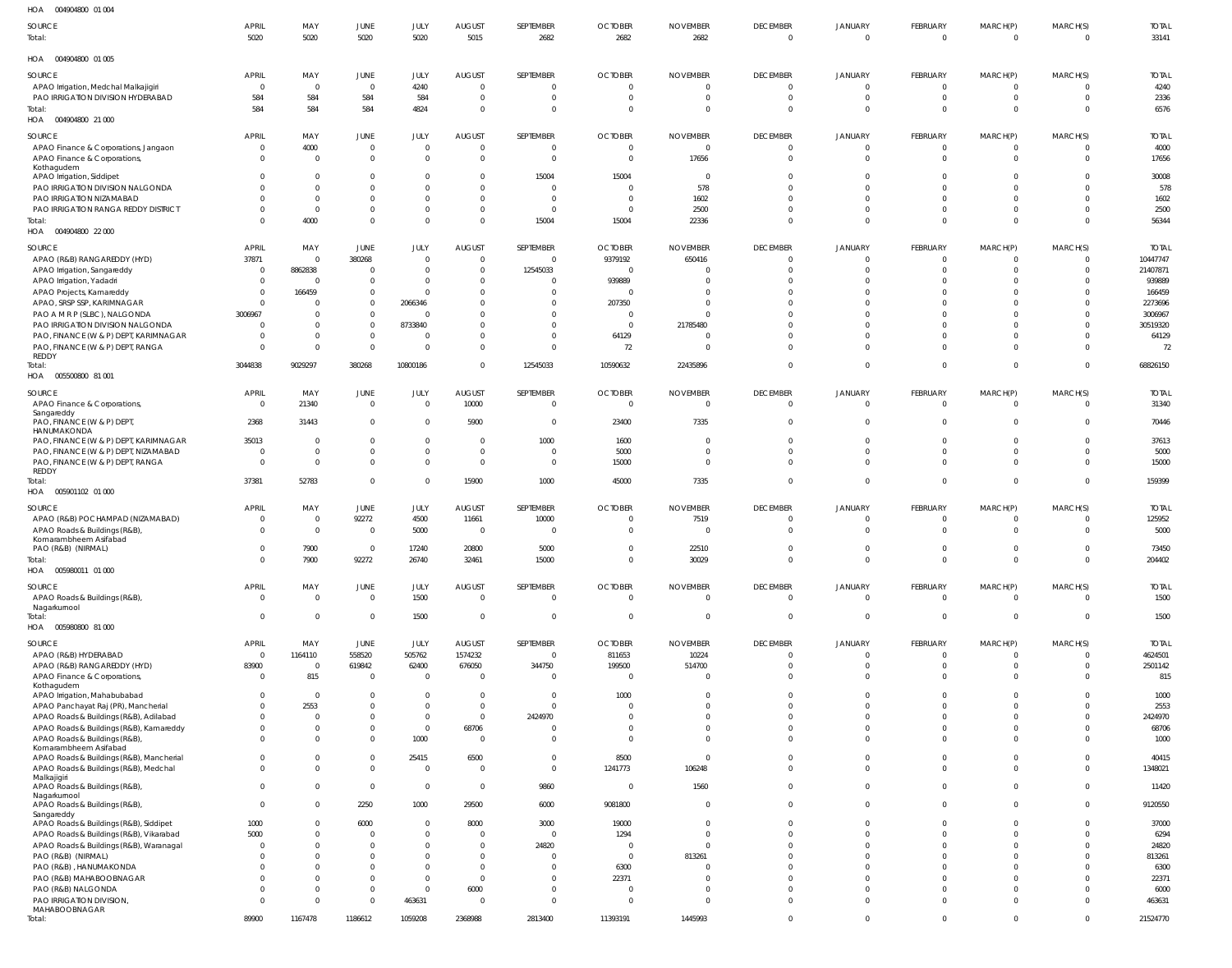| SOURCE                                                                        | <b>APRIL</b>             | MAY                        | JUNE                             | JULY                   | AUGUST                           | SEPTEMBER             | <b>OCTOBER</b>             | <b>NOVEMBER</b>       | <b>DECEMBER</b>             | JANUARY                          | FEBRUARY                    | MARCH(P) | MARCH(S)                | <b>TOTAL</b>          |
|-------------------------------------------------------------------------------|--------------------------|----------------------------|----------------------------------|------------------------|----------------------------------|-----------------------|----------------------------|-----------------------|-----------------------------|----------------------------------|-----------------------------|----------|-------------------------|-----------------------|
| APAO (R&B) HYDERABAD                                                          |                          | $\Omega$                   | $\Omega$                         | $\Omega$               | 9595                             |                       | $\Omega$                   |                       | $\Omega$                    | $\Omega$                         | $\Omega$                    |          | $\Omega$                | 9595                  |
| APAO Irrigation, Kothagudem                                                   |                          | $\Omega$                   | $\Omega$                         | $\Omega$               | 312                              |                       |                            |                       | $\Omega$                    | $\Omega$                         | $\Omega$                    |          | $\Omega$                | 312                   |
| PAO (PH) LMD (KARIMNAGAR)                                                     |                          | $\Omega$                   | $\Omega$                         | 44                     | $\Omega$                         |                       |                            |                       | $\Omega$                    | $\Omega$                         | $\Omega$                    |          |                         | 44                    |
| PAO IRRIGATION DIVISION NALGONDA                                              |                          | $\Omega$                   | $\Omega$                         | 10 <sup>1</sup>        | $\Omega$                         | $\Omega$              |                            |                       | $\Omega$                    | $\Omega$                         | $\Omega$                    |          | $\Omega$                | 10                    |
| PAO Irrigation Nirmal                                                         |                          | $\Omega$<br>$\Omega$       | $\Omega$<br>$\Omega$             | $\Omega$               | $\overline{0}$                   | 70<br>70              |                            |                       | $\Omega$<br>$\Omega$        | $\Omega$<br>$\Omega$             | $\Omega$<br>$\Omega$        | $\Omega$ | $\Omega$<br>$\Omega$    | 70                    |
| Total:<br>HOA  007060800  81  000                                             |                          |                            |                                  | 54                     | 9907                             |                       |                            |                       |                             |                                  |                             |          |                         | 10031                 |
|                                                                               |                          |                            |                                  |                        |                                  |                       |                            |                       |                             |                                  |                             |          |                         |                       |
| SOURCE                                                                        | <b>APRIL</b>             | MAY                        | JUNE                             | JULY                   | AUGUST                           | SEPTEMBER             | <b>OCTOBER</b>             | <b>NOVEMBER</b>       | <b>DECEMBER</b>             | JANUARY                          | FEBRUARY                    | MARCH(P) | MARCH(S)                | <b>TOTAL</b>          |
| APAO (R&B) HYDERABAD                                                          |                          | $\overline{0}$             | $\mathbf{0}$                     | $\overline{0}$         | 87053                            | $\Omega$              | $\overline{0}$             | $\Omega$              | $\Omega$                    | $\overline{0}$                   | $\Omega$                    | $\Omega$ | $\Omega$                | 87053                 |
| PAO, FINANCE (W & P) DEPT, HYDERABAD<br>PAO, FINANCE (W & P) DEPT, KARIMNAGAR |                          | $\overline{0}$<br>$\Omega$ | $\overline{0}$<br>$\overline{0}$ | 7526<br>$\overline{0}$ | $\overline{0}$<br>$\overline{0}$ | $\Omega$<br>$\Omega$  | 38218<br>3023              | 73674                 | $\overline{0}$<br>$\Omega$  | $\overline{0}$<br>$\overline{0}$ | $\overline{0}$<br>$\Omega$  | $\Omega$ | $\mathbf 0$<br>$\Omega$ | 119418<br>3023        |
| Total:                                                                        |                          | $\Omega$                   | $\mathbf{0}$                     | 7526                   | 87053                            | $\Omega$              | 41241                      | 73674                 | $\Omega$                    | $\Omega$                         | $\Omega$                    | $\Omega$ | $\mathbf 0$             | 209494                |
| HOA  020201102  81  000                                                       |                          |                            |                                  |                        |                                  |                       |                            |                       |                             |                                  |                             |          |                         |                       |
|                                                                               |                          |                            |                                  |                        |                                  |                       |                            |                       |                             |                                  |                             |          |                         |                       |
| SOURCE<br>APAO Finance & Corporations, Adilabad                               | <b>APRIL</b><br>$\Omega$ | MAY<br>$\overline{0}$      | <b>JUNE</b><br>$\Omega$          | JULY<br>$\Omega$       | <b>AUGUST</b><br>29678           | SEPTEMBER<br>$\Omega$ | <b>OCTOBER</b><br>$\Omega$ | <b>NOVEMBER</b>       | <b>DECEMBER</b><br>$\Omega$ | <b>JANUARY</b><br>$\overline{0}$ | <b>FEBRUARY</b><br>$\Omega$ | MARCH(P) | MARCH(S)<br>$\Omega$    | <b>TOTAL</b><br>29678 |
| PAO, FINANCE (W & P) DEPT, KARIMNAGAR                                         |                          | $\Omega$                   | $\Omega$                         | $\overline{0}$         | $\Omega$                         |                       | 534                        |                       | $\Omega$                    | $\Omega$                         | $\Omega$                    |          | $\Omega$                | 534                   |
| PAO, FINANCE (W & P) DEPT, KHAMMAM                                            |                          | 5387                       | $\Omega$                         | $\mathbf{0}$           | $\Omega$                         | $\Omega$              | $\Omega$                   |                       | $\Omega$                    | $\overline{0}$                   | $\Omega$                    |          | $\Omega$                | 5387                  |
| PAO, FINANCE (W & P) DEPT,                                                    |                          | $\Omega$                   | $\Omega$                         | $\overline{0}$         | $\Omega$                         | $\Omega$              | 19456                      |                       | $\Omega$                    | $\Omega$                         | $\Omega$                    |          | $\Omega$                | 19456                 |
| MAHABOOBNAGAR                                                                 |                          |                            |                                  |                        |                                  |                       |                            |                       |                             |                                  |                             |          |                         |                       |
| PAO, FINANCE (W & P) DEPT, NIZAMABAD                                          |                          | $\overline{0}$             | $\Omega$                         | $\mathbf{0}$           | $\overline{0}$                   |                       | 69920                      |                       | $\Omega$                    | $\overline{0}$                   | $\Omega$                    |          | $\Omega$                | 69920                 |
| Total:                                                                        |                          | 5387                       | $\Omega$                         | $\Omega$               | 29678                            | $\Omega$              | 89910                      | $\Omega$              | $\Omega$                    | $\Omega$                         | $\Omega$                    | $\Omega$ | $\Omega$                | 124975                |
| HOA  020201103  81  000                                                       |                          |                            |                                  |                        |                                  |                       |                            |                       |                             |                                  |                             |          |                         |                       |
| SOURCE                                                                        | <b>APRIL</b>             | MAY                        | JUNE                             | JULY                   | AUGUST                           | SEPTEMBER             | <b>OCTOBER</b>             | <b>NOVEMBER</b>       | <b>DECEMBER</b>             | JANUARY                          | <b>FEBRUARY</b>             | MARCH(P) | MARCH(S)                | <b>TOTAL</b>          |
| PAO, FINANCE (W & P) DEPT, KARIMNAGAR                                         | $\mathbf 0$              | $\mathbf 0$                | $\overline{0}$                   | $\overline{0}$         | $\overline{0}$                   | $\Omega$              | 11427                      | $\Omega$              | $\overline{0}$              | $\overline{0}$                   | $\overline{0}$              | $\Omega$ | $\mathbf 0$             | 11427                 |
| Total:                                                                        | $\Omega$                 | $\mathbf 0$                | $\overline{0}$                   | $\overline{0}$         | $\overline{0}$                   | $\Omega$              | 11427                      |                       | $\overline{0}$              | $\overline{0}$                   | $\overline{0}$              | $\Omega$ | $\mathbf 0$             | 11427                 |
| HOA  021501102  01  000                                                       |                          |                            |                                  |                        |                                  |                       |                            |                       |                             |                                  |                             |          |                         |                       |
| SOURCE                                                                        | <b>APRIL</b>             | MAY                        | JUNE                             | JULY                   | <b>AUGUST</b>                    | SEPTEMBER             | <b>OCTOBER</b>             | <b>NOVEMBER</b>       | <b>DECEMBER</b>             | JANUARY                          | <b>FEBRUARY</b>             | MARCH(P) | MARCH(S)                | <b>TOTAL</b>          |
| APAO (PR) Medak                                                               | 36000                    | $\overline{0}$             | $\overline{0}$                   | $\overline{0}$         | $\overline{0}$                   | 14771                 | 2703                       | 5000                  | $\Omega$                    | $\Omega$                         | $\Omega$                    |          | $\Omega$                | 58474                 |
| APAO (PR) Pochampad, Nizamabad                                                | $\mathbf{0}$             | $\overline{0}$             | $\overline{0}$                   | $\overline{0}$         | $\overline{0}$                   | $\Omega$              | $\Omega$                   | 30000                 | $\Omega$                    | $\Omega$                         | $\Omega$                    |          | $\Omega$                | 30000                 |
| APAO (PR) Ranga Reddy Dist                                                    | 416517                   | 332887                     | 266000                           | 9000                   | 537000                           | 5000                  | 338000                     | 606000                | $\Omega$                    | $\Omega$                         | $\Omega$                    |          | $\Omega$                | 2510404               |
| APAO (PR) Tekulapapalli                                                       | 24220                    | 16726                      | $\Omega$                         | 30000                  | 29598                            | $\Omega$              | 14000                      | 23476                 | $\Omega$                    | $\Omega$                         | $\Omega$                    |          | $\Omega$                | 138020                |
| APAO Finance & Corporations,                                                  | $\Omega$                 | $\Omega$                   | $\Omega$                         | $\overline{0}$         | $\Omega$                         | $\Omega$              | 764                        |                       | $\Omega$                    | $\Omega$                         | $\Omega$                    |          | $\Omega$                | 764                   |
| Bhoopalapally<br>APAO Finance & Corporations, Siddipet                        |                          | $\Omega$                   | $\Omega$                         | $\mathbf{0}$           | $\overline{0}$                   | 2169                  | 2650                       |                       | $\Omega$                    | $\Omega$                         | $\Omega$                    |          | $\Omega$                | 4819                  |
| APAO Finance & Corporations, Suryapet                                         | 0                        | 4445                       | $\Omega$                         | $\mathbf{0}$           | 40551                            |                       | 63923                      |                       |                             | $\Omega$                         | $\Omega$                    |          | $\Omega$                | 108919                |
| APAO Irrigation, Suryapet                                                     | <sup>0</sup>             | $\Omega$                   | $\Omega$                         | $\mathbf{0}$           | $\overline{0}$                   | $\Omega$              | 136582                     | $\Omega$              | $\Omega$                    | $\Omega$                         | $\Omega$                    |          | $\Omega$                | 136582                |
| APAO Panchayat Raj (PR), Bhoopalapally                                        | 230000                   | 36000                      | $\Omega$                         | $\mathbf{0}$           | 5000                             | 4500                  | 10859                      | 3000                  | $\Omega$                    | $\Omega$                         | $\Omega$                    |          | $\Omega$                | 289359                |
| APAO Panchayat Raj (PR), Kothagudem                                           | 1000                     | $\overline{0}$             | $\Omega$                         | $\mathbf{0}$           | $\overline{0}$                   | 500                   | 250                        | $\Omega$              | $\Omega$                    | $\Omega$                         | $\Omega$                    |          | $\Omega$                | 1750                  |
| APAO Panchayat Raj (PR), Medchal                                              | $\Omega$                 | $\mathbf 0$                | 10000                            | $\overline{0}$         | $\Omega$                         | 21212                 | $\Omega$                   | $\Omega$              | $\Omega$                    | $\Omega$                         | $\Omega$                    |          | $\Omega$                | 31212                 |
| Malkajigiri<br>APAO Panchayat Raj (PR), Nagarkurnool                          | $\Omega$                 | $\Omega$                   | $\Omega$                         | $\overline{0}$         | $\overline{0}$                   |                       | 5000                       | 5000                  |                             | $\Omega$                         | $\Omega$                    |          |                         | 10000                 |
| APAO Panchayat Raj (PR), Peddapalli                                           | 3000                     | 1500                       | 500                              | 12000                  | 31356                            |                       | $\Omega$                   |                       |                             | $\Omega$                         | $\Omega$                    |          | $\Omega$                | 48356                 |
| APAO Panchayat Raj (PR), Sangareddy                                           | 163475                   | 44275                      | $\overline{0}$                   | $\overline{0}$         | $\overline{0}$                   | $\Omega$              | 47580                      | 18000                 | $\Omega$                    | $\Omega$                         | $\Omega$                    |          | $\Omega$                | 273330                |
| APAO Panchayat Raj (PR), Siddipet                                             | 53469                    | 12253                      | $\Omega$                         | $\overline{0}$         | 11877                            | 54448                 | 10065                      | 14959                 |                             |                                  | $\Omega$                    |          | $\Omega$                | 157071                |
| APAO Panchayat Raj (PR), Siricilla                                            | $\Omega$                 | 5000                       | 6000                             | $\overline{0}$         | $\overline{0}$                   |                       |                            |                       |                             | $\Omega$                         | $\Omega$                    |          |                         | 11000                 |
| APAO Panchayat Raj (PR), Suryapet                                             | 28026                    | 15000                      | $\Omega$                         | $\Omega$               | 16216                            |                       | 19462                      | 5000                  |                             |                                  | $\Omega$                    |          |                         | 83704                 |
| APAO Panchayat Raj (PR), Wanaparthy                                           | $\Omega$                 | $\Omega$                   | $\Omega$                         | $\Omega$               | $\Omega$                         |                       | $\Omega$                   | 18000                 | $\Omega$                    | $\Omega$                         | $\Omega$                    |          | $\Omega$                | 18000                 |
| APAO Panchayat Raj (PR), Yadadri                                              | $\Omega$<br>$\mathbf 0$  | $\Omega$<br>$\Omega$       | $\Omega$<br>$\Omega$             | $\Omega$<br>6000       | 1120<br>$\overline{0}$           | $\Omega$              |                            | $\Omega$              | $\Omega$                    | $\Omega$                         | $\Omega$                    |          | $\Omega$<br>$\Omega$    | 1120                  |
| PAO (PR) (IW), LMD Colony, Karimnagar<br>PAO (PR) MAHABOOBNAGAR               | 185000                   | 48000                      | 6957                             | 303853                 | 21900                            | 45000                 | 6000<br>$-956000$          | 13000                 | $\Omega$                    | $\Omega$                         | $\Omega$                    | $\Omega$ | $\Omega$                | 12000<br>$-332290$    |
| PAO (PR) Nalgonda                                                             | $\mathbf 0$              | $\overline{0}$             | $\Omega$                         | $\overline{0}$         | 17000                            | $\Omega$              | 5000                       |                       | $\mathbf 0$                 | $\overline{0}$                   | $\overline{0}$              | $\Omega$ | $\Omega$                | 22000                 |
| Total:                                                                        | 1140707                  | 516086                     | 289457                           | 360853                 | 711618                           | 147600                | $-293162$                  | 741435                | $\Omega$                    | $\Omega$                         | $\Omega$                    | $\Omega$ | $\Omega$                | 3614594               |
| HOA  021501103  03  000                                                       |                          |                            |                                  |                        |                                  |                       |                            |                       |                             |                                  |                             |          |                         |                       |
| SOURCE                                                                        | <b>APRIL</b>             | MAY                        | JUNE                             | JULY                   | AUGUST                           | SEPTEMBER             | <b>OCTOBER</b>             | <b>NOVEMBER</b>       | <b>DECEMBER</b>             | JANUARY                          | FEBRUARY                    | MARCH(P) | MARCH(S)                | <b>TOTAL</b>          |
| APAO, (PH) POCHAMPAD (NZM)                                                    | 0                        | $\mathbf 0$                | 35000                            | $\overline{0}$         | $\overline{0}$                   | $\Omega$              | 10000                      | 10000                 | $\overline{0}$              | $\overline{0}$                   | $\overline{0}$              | $\Omega$ | 0                       | 55000                 |
| PAO (PH) KHAMMAM                                                              |                          | $\mathbf 0$                | 10000                            | $\overline{0}$         | $\overline{0}$                   | $\Omega$              | $\overline{0}$             |                       | $\overline{0}$              | $\overline{0}$                   | $\overline{0}$              | $\Omega$ | $\mathbf 0$             | 10000                 |
| PAO (PH) MAHABOOBNAGAR                                                        |                          | $\overline{0}$             | $\overline{0}$                   | $\overline{0}$         | $\overline{0}$                   | $\Omega$              | 25500                      |                       | $\Omega$                    | $\overline{0}$                   | $\Omega$                    |          | $\mathbf 0$             | 25500                 |
| PAO(PH), NALGONDA                                                             |                          | $\overline{0}$             | $\overline{0}$                   | $\,0\,$                | 51000                            | $\Omega$              | $\Omega$                   | $\Omega$              | $\Omega$                    | $\overline{0}$                   | $\Omega$                    | $\Omega$ | $\Omega$                | 51000                 |
| PAO, AMRP (FINANCE) NALGONDA                                                  |                          | 19692                      | $\overline{0}$                   | $\mathbf{0}$           | $\overline{0}$                   | $\Omega$              | $\Omega$                   | $\Omega$              | $\overline{0}$              | $\overline{0}$                   | $\overline{0}$              | $\Omega$ | $\mathbf 0$             | 19692                 |
| Total:                                                                        | <sup>0</sup>             | 19692                      | 45000                            | $\overline{0}$         | 51000                            | $\overline{0}$        | 35500                      | 10000                 | $\overline{0}$              | $\Omega$                         | $\Omega$                    | $\Omega$ | $\Omega$                | 161192                |
| HOA  021501800  81  000                                                       |                          |                            |                                  |                        |                                  |                       |                            |                       |                             |                                  |                             |          |                         |                       |
| SOURCE                                                                        | <b>APRIL</b>             | MAY                        | JUNE                             | JULY                   | AUGUST                           | SEPTEMBER             | <b>OCTOBER</b>             | <b>NOVEMBER</b>       | <b>DECEMBER</b>             | <b>JANUARY</b>                   | FEBRUARY                    | MARCH(P) | MARCH(S)                | <b>TOTAL</b>          |
| APAO, (PH) POCHAMPAD (NZM)                                                    | 0                        | $\overline{0}$             | $\overline{0}$                   | $\overline{0}$         | $\overline{0}$                   | 55000                 | $\Omega$                   | $\Omega$              | $\mathbf{0}$                | $\overline{0}$                   | $\overline{0}$              |          | $\Omega$                | 55000                 |
| PAO (PH) KHAMMAM                                                              |                          | $\Omega$                   | $\overline{0}$                   | $\overline{0}$         | 24000                            |                       | $\Omega$                   | $\Omega$              | $\mathbf 0$                 | $\overline{0}$                   | $\overline{0}$              |          | $\Omega$                | 24000                 |
| PAO (PH) LMD (KARIMNAGAR)                                                     |                          | $\Omega$                   | $\overline{0}$                   | 31000                  | $\overline{0}$                   |                       | $\Omega$                   | 120000                | $\Omega$                    | $\Omega$                         | $\Omega$                    |          | $\Omega$                | 151000                |
| PAO (PH) MAHABOOBNAGAR                                                        |                          | $\Omega$                   | $\Omega$                         | 70000                  | $\overline{0}$                   | $\Omega$              | $\Omega$                   | $\Omega$              | $\Omega$                    | $\Omega$                         | $\Omega$                    |          | $\Omega$                | 70000                 |
| PAO (PH), HANUMAKONDA                                                         |                          | $\mathbf 0$                | $\Omega$                         | $\overline{0}$         | $\overline{0}$                   | 205000                | 40000                      | 23000                 | $\Omega$                    | $\Omega$                         | $\Omega$                    |          | $\Omega$                | 268000                |
| PAO Public Health (PH), Ranga Reddy                                           | 180700                   | 65000                      | 381000                           | $\overline{0}$         | 380000                           | 65000                 | $\Omega$                   | 403000                | $\Omega$                    | $\overline{0}$                   | $\overline{0}$              | $\Omega$ | $\Omega$                | 1474700               |
| Total:<br>HOA 021601106 01 000                                                | 180700                   | 65000                      | 381000                           | 101000                 | 404000                           | 325000                | 40000                      | 546000                | $\Omega$                    | $\Omega$                         | $\Omega$                    | $\Omega$ | $\Omega$                | 2042700               |
|                                                                               |                          |                            |                                  |                        |                                  |                       |                            |                       |                             |                                  |                             |          |                         |                       |
| SOURCE                                                                        | <b>APRIL</b>             | MAY                        | JUNE                             | JULY                   | AUGUST                           | SEPTEMBER             | <b>OCTOBER</b>             | <b>NOVEMBER</b>       | <b>DECEMBER</b>             | <b>JANUARY</b>                   | FEBRUARY                    | MARCH(P) | MARCH(S)                | <b>TOTAL</b>          |
| APAO (R&B) RANGAREDDY (HYD)                                                   | 1064                     | 0                          | 1000                             | 2000                   | 1000                             | 1000                  | 1000                       | 1000                  | $\overline{0}$              | $\overline{0}$                   | $\overline{0}$              | $\Omega$ | 0                       | 8064                  |
| APAO Irrigation, Nagarkurnool                                                 | 47                       | 47                         | 47                               | 233447                 | 45600                            | 22847                 | $\Omega$                   | 45647                 | $\overline{0}$              | $\overline{0}$                   | $\overline{0}$              | $\Omega$ | $\mathbf 0$             | 347682                |
| APAO Irrigation, Sangareddy                                                   | 180<br>$\overline{2}$    | 180<br>$\overline{2}$      | 180<br>$\overline{2}$            | 180<br>$\overline{2}$  | 180<br>$\overline{2}$            | 180<br>$\overline{2}$ | $\Omega$<br>$\overline{2}$ | 180<br>$\overline{2}$ | $\Omega$<br>$\Omega$        | $\overline{0}$<br>$\overline{0}$ | $\Omega$<br>$\overline{0}$  |          | $\Omega$<br>$\Omega$    | 1260<br>16            |
| APAO Irrigation, Wanaparthy<br>APAO Irrigation, Yadadri                       | $\overline{3}$           | $\overline{3}$             | 6                                | 8                      | 5                                | $\mathsf{R}$          | 17                         |                       | $\Omega$                    | $\Omega$                         | $\Omega$                    |          | $\Omega$                | 58                    |
| PAO (R&B) (NIRMAL)                                                            | $\Omega$                 | 40560                      | $\overline{0}$                   | $\,0\,$                | 15210                            | $\Omega$              | $\Omega$                   | $\Omega$              | $\Omega$                    | $\Omega$                         | $\Omega$                    |          | $\Omega$                | 55770                 |
| PAO IRRIGATION DIVISION HYDERABAD                                             | 172                      | 172                        | 172                              | 172                    | 172                              | 172                   | 224                        | 224                   | $\Omega$                    | $\Omega$                         | $\Omega$                    | $\Omega$ | $\Omega$                | 1480                  |
| PAO IRRIGATION DIVISION NALGONDA                                              | 47                       | 47                         | 77                               | 77                     | 77                               | $77\,$                | 77                         | $77\,$                | $\overline{0}$              | $\overline{0}$                   | $\overline{0}$              | $\Omega$ | $\mathbf 0$             | 556                   |
| PAO IRRIGATION DIVISION,                                                      | 6                        | $\mathbf 0$                | $\mathbf{0}$                     | $\,0\,$                | $\overline{0}$                   | $\mathbf 0$           | $\overline{0}$             | $\mathbf 0$           | $\mathbf{0}$                | $\mathbf{0}$                     | $\mathbf{0}$                | $\Omega$ | $\mathbf 0$             | 6                     |

007060118 01 000 HOA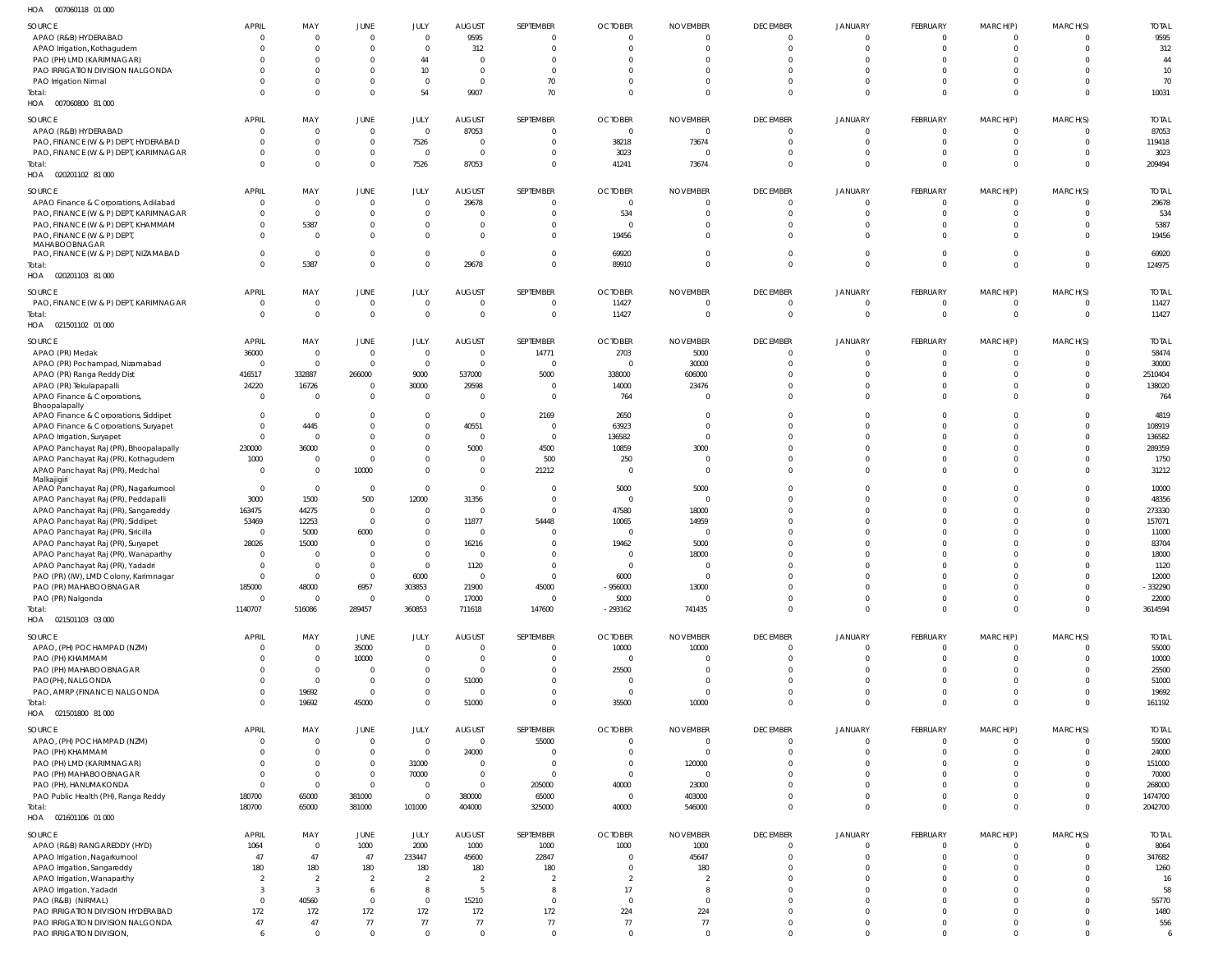021601106 01 000 HOA

| SOURCE<br>MAHABOOBNAGAR                                                       | <b>APRIL</b>                   | MAY                        | JUNE                             | JULY                       | <b>AUGUST</b>                             | SEPTEMBER                        | <b>OCTOBER</b>                   | <b>NOVEMBER</b>                   | <b>DECEMBER</b>                   | JANUARY                        | FEBRUARY                         | MARCH(P)                   | MARCH(S)                         | <b>TOTAL</b>           |
|-------------------------------------------------------------------------------|--------------------------------|----------------------------|----------------------------------|----------------------------|-------------------------------------------|----------------------------------|----------------------------------|-----------------------------------|-----------------------------------|--------------------------------|----------------------------------|----------------------------|----------------------------------|------------------------|
| PAO IRRIGATION RANGA REDDY DISTRICT                                           | 549                            | 549                        | 549                              | 549                        | 549                                       | 549                              | 549                              | 502                               | $\overline{0}$                    | $\overline{0}$                 | $\overline{0}$                   | $\Omega$                   | $\overline{\mathbf{0}}$          | 4345                   |
| PAO, PJP, Jogulamba Gadwal<br>Total:                                          | 2<br>2072                      | $\overline{2}$<br>41562    | $\overline{2}$<br>2035           | $\overline{2}$<br>236437   | $\overline{0}$<br>62795                   | $\overline{0}$<br>24835          | $\overline{\mathbf{0}}$<br>1869  | $\Omega$<br>47640                 | $\overline{0}$<br>$\overline{0}$  | $\mathbf{0}$<br>$\mathbf 0$    | $\overline{0}$<br>$\overline{0}$ | $\Omega$<br>$\Omega$       | $\overline{0}$<br>$\overline{0}$ | -8<br>419245           |
| HOA  023560800  01  000                                                       |                                |                            |                                  |                            |                                           |                                  |                                  |                                   |                                   |                                |                                  |                            |                                  |                        |
| SOURCE                                                                        | <b>APRIL</b>                   | MAY                        | <b>JUNE</b>                      | JULY                       | AUGUST                                    | SEPTEMBER                        | <b>OCTOBER</b>                   | <b>NOVEMBER</b>                   | <b>DECEMBER</b>                   | <b>JANUARY</b>                 | FEBRUARY                         | MARCH(P)                   | MARCH(S)                         | <b>TOTAL</b>           |
| APAO (PR) Medak                                                               | 675                            | $\overline{0}$             | $\mathbf 0$                      | $\Omega$                   | $\overline{0}$                            | $\overline{0}$                   | $\overline{0}$                   | $\overline{0}$                    | $\overline{0}$                    | $\mathbf{0}$                   | $\overline{0}$                   | $\Omega$                   | $\overline{0}$                   | 675                    |
| APAO (PR), PJP, Jogulamba Gadwal                                              | 23000                          | 20000                      | $\overline{0}$                   | $\Omega$                   | $\overline{0}$                            | $\overline{0}$                   | 21016                            | $\mathbf{0}$                      | $\overline{0}$                    | $\mathbf{0}$                   | $\overline{0}$                   | $\Omega$                   | $\overline{0}$                   | 64016                  |
| APAO Finance & Corporations,<br>Komarambheem Asifabad                         | $\overline{0}$                 | 2046                       | $\overline{0}$                   | $\Omega$                   | $\overline{0}$                            | $\overline{0}$                   | $\overline{0}$                   | $\mathbf{0}$                      | $\overline{0}$                    | $\mathbf{0}$                   | $\overline{0}$                   | $\Omega$                   | $\overline{0}$                   | 2046                   |
| APAO Finance & Corporations,                                                  | $\mathbf 0$                    | $\mathbf 0$                | $\overline{0}$                   | $\Omega$                   | $\Omega$                                  | 4356                             | $\overline{0}$                   | $\mathbf 0$                       | $\overline{0}$                    | $\mathbf{0}$                   | $\Omega$                         | $\Omega$                   | $\overline{0}$                   | 4356                   |
| Mahabubabad<br>APAO Finance & Corporations,                                   | $\Omega$                       | $\mathbf 0$                | $\overline{0}$                   | $\Omega$                   | $\overline{0}$                            | $\overline{0}$                   | 5000                             | $\overline{0}$                    | $\overline{0}$                    | $\overline{0}$                 | $\overline{0}$                   | $\Omega$                   | $\overline{\mathbf{0}}$          | 5000                   |
| Sangareddy                                                                    |                                |                            |                                  |                            |                                           |                                  |                                  |                                   |                                   |                                |                                  |                            |                                  |                        |
| APAO Finance & Corporations, Vikarabad                                        | $\mathbf 0$                    | 10000                      | $\overline{0}$                   | $\overline{0}$             | $\overline{0}$                            | $\mathbf 0$                      | $\overline{0}$                   | $\Omega$                          | $\mathbf{0}$                      | $\mathbf 0$                    | $\overline{0}$                   | $\Omega$                   | $\overline{0}$                   | 10000                  |
| APAO Irrigation, Jagtial<br>APAO Irrigation, Jangaon                          | $\Omega$<br>$\Omega$           | $\mathbf 0$<br>$\mathbf 0$ | $\overline{0}$<br>1500           | 1000<br>6000               | 2000<br>19000                             | 500<br>12000                     | 9000<br>10683                    | $\Omega$<br>$\mathbf{0}$          | $\mathbf 0$<br>$\overline{0}$     | $\Omega$<br>$\Omega$           | $\Omega$<br>$\overline{0}$       | $\Omega$<br>$\Omega$       | $\overline{0}$<br>$\overline{0}$ | 12500<br>49183         |
| APAO Irrigation, Peddapalli                                                   | 415000                         | $\Omega$                   | $\mathbf 0$                      | $\Omega$                   | $\overline{0}$                            | $\overline{0}$                   | $\overline{0}$                   | $\Omega$                          | $\Omega$                          | $\Omega$                       | $\Omega$                         | $\Omega$                   | $\overline{0}$                   | 415000                 |
| APAO Irrigation, Vikarabad                                                    | $\overline{0}$                 | $\mathbf 0$                | $\mathbf 0$                      | 5000                       | $\overline{0}$                            | $\overline{0}$                   | 151115                           | $\overline{0}$                    | $\mathbf 0$                       | $\Omega$                       | $\Omega$                         | $\Omega$                   | $\overline{0}$                   | 156115                 |
| APAO Irrigation, Wanaparthy                                                   | 159219                         | $\mathbf 0$                | $\overline{0}$                   | $\Omega$                   | $\overline{0}$                            | $\overline{0}$                   | 1000                             | $\overline{0}$                    | $\Omega$                          | $\Omega$                       | $\Omega$                         | $\Omega$                   | $\overline{0}$                   | 160219                 |
| APAO Panchayat Raj (PR), Jangaon                                              | $\Omega$                       | $\mathbf 0$                | $\mathbf 0$                      | $\Omega$<br>$\Omega$       | $\overline{0}$                            | 29198                            | $\overline{0}$                   | 9017                              | $\overline{0}$                    | $\mathbf{0}$                   | $\overline{0}$                   | $\Omega$                   | $\overline{0}$                   | 38215                  |
| APAO Panchayat Raj (PR),<br>Komarambheem Asifabad                             | $\overline{0}$                 | 11164                      | $\overline{0}$                   |                            | 1360                                      | $\overline{0}$                   | $\overline{0}$                   | $\overline{0}$                    | $\overline{0}$                    | $\mathbf 0$                    | $\overline{0}$                   | $\Omega$                   | $\overline{0}$                   | 12524                  |
| APAO Panchayat Raj (PR), Nagarkurnool                                         | 33000                          | $\overline{0}$             | $\mathbf{0}$                     | $\Omega$                   | 10000                                     | $\overline{0}$                   | 8700                             | 30000                             | $\overline{0}$                    | $\overline{0}$                 | $\overline{0}$                   | $\Omega$                   | $\overline{0}$                   | 81700                  |
| APAO Panchayat Raj (PR), Vikarabad                                            | 100436                         | 212106                     | 778319                           | $\Omega$<br>$\Omega$       | $\overline{0}$<br>$\overline{0}$          | $\overline{0}$                   | 4499<br>$\overline{0}$           | $\Omega$<br>$\Omega$              | $\mathbf 0$                       | $\Omega$                       | $\Omega$<br>$\Omega$             | $\Omega$<br>$\Omega$       | $\overline{0}$                   | 1095360                |
| APAO Panchayat Raj (PR), Wanaparthy<br>APAO Projects, Jagtial                 | 65000<br>$\overline{0}$        | 6000<br>$\mathbf 0$        | $\overline{0}$<br>$\overline{0}$ | $\Omega$                   | $\Omega$                                  | 1000<br>$\overline{0}$           | 500                              | $\mathbf{0}$                      | $\overline{0}$<br>$\mathbf 0$     | $\mathbf 0$<br>$\Omega$        | $\Omega$                         | $\Omega$                   | $\overline{0}$<br>$\Omega$       | 72000<br>500           |
| APAO Roads & Buildings (R&B), Yadadri                                         | $\Omega$                       | $\overline{0}$             | $\overline{0}$                   | $\Omega$                   | $\overline{0}$                            | $\overline{0}$                   | 10000                            | $\Omega$                          | $\mathbf{0}$                      | $\Omega$                       | $\Omega$                         | $\Omega$                   | $\overline{0}$                   | 10000                  |
| PAO National Highways (NH), Khammam                                           | $\Omega$                       | $\mathbf 0$                | $\overline{0}$                   | $\Omega$                   | $\overline{0}$                            | $\overline{0}$                   | 25000                            | $\Omega$                          | $\mathbf 0$                       | $\Omega$                       | $\Omega$                         | $\Omega$                   | $\overline{0}$                   | 25000                  |
| PAO, AMRP (FINANCE) NALGONDA                                                  | $\mathbf 0$                    | 19340                      | $\overline{0}$                   | $\Omega$                   | $\overline{0}$                            | 15889                            | $\overline{0}$                   | $\Omega$                          | $\overline{0}$                    | $\mathbf 0$                    | $\Omega$                         | $\Omega$                   | $\overline{0}$                   | 35229                  |
| PAO, FINANCE (W & P) DEPT,<br>HANUMAKONDA                                     | 27280                          | $\mathbf 0$                | 75680                            | $\Omega$                   | $\overline{0}$                            | $\mathbf{0}$                     | 184770                           | $\overline{0}$                    | $\mathbf 0$                       | $\overline{0}$                 | $\overline{0}$                   | $\Omega$                   | $\overline{0}$                   | 287730                 |
| PAO, FINANCE (W & P) DEPT, NIRMAL                                             | $\overline{0}$                 | $\overline{\mathbf{0}}$    | $\mathbf 0$                      | $\Omega$                   | 678                                       | $\overline{0}$                   | $\overline{\mathbf{0}}$          | $\overline{0}$                    | $\overline{0}$                    | $\overline{0}$                 | $\overline{0}$                   | $\Omega$                   | $\overline{0}$                   | 678                    |
| PAO, FINANCE (W & P) DEPT, RANGA                                              | $\Omega$                       | 104446                     | $\mathbf 0$                      | $\Omega$                   | $\overline{0}$                            | $\overline{0}$                   | $\overline{0}$                   | $\overline{0}$                    | $\overline{0}$                    | $\overline{0}$                 | $\overline{0}$                   | $\Omega$                   | $\overline{0}$                   | 104446                 |
| REDDY<br>Total:                                                               | 823610                         | 385102                     | 855499                           | 12000                      | 33038                                     | 62943                            | 431283                           | 39017                             | $\overline{0}$                    | $\overline{0}$                 | $\overline{0}$                   | $\Omega$                   | $\overline{0}$                   | 2642492                |
| HOA  025000102  01 000                                                        |                                |                            |                                  |                            |                                           |                                  |                                  |                                   |                                   |                                |                                  |                            |                                  |                        |
| SOURCE                                                                        | <b>APRIL</b>                   | MAY                        | JUNE                             | JULY                       | <b>AUGUST</b>                             | SEPTEMBER                        | <b>OCTOBER</b>                   | <b>NOVEMBER</b>                   | <b>DECEMBER</b>                   | JANUARY                        | <b>FEBRUARY</b>                  | MARCH(P)                   | MARCH(S)                         | <b>TOTAL</b>           |
| APAO Finance & Corporations, Adilabad                                         | 26931                          | 125000                     | $\mathbf 0$                      | $\overline{0}$             | $\overline{0}$                            | $\overline{0}$                   | 12970                            | $\mathbf 0$                       | $\mathbf 0$                       | $\overline{0}$                 | $\overline{0}$                   | $\Omega$                   | $\overline{0}$                   | 164901                 |
| APAO Finance & Corporations,                                                  | $\overline{0}$                 | $\mathbf 0$                | $\overline{0}$                   | $\Omega$                   | $\Omega$                                  | 10000                            | $\overline{0}$                   | $\mathbf 0$                       | $\overline{0}$                    | $\overline{0}$                 | $\overline{0}$                   | $\Omega$                   | $\overline{0}$                   | 10000                  |
| Bhoopalapally<br>APAO Finance & Corporations,                                 | $\overline{0}$                 | 1000                       | $\overline{0}$                   | $\Omega$                   | $\Omega$                                  | $\overline{0}$                   | $\overline{0}$                   | $\mathbf 0$                       | $\overline{0}$                    | $\overline{0}$                 | $\Omega$                         | $\Omega$                   | $\overline{0}$                   | 1000                   |
| Sangareddy                                                                    |                                |                            |                                  |                            |                                           |                                  |                                  |                                   |                                   |                                |                                  |                            |                                  |                        |
| PAO, AMRP (FINANCE) NALGONDA<br>PAO, FINANCE (W & P) DEPT,                    | 15000<br>$\overline{0}$        | 122935<br>$\mathbf 0$      | $\overline{0}$<br>$\overline{0}$ | $\overline{0}$<br>$\Omega$ | $\overline{0}$<br>$\overline{0}$          | $\mathbf{0}$<br>$\Omega$         | $\overline{0}$<br>5093           | $\overline{0}$<br>$\Omega$        | $\mathbf 0$<br>$\Omega$           | $\mathbf 0$<br>$\overline{0}$  | $\overline{0}$<br>$\Omega$       | $\Omega$<br>$\Omega$       | $\overline{0}$<br>$\Omega$       | 137935<br>5093         |
| HANUMAKONDA                                                                   |                                |                            |                                  |                            |                                           |                                  |                                  |                                   |                                   |                                |                                  |                            |                                  |                        |
| PAO, FINANCE (W & P) DEPT, HYDERABAD<br>PAO, FINANCE (W & P) DEPT, KARIMNAGAR | $\overline{0}$                 | $\mathbf 0$                | $\overline{0}$                   | $\Omega$<br>$\Omega$       | $\overline{\mathbf{0}}$<br>$\overline{0}$ | $\mathbf{0}$                     | 1500<br>$\overline{0}$           | 20000<br>$\Omega$                 | $^{\circ}$<br>$\mathbf 0$         | $\Omega$<br>$\Omega$           | $\overline{0}$<br>$\overline{0}$ | $\Omega$<br>$\Omega$       | $\overline{0}$<br>$\Omega$       | 21500                  |
| PAO, FINANCE (W & P) DEPT,                                                    | 4811<br>$\Omega$               | 40585<br>$\Omega$          | $\overline{0}$<br>$\overline{0}$ | $\Omega$                   | $\Omega$                                  | $\mathbf{0}$<br>$\Omega$         | 9000                             | $\Omega$                          | $\Omega$                          | $\Omega$                       | $\Omega$                         | $\Omega$                   | $\Omega$                         | 45396<br>9000          |
| MAHABOOBNAGAR                                                                 |                                |                            |                                  |                            |                                           |                                  |                                  |                                   |                                   |                                |                                  |                            |                                  |                        |
| PAO, FINANCE (W & P) DEPT, NIZAMABAD                                          | $\overline{0}$<br>46742        | $\overline{0}$             | $\mathbf 0$                      | $\mathbf 0$<br>$\Omega$    | $\overline{0}$<br>$\overline{0}$          | $\mathbf{0}$                     | 12836                            | $\mathbf{0}$                      | $\cap$<br>$\overline{0}$          | $\mathbf{0}$<br>$\mathbf{0}$   | $\overline{0}$                   | $\overline{0}$<br>$\Omega$ | $\overline{0}$<br>$\overline{0}$ | 12836                  |
| Total:<br>HOA  040601800  02  000                                             |                                | 289520                     | $\mathbf 0$                      |                            |                                           | 10000                            | 41399                            | 20000                             |                                   |                                |                                  |                            |                                  | 407661                 |
|                                                                               | <b>APRIL</b>                   |                            | JUNE                             |                            |                                           | SEPTEMBER                        | <b>OCTOBER</b>                   |                                   | <b>DECEMBER</b>                   | JANUARY                        |                                  |                            | MARCH(S)                         | <b>TOTAL</b>           |
| SOURCE<br>APAO Finance & Corporations, Adilabad                               | $\overline{0}$                 | MAY<br>3000                | $\mathbf 0$                      | JULY<br>$\overline{0}$     | <b>AUGUST</b><br>$\overline{0}$           | 0                                | $\overline{\mathbf{0}}$          | <b>NOVEMBER</b><br>$\mathbf 0$    | $\overline{0}$                    | $\overline{0}$                 | FEBRUARY<br>$\overline{0}$       | MARCH(P)<br>$\Omega$       | $\overline{0}$                   | 3000                   |
| PAO (PR) MAHABOOBNAGAR                                                        | $\mathbf 0$                    | 9905                       | $\mathbf 0$                      | $-9905$                    | $\overline{0}$                            | $\mathbf{0}$                     | $\overline{\mathbf{0}}$          | $\overline{0}$                    | $\overline{0}$                    | $\overline{0}$                 | $\mathbf 0$                      | $\Omega$                   | $\overline{0}$                   | $\mathbf 0$            |
| PAO, PJP, Jogulamba Gadwal                                                    | $\mathbf 0$                    | $\overline{0}$             | $\mathbf 0$                      | $\overline{0}$             | $\overline{0}$                            | $\overline{0}$                   | 2000                             | $\mathbf 0$                       | $\overline{0}$                    | $\overline{0}$                 | $\overline{0}$                   | $\Omega$                   | $\overline{0}$                   | 2000                   |
| Total:                                                                        | $\Omega$                       | 12905                      | $\mathbf 0$                      | $-9905$                    | $\overline{0}$                            | $\mathbf{0}$                     | 2000                             | $\overline{0}$                    | $\overline{0}$                    | $\overline{0}$                 | $\overline{0}$                   | $\Omega$                   | $\overline{0}$                   | 5000                   |
| HOA  043500800  03  000                                                       |                                |                            |                                  |                            |                                           |                                  |                                  |                                   |                                   |                                |                                  |                            |                                  |                        |
| SOURCE                                                                        | <b>APRIL</b><br>$\overline{0}$ | MAY<br>$\mathbf 0$         | JUNE                             | JULY                       | <b>AUGUST</b><br>$\overline{0}$           | SEPTEMBER<br>$\mathbf 0$         | <b>OCTOBER</b><br>$\overline{0}$ | <b>NOVEMBER</b><br>$\overline{0}$ | <b>DECEMBER</b><br>$\overline{0}$ | <b>JANUARY</b><br>$\mathbf{0}$ | FEBRUARY<br>$\mathbf 0$          | MARCH(P)<br>$\Omega$       | MARCH(S)<br>$\Omega$             | <b>TOTAL</b><br>146000 |
| PAO, FINANCE (W & P) DEPT,<br>HANUMAKONDA                                     |                                |                            | $\mathbf 0$                      | 146000                     |                                           |                                  |                                  |                                   |                                   |                                |                                  |                            |                                  |                        |
| Total:                                                                        | $\Omega$                       | $\mathbf 0$                | $\mathbf 0$                      | 146000                     | $\overline{0}$                            | $\overline{0}$                   | $\overline{0}$                   | $\mathbf 0$                       | $\overline{0}$                    | $\overline{0}$                 | $\overline{0}$                   | $\Omega$                   | $\overline{0}$                   | 146000                 |
| HOA  051500800  81 000                                                        |                                |                            |                                  |                            |                                           |                                  |                                  |                                   |                                   |                                |                                  |                            |                                  |                        |
| SOURCE                                                                        | <b>APRIL</b>                   | MAY                        | <b>JUNE</b>                      | JULY                       | <b>AUGUST</b>                             | SEPTEMBER                        | <b>OCTOBER</b>                   | <b>NOVEMBER</b>                   | <b>DECEMBER</b>                   | JANUARY                        | <b>FEBRUARY</b>                  | MARCH(P)                   | MARCH(S)                         | <b>TOTAL</b>           |
| APAO (PR) Pochampad, Nizamabad                                                | $\overline{0}$<br>$\mathbf 0$  | $\mathbf 0$<br>$\mathbf 0$ | $\mathbf 0$                      | 10838<br>$\overline{0}$    | $\overline{0}$                            | $\overline{0}$<br>$\overline{0}$ | $\overline{\mathbf{0}}$          | $\overline{0}$<br>$\overline{0}$  | $\overline{0}$<br>$\overline{0}$  | $\mathbf{0}$<br>$\overline{0}$ | $\overline{0}$<br>$\overline{0}$ | $\Omega$<br>$\Omega$       | $\overline{0}$<br>$\overline{0}$ | 10838                  |
| APAO (PR) Tekulapapalli<br>APAO Finance & Corporations, Kamareddy             | $\overline{0}$                 | $\mathbf 0$                | $\mathbf 0$<br>$\mathbf 0$       | $\overline{0}$             | 5000<br>$\overline{0}$                    | 5000                             | 120340<br>$\overline{0}$         | $\overline{0}$                    | $\overline{0}$                    | $\overline{0}$                 | $\overline{0}$                   | $\Omega$                   | $\overline{0}$                   | 125340<br>5000         |
| APAO Finance & Corporations,                                                  | $\mathbf 0$                    | 196580                     | $\overline{0}$                   | 290887                     | 171313                                    | $\overline{0}$                   | 310937                           | 115000                            | $\overline{0}$                    | $\overline{0}$                 | $\overline{0}$                   | $\Omega$                   | $\overline{0}$                   | 1084717                |
| Kothagudem<br>APAO Panchayat Raj (PR), Adilabad                               | $\Omega$                       | 6000                       | $\overline{0}$                   | 30000                      | $\overline{0}$                            | 18000                            | 5000                             | $\overline{0}$                    | $\overline{0}$                    | $\mathbf 0$                    | $\Omega$                         | $\Omega$                   | $\overline{0}$                   | 59000                  |
| APAO Panchayat Raj (PR), Kamareddy                                            | $\mathbf 0$                    | 124                        | $\mathbf 0$                      | $\Omega$                   | $\overline{0}$                            | $\overline{0}$                   | $\overline{0}$                   | $\overline{0}$                    | $\overline{0}$                    | $\mathbf{0}$                   | $\overline{0}$                   | $\Omega$                   | $\overline{0}$                   | 124                    |
| APAO Panchayat Raj (PR), Kothagudem                                           | $\overline{0}$                 | $\mathbf 0$                | $\overline{0}$                   | $\mathbf{0}$               | 12210                                     | $\overline{0}$                   | 711                              | $\overline{0}$                    | $\overline{0}$                    | $\mathbf 0$                    | $\overline{0}$                   | $\Omega$                   | $\overline{0}$                   | 12921                  |
| APAO Panchayat Raj (PR), Mancherial                                           | 10000                          |                            | $\overline{0}$                   | $\mathbf{0}$               | 5000                                      | $\mathbf{0}$                     | $\overline{0}$                   | 5000                              | $\overline{0}$                    | $\mathbf 0$                    | $\Omega$                         | $\Omega$                   | $\overline{0}$                   | 20001                  |
| APAO Panchayat Raj (PR), Nagarkurnool                                         | 43996                          | $\mathbf 0$<br>$\mathbf 0$ | $\mathbf{0}$<br>$\overline{0}$   | $\overline{0}$             | $\overline{0}$<br>$\overline{0}$          | $\overline{0}$<br>$\overline{0}$ | $\overline{0}$<br>$\overline{0}$ | $\overline{0}$<br>$\Omega$        | $\mathbf 0$<br>$\overline{0}$     | $\Omega$<br>$\mathbf 0$        | $\Omega$<br>$\Omega$             | $\Omega$<br>$\Omega$       | $\overline{0}$<br>$\overline{0}$ | 43996                  |
| APAO Panchayat Raj (PR), Waranagal<br>PAO (PR) (IW), LMD Colony, Karimnagar   | $\Omega$                       | 500                        | $\overline{0}$                   | 20000<br>$\Omega$          | 5180                                      | $\overline{0}$                   | 16896                            | $\overline{0}$                    | $\mathbf 0$                       | $\Omega$                       | $\Omega$                         | $\Omega$                   | $\overline{0}$                   | 20000<br>22576         |
| PAO (PR) KCC, HANUMAKONDA                                                     | $\Omega$                       | $\mathbf 0$                | $\overline{0}$                   | $\mathbf{0}$               | $\overline{0}$                            | 6000                             | 5000                             | $\overline{0}$                    | $\overline{0}$                    | $\mathbf 0$                    | $\overline{0}$                   | $\Omega$                   | $\overline{0}$                   | 11000                  |
| PAO, FINANCE (W & P) DEPT, NIZAMABAD                                          | $^{\circ}$                     | $\mathbf 0$                | $\overline{0}$                   | $\mathbf{0}$               | $\overline{0}$                            | 1000                             | $\overline{0}$                   | $\overline{0}$                    | $\overline{0}$                    | $\overline{0}$                 | $\overline{0}$                   | $\Omega$                   | $\overline{0}$                   | 1000                   |
| Total:                                                                        | 53996                          | 203205                     | $\mathbf{0}$                     | 351725                     | 198703                                    | 30000                            | 458884                           | 120000                            | $\overline{0}$                    | $\overline{0}$                 | $\overline{0}$                   | $\Omega$                   | $\overline{0}$                   | 1416513                |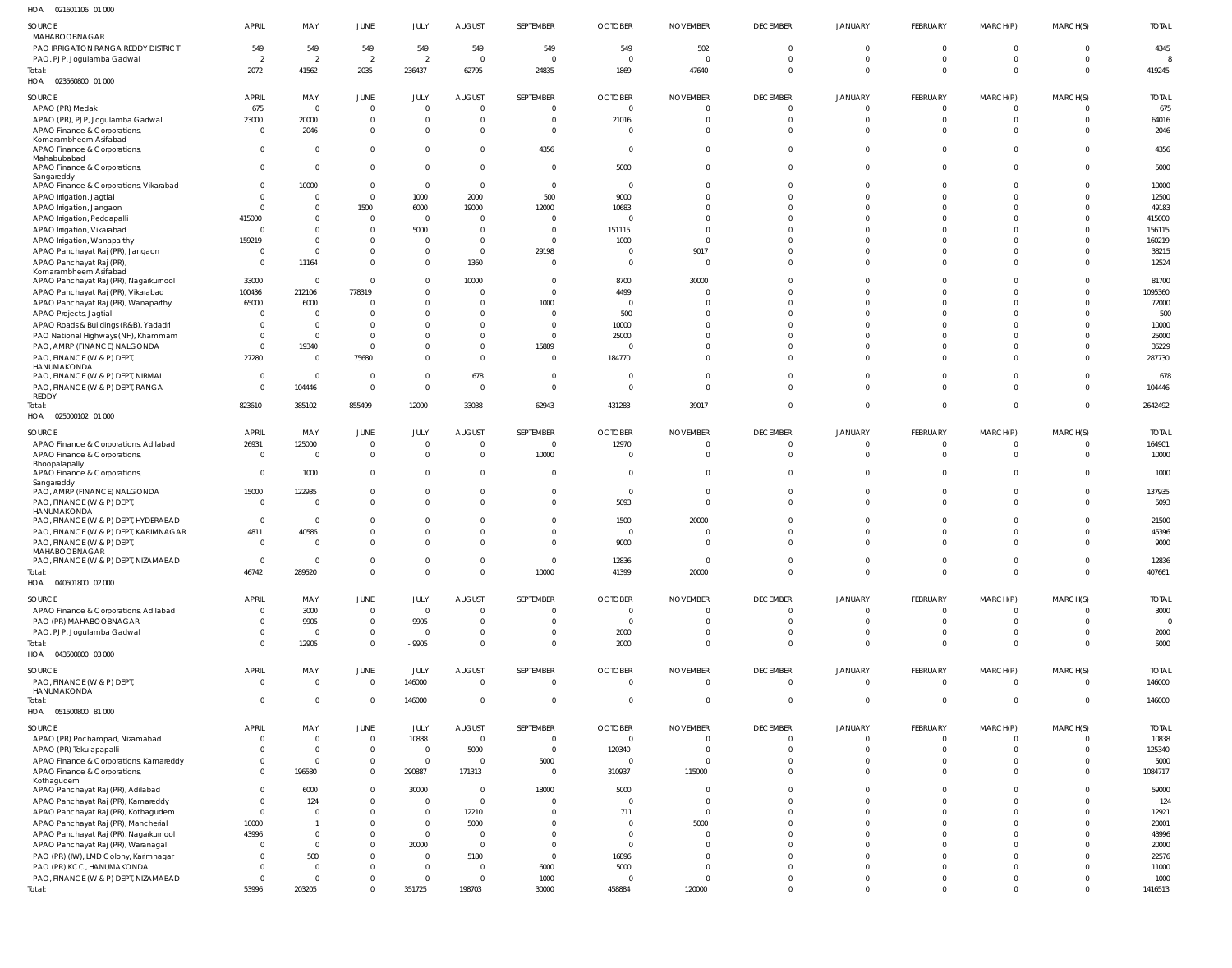| HOA<br>070001101 81 000                                   |                    |                                  |                            |                                  |                |                            |                |                             |                         |                            |                         |                    |                      |              |
|-----------------------------------------------------------|--------------------|----------------------------------|----------------------------|----------------------------------|----------------|----------------------------|----------------|-----------------------------|-------------------------|----------------------------|-------------------------|--------------------|----------------------|--------------|
| SOURCE                                                    | <b>APRIL</b>       | MAY                              | JUNE                       | JULY                             | <b>AUGUST</b>  | SEPTEMBER                  | <b>OCTOBER</b> | <b>NOVEMBER</b>             | <b>DECEMBER</b>         | <b>JANUARY</b>             | FEBRUARY                | MARCH(P)           | MARCH(S)             | <b>TOTAL</b> |
| APAO Irrigation, Kothagudem                               | $\Omega$           | $\Omega$                         | $\overline{0}$             | $\overline{0}$                   | $\Omega$       | $\mathbf 0$                | $\mathbf{0}$   | 4054948                     | $\mathbf 0$             | $\overline{0}$             | $\mathbf{0}$            | $\Omega$           | $\mathbf 0$          | 4054948      |
| APAO Irrigation, Nagarkurnool                             | $\Omega$           | $\Omega$                         | $\overline{0}$             | $\overline{0}$                   | 1000           | $\mathbf 0$                | $\Omega$       | $\Omega$                    | $\mathbf 0$             | $\overline{0}$             | $\mathbf 0$             | $\Omega$           | $\Omega$             | 1000         |
| APAO Irrigation, Sangareddy                               | $\Omega$           | $\Omega$                         | $\mathbf 0$                | $\overline{0}$                   | 6000           | $\Omega$                   |                | $\Omega$                    | $\Omega$                | $\overline{0}$             | $\Omega$                | - 0                | $\Omega$             | 6000         |
| PAO, PJP, Jogulamba Gadwal                                | 2000               | $\Omega$                         | $\overline{0}$             | $\overline{0}$                   | - 0            | $\Omega$                   | $\Omega$       | $\Omega$                    | $\Omega$                | $\overline{0}$             | $\Omega$                | $\Omega$           | $\Omega$             | 2000         |
| Total:                                                    | 2000               | $\overline{0}$                   | $\overline{0}$             | $\overline{0}$                   | 7000           | $\mathbf 0$                | $\Omega$       | 4054948                     | $\Omega$                | $\overline{0}$             | $\Omega$                | $\Omega$           | $\Omega$             | 4063948      |
| HOA  070001800  81 000                                    |                    |                                  |                            |                                  |                |                            |                |                             |                         |                            |                         |                    |                      |              |
| SOURCE                                                    | <b>APRIL</b>       | MAY                              | JUNE                       | JULY                             | <b>AUGUST</b>  | SEPTEMBER                  | <b>OCTOBER</b> | <b>NOVEMBER</b>             | <b>DECEMBER</b>         | <b>JANUARY</b>             | FEBRUARY                | MARCH(P)           | MARCH(S)             | <b>TOTAL</b> |
| APAO Irrigation, Jagtial                                  | 494977             | $\overline{0}$                   | $\overline{0}$             | 285300                           | 1045479        | $\mathbf 0$                | 501930         | $\overline{0}$              | $\overline{0}$          | $\overline{0}$             | $\mathbf 0$             |                    | 0                    | 2327686      |
| APAO Irrigation, Peddapalli                               | $\mathbf 0$        | 35914588                         | 6000                       | 32603357                         | 9343635        | 12000                      | 21712989       | 9023755                     | $\overline{0}$          | $\overline{0}$             | $\overline{0}$          | $\Omega$           | $\mathbf 0$          | 108616324    |
| APAO Irrigation, Vikarabad                                | $\Omega$           | $\Omega$                         | $\overline{0}$             | $\overline{0}$                   |                | $\mathbf 0$                | 5000           | $\Omega$                    | $\Omega$                | $\Omega$                   | $\Omega$                | $\cap$             | $\Omega$             | 5000         |
| APAO Projects, Jagtial                                    | $\Omega$           | $\Omega$                         | $\overline{0}$             | $\overline{0}$                   |                | $\mathbf 0$                | 5000           | $\Omega$                    | $\Omega$                | $\overline{0}$             | $\Omega$                |                    | $\Omega$             | 5000         |
| APAO Projects, Mahabubabad                                | $\cap$             | $\Omega$                         | $\overline{0}$             | 0                                |                | $\mathbf 0$                | 2000           | $\overline{0}$              | $\Omega$                | $\Omega$                   | $\Omega$                |                    | $\Omega$             | 2000         |
| APAO Roads & Buildings (R&B), Jogulamba                   | $\cap$             | $\Omega$                         | $\overline{0}$             | $\overline{0}$                   |                | $\mathbf 0$                | $\overline{0}$ | 672                         | $\Omega$                | $\overline{0}$             | $\Omega$                | $\Omega$           | $\Omega$             | 672          |
| Gadwal<br>APAO Roads & Buildings (R&B),                   | $\Omega$           | $\Omega$                         | $\overline{0}$             | 5000                             |                | $\mathbf 0$                | $\Omega$       | $\overline{0}$              | $\Omega$                | $\overline{0}$             | $\Omega$                | $\Omega$           | $\Omega$             | 5000         |
| Mahabubabad                                               |                    |                                  |                            |                                  |                |                            |                |                             |                         |                            |                         |                    |                      |              |
| APAO, SRSP SSP, KARIMNAGAR                                | 80120              | 34500                            | $\overline{0}$             | 2000                             | - 0            | $\mathbf 0$                | $\overline{0}$ | $\overline{0}$              | $\Omega$                | $\overline{0}$             | $\Omega$                | $\cap$             | $\Omega$             | 116620       |
| APAO, SRSP, WARANGAL                                      | $\Omega$           | $\overline{0}$                   | $\overline{0}$             | $\overline{0}$                   |                | $\mathbf 0$                | 181226         | $\mathbf 0$                 | $\Omega$                | $\overline{0}$             | $\Omega$                | $\cap$             | $\Omega$             | 181226       |
| PAO - IRRIGATION DIVISION                                 | $\Omega$           | $\overline{0}$                   | $\overline{0}$             | $\overline{0}$                   |                | 274590                     | 1107825        | 297425                      | $\Omega$                | $\overline{0}$             | $\Omega$                | $\Omega$           | $\mathbf 0$          | 1679840      |
| HANUMAKONDA<br>PAO IRRIGATION KARIMNAGAR                  | $\Omega$           | $\overline{0}$                   | 17499                      | 200                              | 160000         | 400032                     | 153550         | 301516                      | $\mathbf 0$             | $\overline{0}$             | $\Omega$                | $\cap$             | $\Omega$             | 1032797      |
| PAO IRRIGATION DIVISION HYDERABAD                         | $\Omega$           | 90000                            | $\overline{0}$             | 6883300                          | $\overline{0}$ | $\Omega$                   | $\overline{0}$ | $\overline{0}$              | $\Omega$                | $\overline{0}$             | $\Omega$                |                    | $\Omega$             | 6973300      |
| PAO IRRIGATION DIVISION KHAMMAM                           | $\Omega$           | $\overline{0}$                   | 47085                      | $\overline{0}$                   | 65219          | $\mathbf 0$                | $\Omega$       | $\Omega$                    | $\Omega$                | $\overline{0}$             | $\Omega$                | $\cap$             | $\Omega$             | 112304       |
| PAO IRRIGATION DIVISION NALGONDA                          | $\Omega$           | $\overline{0}$                   | $\overline{0}$             | $\overline{0}$                   | - 0            | $\mathbf 0$                | 102400         | 4408                        | $\Omega$                | $\Omega$                   | $\Omega$                |                    | $\Omega$             | 106808       |
| PAO IRRIGATION RANGA REDDY DISTRICT                       | 380000             | 116000                           | 182000                     | 321360                           | 520000         | 230000                     | 5000           | 120000                      | $\Omega$                | $\Omega$                   | $\Omega$                |                    | $\Omega$             | 1874360      |
| PAO, PJP, Jogulamba Gadwal                                | $\overline{0}$     | 6000                             | $\overline{0}$             | $\overline{0}$                   | - 0            | 170415                     | $\mathbf{0}$   | $\mathbf 0$                 | $^{\circ}$              | $\overline{0}$             | $\mathbf 0$             |                    | $\Omega$             | 176415       |
| Total:                                                    | 955097             | 36161088                         | 252584                     | 40100517                         | 11134333       | 1087037                    | 23776920       | 9747776                     | $\Omega$                | $\Omega$                   | $\Omega$                | $\Omega$           | $\Omega$             | 123215352    |
| 070101800 81 000<br>HOA                                   |                    |                                  |                            |                                  |                |                            |                |                             |                         |                            |                         |                    |                      |              |
| SOURCE                                                    | APRIL              | MAY                              | JUNE                       | JULY                             | <b>AUGUST</b>  | SEPTEMBER                  | <b>OCTOBER</b> | <b>NOVEMBER</b>             | <b>DECEMBER</b>         | JANUARY                    | FEBRUARY                | MARCH(P)           | MARCH(S)             | <b>TOTAL</b> |
| APAO Irrigation, Jagtial                                  | $\Omega$           | $\Omega$                         | $\overline{0}$             | $\overline{0}$                   | - 0            | 0                          | 6678           | $\mathbf 0$                 | $\Omega$                | $\Omega$                   | $\Omega$                | $\Omega$           | $\Omega$             | 6678         |
| APAO Irrigation, Kamareddy                                | $\Omega$           | $\Omega$                         | $\overline{0}$             | $\overline{0}$                   | $\overline{0}$ | $\mathbf 0$                | 3200           | $\overline{0}$              | $\mathbf 0$             | $\overline{0}$             | $\Omega$                | $\Omega$           | $\mathbf 0$          | 3200         |
| APAO Irrigation, Kothagudem                               |                    | $\Omega$                         | $\overline{0}$             | $\overline{0}$                   | 1000           | $\Omega$                   | $\Omega$       | $\Omega$                    | $\Omega$                | $\Omega$                   | $\Omega$                |                    | $\Omega$             | 1000         |
| APAO Irrigation, Mancherial                               |                    | $\Omega$                         | 1422                       | $\mathbf{0}$                     | 90235          | 22906548                   | 2185           | 55552                       | $\Omega$                | $\Omega$                   | $\Omega$                |                    | $\Omega$             | 23055942     |
| APAO Irrigation, Nagarkurnool                             |                    | $\Omega$                         | $\overline{0}$             | 2001000                          | 16500          | 1343                       | 58000          | 123792                      | $\Omega$                | $\Omega$                   | $\Omega$                |                    | $\Omega$             | 2200635      |
| APAO Irrigation, Suryapet                                 |                    | $\Omega$                         | $\overline{0}$             | $\overline{0}$                   | - 0            | 6000                       | $\Omega$       | $\overline{0}$              | $\Omega$                | $\Omega$                   | $\Omega$                |                    |                      | 6000         |
| APAO Projects, Mancherial                                 | $\cap$             | $\Omega$                         | $\overline{0}$             | $\overline{0}$                   | $\Omega$       |                            | $\Omega$       | 420000                      | $\Omega$                | $\Omega$                   | $\Omega$                | $\cap$             | $\Omega$             | 420000       |
| APAO, SRSP, NIZAMABAD                                     | $\Omega$           | $\Omega$                         | $\mathbf 0$                | 10000                            | $\Omega$       | $\mathbf 0$                |                | $\Omega$                    | $\Omega$                | $\Omega$                   | $\Omega$                |                    | $\Omega$             | 10000        |
| PAO A M R P (SLBC), NALGONDA                              | 6315008            | $\Omega$                         | $\overline{0}$             | $\overline{0}$                   | $\Omega$       | $\Omega$                   |                | $\Omega$                    | $\Omega$                | $\Omega$                   | $\Omega$                | $\cap$             | $\Omega$             | 6315008      |
| PAO IRRIGATION DIVISION NALGONDA                          | - 0                | $\overline{0}$                   | $\overline{0}$             | 4603                             | $\mathbf{0}$   | 3288596                    | $\mathbf{0}$   | $\overline{0}$              | $\mathbf 0$             | $\overline{0}$             | $\Omega$                | $\Omega$           | $\Omega$             | 3293199      |
| PAO IRRIGATION DIVISION,                                  | $\cap$             | $\overline{0}$                   | $\overline{0}$             | $\overline{0}$                   | 1000           | $\Omega$                   | 1000           | $\Omega$                    | $\Omega$                | $\Omega$                   | $\Omega$                | $\cap$             | $\Omega$             | 2000         |
| MAHABOOBNAGAR<br>PAO IRRIGATION NIZAMABAD                 | $\Omega$           | $\overline{0}$                   | 260200                     | 196128                           | 56425          | 18360                      |                | 139925                      | $\Omega$                | $\Omega$                   | $\Omega$                | $\Omega$           | $\Omega$             | 671038       |
| PAO Irrigation Nirmal                                     | $\Omega$           | $\overline{0}$                   | $\overline{0}$             | 8310                             | $\Omega$       |                            | <sup>0</sup>   | $\Omega$                    | $\Omega$                | $\Omega$                   | $\Omega$                | $\cap$             | $\Omega$             | 8310         |
| PAO MEDAK(IW), MEDAK                                      | $\Omega$           | $\overline{0}$                   | $\overline{0}$             | 67                               | 0              | 0                          | $\mathbf{0}$   | $\Omega$                    | $\mathbf 0$             | $\overline{0}$             | $\mathbf 0$             | $\Omega$           | $\Omega$             | 67           |
| PAO, FINANCE (W & P) DEPT, RANGA                          | 10171              | $\overline{0}$                   | $\overline{0}$             | $\overline{0}$                   | $\Omega$       | $\Omega$                   | $\Omega$       | $\Omega$                    | $\Omega$                | $\Omega$                   | $\Omega$                | $\Omega$           | $\Omega$             | 10171        |
| REDDY                                                     |                    |                                  |                            |                                  |                |                            |                |                             |                         |                            |                         |                    |                      |              |
| PAO, PJP, Jogulamba Gadwal                                | 5000               | 6000                             | $\overline{0}$             | 12000                            |                |                            | 16573          |                             | $\Omega$                | $^{\circ}$                 | $\Omega$                |                    |                      | 39573        |
| Total:                                                    | 6330179            | 6000                             | 261622                     | 2232108                          | 165160         | 26220847                   | 87636          | 739269                      | $\Omega$                | $\Omega$                   | $\Omega$                | $\Omega$           | $\Omega$             | 36042821     |
| 070103800 81 000<br>HOA                                   |                    |                                  |                            |                                  |                |                            |                |                             |                         |                            |                         |                    |                      |              |
| SOURCE                                                    | <b>APRIL</b>       | MAY                              | JUNE                       | JULY                             | <b>AUGUST</b>  | SEPTEMBER                  | <b>OCTOBER</b> | <b>NOVEMBER</b>             | <b>DECEMBER</b>         | <b>JANUARY</b>             | <b>FEBRUARY</b>         | MARCH(P)           | MARCH(S)             | <b>TOTAL</b> |
| APAO Irrigation, Nagarkurnool                             | $\overline{0}$     | $\overline{0}$                   | $\overline{0}$             | $\overline{0}$                   | $\Omega$       | $\pmb{0}$                  | 5500           | $\mathbf{0}$                | $\overline{0}$          | $\overline{0}$             | $\mathbf 0$             | $\Omega$           | $\mathbf 0$          | 5500         |
| APAO Irrigation, Sangareddy                               | $\overline{0}$     | $\overline{0}$                   | $\overline{0}$             | $\overline{0}$                   | $\overline{0}$ | 6000                       | 6000           | $\mathbf 0$                 | $\overline{0}$          | $\overline{0}$             | $\mathbf 0$             | $\Omega$           | $\mathbf 0$          | 12000        |
| APAO Irrigation, Siddipet                                 | 1000               | $\overline{0}$                   | 7000                       | $\mathbf 0$                      | 7000           | $\pmb{0}$                  | 31000          | $\mathbf 0$                 | $\overline{0}$          | $\overline{0}$             | $\mathbf 0$             | $\Omega$           | $\mathbf 0$          | 46000        |
| PAO IRRIGATION DIVISION NALGONDA                          | $\overline{0}$     | $\overline{0}$                   | 1000                       | 1000                             | 534626         | $\mathbf 0$                | 11500          | $\mathbf 0$                 | $\overline{0}$          | $\overline{0}$             | $\mathbf 0$             | $\Omega$           | $\Omega$             | 548126       |
| Total:                                                    | 1000               | $\Omega$                         | 8000                       | 1000                             | 541626         | 6000                       | 54000          | $\mathbf 0$                 | $\overline{0}$          | $\overline{0}$             | $\overline{0}$          | $\Omega$           | $\mathbf 0$          | 611626       |
| HOA  070201101  01  000                                   |                    |                                  |                            |                                  |                |                            |                |                             |                         |                            |                         |                    |                      |              |
| SOURCE                                                    | <b>APRIL</b>       | MAY                              | JUNE                       | JULY                             | <b>AUGUST</b>  | SEPTEMBER                  | <b>OCTOBER</b> | <b>NOVEMBER</b>             | <b>DECEMBER</b>         | <b>JANUARY</b>             | FEBRUARY                | MARCH(P)           | MARCH(S)             | <b>TOTAL</b> |
| APAO Irrigation, Kothagudem                               | 15000              | $\overline{0}$                   | 5000                       | $\overline{0}$                   | $\overline{0}$ | 20000                      | 20000          | $\mathbf 0$                 | $\overline{0}$          | $\overline{0}$             | $\overline{0}$          | $\Omega$           | $\Omega$             | 60000        |
| APAO Irrigation, Nagarkurnool                             | $\overline{0}$     | $\overline{0}$                   | $\overline{0}$             | $\mathbf{0}$                     | $\overline{0}$ | 0                          | 106            | $\mathbf 0$                 | $\mathbf 0$             | $\overline{0}$             | $\mathbf 0$             | $\Omega$           | $\Omega$             | 106          |
| APAO Irrigation, Suryapet                                 | $\Omega$           | $\Omega$                         | $\overline{0}$             | $\overline{0}$                   | 2000           | $\mathbf 0$                | 13700          | $\overline{0}$              | $\overline{0}$          | $\overline{0}$             | $\mathbf{0}$            | $\Omega$           | $\Omega$             | 15700        |
| PAO IRRIGATION DIVISION KHAMMAM                           | $\Omega$           | $\Omega$                         | $\overline{0}$             | $\mathbf{0}$                     | 2000           | $\mathbf 0$                | 9000           | $\mathbf 0$                 | $\mathbf 0$             | $\overline{0}$             | $\mathbf 0$             | $\Omega$           | $\Omega$             | 11000        |
| Total:                                                    | 15000              | $\overline{0}$                   | 5000                       | $\overline{0}$                   | 4000           | 20000                      | 42806          | $\mathbf{0}$                | $\Omega$                | $\overline{0}$             | $\Omega$                | $\Omega$           | $\Omega$             | 86806        |
| HOA  070201800  81  001                                   |                    |                                  |                            |                                  |                |                            |                |                             |                         |                            |                         |                    |                      |              |
| SOURCE                                                    | <b>APRIL</b>       | MAY                              | JUNE                       | JULY                             | <b>AUGUST</b>  | SEPTEMBER                  | <b>OCTOBER</b> | <b>NOVEMBER</b>             | <b>DECEMBER</b>         | <b>JANUARY</b>             | FEBRUARY                | MARCH(P)           | MARCH(S)             | <b>TOTAL</b> |
| APAO Irrigation, Adilabad                                 | $\mathbf{0}$       | 10000                            | $\overline{0}$             | $\overline{0}$                   | $\overline{0}$ | 36000                      | $\overline{0}$ | $\mathbf 0$                 | $\overline{0}$          | $\overline{0}$             | $\overline{0}$          | $\Omega$           | 0                    | 46000        |
| APAO Irrigation, Bhoopalapally                            | $\Omega$           | $\overline{0}$                   | $\overline{0}$             | $\overline{0}$                   | 19000          | $\mathbf 0$                | 71000          | $\mathbf{0}$                | $\overline{0}$          | $\overline{0}$             | $\mathbf{0}$            | $\Omega$           | $\mathbf 0$          | 90000        |
| APAO Irrigation, Kamareddy                                | $\Omega$           | $\overline{0}$                   | $\overline{0}$             | $\overline{0}$                   | $\mathsf{C}$   | 1680                       | $\overline{0}$ | $\mathbf 0$                 | $\Omega$                | $\overline{0}$             | $\Omega$                | $\Omega$           | $\Omega$             | 1680         |
| APAO Irrigation, Kothagudem                               | $\Omega$           | $\overline{0}$                   | 1012070                    | 4391698                          | 1254961        | 421211                     | 10000          | 482088                      | $\mathbf 0$             | $\overline{0}$             | $\mathbf 0$             | $\Omega$           | $\Omega$             | 7572028      |
| APAO Irrigation, Mahabubabad                              | $\cap$             | $\overline{0}$                   | $\overline{0}$             | $\mathbf 0$                      | 1000           | 0                          | 4500           | $\mathbf 0$                 | $\mathbf 0$             | $\overline{0}$             | $\Omega$                | $\cap$             | $\Omega$             | 5500         |
| APAO Irrigation, Nagarkurnool                             | $\Omega$<br>$\cap$ | $\overline{0}$                   | $\overline{0}$             | $\overline{0}$                   | - 0            | $\mathbf 0$                | 11000          | $\mathbf 0$                 | $\mathbf 0$             | $\overline{0}$             | $\Omega$                | $\Omega$<br>$\cap$ | $\Omega$             | 11000        |
| APAO Irrigation, Peddapalli                               | $\Omega$           | $\overline{0}$<br>$\overline{0}$ | 12520702<br>$\overline{0}$ | $\overline{0}$<br>$\overline{0}$ | 5000           | $\mathbf 0$<br>$\mathbf 0$ | $\overline{0}$ | $\mathbf 0$<br>$\mathbf{0}$ | $\Omega$<br>$\mathbf 0$ | $\Omega$<br>$\overline{0}$ | $\Omega$<br>$\mathbf 0$ | $\Omega$           | $\Omega$<br>$\Omega$ | 12525702     |
| APAO Irrigation, Sangareddy<br>APAO Irrigation, Siricilla | $\cap$             | $\overline{0}$                   | $\overline{0}$             | $\overline{0}$                   | 1000<br>- 0    | $\mathbf 0$                | 5500<br>2000   | $\mathbf{0}$                | $\Omega$                | $\overline{0}$             | $\Omega$                | $\Omega$           | $\Omega$             | 6500<br>2000 |
| APAO Irrigation, Suryapet                                 |                    | $\overline{0}$                   | 407750                     | 277119                           | $\Omega$       | 188890                     | $\overline{0}$ | 282950                      | $\mathbf 0$             | $\overline{0}$             | $\Omega$                | $\cap$             | $\Omega$             | 1156709      |
| APAO Irrigation, Vikarabad                                | $\cap$             | $\overline{0}$                   | $\overline{0}$             | $\overline{0}$                   | $\Omega$       | $\mathbf 0$                | 1000           | $\overline{0}$              | $\Omega$                | $\Omega$                   | $\Omega$                | $\Omega$           | $\Omega$             | 1000         |
| APAO Irrigation, Wanaparthy                               | $\Omega$           | $\Omega$                         | $\overline{0}$             | $\overline{0}$                   | $\Omega$       | 109100                     | $\overline{0}$ | 30000                       | $\mathbf 0$             | $\Omega$                   | $\mathbf 0$             | $\cap$             | $\Omega$             | 139100       |
| APAO Irrigation, Waranagal                                | $\cap$             | $\overline{0}$                   | 6000                       | $\overline{0}$                   | 82640          | $\mathbf 0$                | 28000          | $\mathbf 0$                 | $\mathbf 0$             | $\overline{0}$             | $\Omega$                | $\cap$             | $\Omega$             | 116640       |
| APAO Irrigation, Yadadri                                  |                    | $\Omega$                         | $\overline{0}$             | $\overline{0}$                   | 5000           | $\mathbf 0$                | $\overline{0}$ | $\overline{0}$              | $\mathbf 0$             | $\overline{0}$             | $\mathbf 0$             | $\Omega$           | $\Omega$             | 5000         |
| APAO Projects, Adilabad                                   | $\cap$             | $\Omega$                         | $\overline{0}$             | $\overline{0}$                   | $\overline{0}$ | 12000                      | $\overline{0}$ | $\overline{0}$              | $\Omega$                | $\Omega$                   | $\Omega$                | $\cap$             | $\Omega$             | 12000        |
| PAO - IRRIGATION DIVISION                                 | $\Omega$           | $\Omega$                         | $\overline{0}$             | 3000                             | 6000           | $\pmb{0}$                  | 12000          | $\mathbf{0}$                | $\overline{0}$          | $\overline{0}$             | $\mathbf 0$             | $\Omega$           | $\mathbf 0$          | 21000        |
| HANUMAKONDA                                               |                    |                                  |                            |                                  |                |                            |                |                             |                         |                            |                         |                    |                      |              |
| PAO IRRIGATION KARIMNAGAR                                 | $\Omega$           | $\overline{0}$                   | 50000                      | 1000                             | $\mathbf{0}$   | 12100                      | 4000           | $\mathbf{0}$                | $\overline{0}$          | $\overline{0}$             | $\mathbf{0}$            | $\Omega$           | $\mathbf 0$          | 67100        |
|                                                           |                    |                                  |                            |                                  |                |                            |                |                             |                         |                            |                         |                    |                      |              |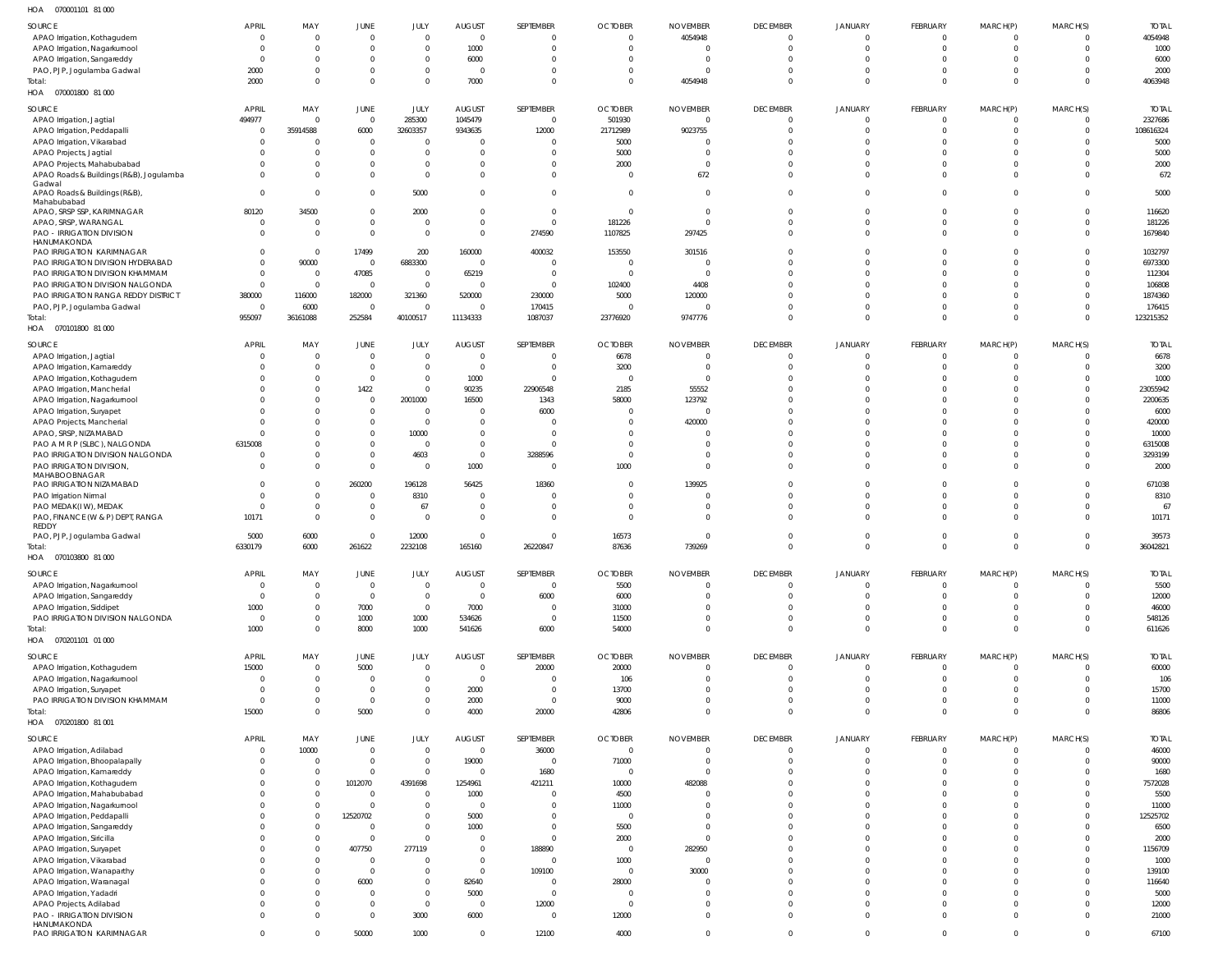| HOA  070201800  81  001                    |                |                |                |                |                          |                |                |                 |                 |                |          |                |          |              |
|--------------------------------------------|----------------|----------------|----------------|----------------|--------------------------|----------------|----------------|-----------------|-----------------|----------------|----------|----------------|----------|--------------|
| SOURCE                                     | <b>APRIL</b>   | MAY            | JUNE           | JULY           | <b>AUGUST</b>            | SEPTEMBER      | <b>OCTOBER</b> | <b>NOVEMBER</b> | <b>DECEMBER</b> | <b>JANUARY</b> | FEBRUARY | MARCH(P)       | MARCH(S) | <b>TOTAL</b> |
| PAO IRRIGATION DIVISION NALGONDA           | $^{\circ}$     | $\Omega$       | 4000           | $\overline{0}$ | 10000                    | $\overline{0}$ | 20000          | - 0             | $\overline{0}$  | $\Omega$       | $\Omega$ | $\overline{0}$ | $\Omega$ | 34000        |
| PAO IRRIGATION DIVISION.                   | $\Omega$       | $\Omega$       | 1000           | 1000           | 7000                     | 2000           | 125399         | $\Omega$        | $\Omega$        | $\Omega$       | $\Omega$ | $\overline{0}$ | $\Omega$ | 136399       |
| MAHABOOBNAGAR                              |                |                |                |                |                          |                |                |                 |                 |                |          |                |          |              |
| PAO IRRIGATION NIZAMABAD                   |                | 2500           | $\overline{0}$ | 2000           | - 0                      | $\Omega$       | 3079002        | - 0             | $\Omega$        | $\Omega$       | $\Omega$ | $\Omega$       |          | 3083502      |
| PAO IRRIGATION RANGA REDDY DISTRICT        | $\Omega$       | $\Omega$       | $\overline{0}$ | $\overline{0}$ | $\overline{0}$           | $\Omega$       | 1000           |                 | $\Omega$        | $\Omega$       | $\Omega$ | $\Omega$       |          | 1000         |
| PAO Irrigation Nirmal                      | $\Omega$       | $\Omega$       | 10000          | 5000           | 6000                     | 29070          | 6000           | 10000           | $\Omega$        | $\Omega$       | $\Omega$ | $\Omega$       |          | 66070        |
| PAO MEDAK(IW), MEDAK                       | 1000           | $\Omega$       | 1000           | 5000           | 7500                     | 1500           | 21000          | - 0             | $\Omega$        | $\Omega$       | $\Omega$ | $\Omega$       | $\Omega$ | 37000        |
| PAO, SRSP, SSP, NIRMAL                     | 6660           | $\Omega$       | $\overline{0}$ | $\Omega$       | $\overline{0}$           | 5000           | $\Omega$       |                 | $\Omega$        | $\Omega$       | $\Omega$ | $\Omega$       | $\Omega$ | 11660        |
| Total:                                     | 7660           | 12500          | 14012522       | 4685817        | 1405101                  | 818551         | 3401401        | 805038          | $\Omega$        | $\Omega$       | $\Omega$ | $\Omega$       | $\Omega$ | 25148590     |
| HOA  085300102  02  000                    |                |                |                |                |                          |                |                |                 |                 |                |          |                |          |              |
|                                            |                |                |                |                |                          |                |                |                 |                 |                |          |                |          |              |
| SOURCE                                     | APRIL          | MAY            | JUNE           | JULY           | <b>AUGUST</b>            | SEPTEMBER      | <b>OCTOBER</b> | <b>NOVEMBER</b> | <b>DECEMBER</b> | <b>JANUARY</b> | FEBRUARY | MARCH(P)       | MARCH(S) | <b>TOTAL</b> |
| APAO (PR) Medak                            | 486544         | 246346         | $\overline{0}$ | 974            | 19360                    | 23198          | 528817         | 8352            | $\Omega$        | $\Omega$       | $\Omega$ | $\overline{0}$ | $\Omega$ | 1313591      |
| APAO (PR) Pochampad, Nizamabad             | 1444721        | 2207614        | $\overline{0}$ | 146532         | 2315453                  | 8369           | 17032          | 1438247         | $\Omega$        | $\Omega$       | $\Omega$ | $\overline{0}$ |          | 7577968      |
| APAO (PR) Ranga Reddy Dist                 | 23208          | 1958335        | $\overline{0}$ | $\overline{0}$ | 49674                    | 323614         | 11307          | 293             | $\Omega$        | $\Omega$       | $\Omega$ | $\overline{0}$ |          | 2366431      |
| APAO (PR) Tekulapapalli                    | 59504          | 713959         | $\overline{0}$ | 50036          | 58037                    | 4825           | 190339         | 34462           | $\Omega$        | $\Omega$       | $\Omega$ | $\Omega$       |          | 1111162      |
| APAO (PR), PJP, Jogulamba Gadwal           | 2428           | 389365         | 543863         | $\overline{0}$ | 340883                   |                | 68202          | $\sqrt{ }$      | $\Omega$        | $\Omega$       | $\Omega$ | $\Omega$       |          | 1344741      |
| APAO (R&B) HYDERABAD                       | 268416         | 5749           | 30442          | 34916          | 703701                   | 261693         | 23055          | 560006          | $\Omega$        | $\Omega$       | $\Omega$ | $\Omega$       |          | 1887978      |
| APAO (R&B) MEDAK (HYD)                     | 152025         | 1812595        | 248475         | 347535         | 64320                    | 14483          | 573183         | 298260          | $\Omega$        | $\Omega$       | $\Omega$ | $\Omega$       |          | 3510876      |
| APAO (R&B) POCHAMPAD (NIZAMABAD)           | 5777250        | $\overline{0}$ | $\overline{0}$ | 701120         | 1308150                  | 1197800        | 2341197        | 1168551         | $\Omega$        | $\Omega$       | $\Omega$ | $\Omega$       |          | 12494068     |
| APAO (R&B) RANGAREDDY (HYD)                | 6412910        | $\Omega$       | $\overline{0}$ | 8617           | 149758                   | 4623746        | 5641552        | 4293738         | $\Omega$        | $\Omega$       | $\Omega$ | $\Omega$       |          | 21130321     |
| APAO (R&B) TEKULAPALLY                     | 434897         | 13727831       | 3343528        | 974389         | 3438181                  | 3282561        | 3473555        | 1889874         | $\Omega$        | $\Omega$       | $\Omega$ | $\Omega$       |          | 30564816     |
| APAO Finance & Corporations, Adilabad      | 37088          | 1298719        | 535            | 169479         | 1041042                  | 326021         | 1111501        | 573118          | $\Omega$        | $\Omega$       | $\Omega$ | $\Omega$       |          | 4557503      |
| APAO Finance & Corporations,               | 705293         | 2764776        | 137092         | 1313636        | 510715                   | 598877         | 1209708        | 6182124         | $\Omega$        | $\Omega$       | $\Omega$ | $\Omega$       |          | 13422221     |
| Bhoopalapally                              |                |                |                |                |                          |                |                |                 |                 |                |          |                |          |              |
| APAO Finance & Corporations, Jagtial       | $\overline{0}$ | 273198         | $\overline{0}$ | $\Omega$       | 0                        |                | 7358           | $\sqrt{ }$      | $\Omega$        | $\Omega$       | $\Omega$ | $\Omega$       |          | 280556       |
| APAO Finance & Corporations, Jangaon       | 7929           | 106833         | $\overline{0}$ | $\overline{0}$ | $\Omega$                 | $\Omega$       | $\Omega$       |                 | $\Omega$        | $\Omega$       | $\Omega$ | $\Omega$       |          | 114762       |
| APAO Finance & Corporations, Kamareddy     | 1459367        | 226978         | $\overline{0}$ | 574132         | $\overline{0}$           | 9731           | 863807         | 143217          | $\Omega$        | $\Omega$       | $\Omega$ | $\mathbf 0$    |          | 3277232      |
| APAO Finance & Corporations,               | $\mathbf 0$    | $\Omega$       | $\overline{0}$ | $\Omega$       | $\Omega$                 | $\Omega$       | 27789          | 15023           | $\Omega$        | $\Omega$       | $\Omega$ | $\Omega$       |          | 42812        |
| Komarambheem Asifabad                      |                |                |                |                |                          |                |                |                 |                 |                |          |                |          |              |
| APAO Finance & Corporations,               | $\mathbf 0$    | 768745         | $\overline{0}$ | 684807         | 1305213                  | 190667         | 1508705        | 1355394         | $\Omega$        | $\Omega$       | $\Omega$ | $\overline{0}$ | $\Omega$ | 5813531      |
| Kothagudem<br>APAO Finance & Corporations, | $\mathbf 0$    | 12341          | $\overline{0}$ | $\Omega$       | $\Omega$                 | 251228         | 77550          | - 0             | $\overline{0}$  | $\Omega$       | $\Omega$ | $\Omega$       |          | 341119       |
| Mahabubabad                                |                |                |                |                |                          |                |                |                 |                 |                |          |                |          |              |
| APAO Finance & Corporations, Manchirial    | $\Omega$       | $\Omega$       | $\overline{0}$ | $\mathbf 0$    | $\overline{0}$           | $\Omega$       | $\Omega$       | 15238           | $\Omega$        | $\Omega$       | $\Omega$ | $\Omega$       |          | 15238        |
| APAO Finance & Corporations, Medchal       | $\mathbf 0$    | 52585          | $\overline{0}$ | $\mathbf 0$    | $\overline{0}$           | $\Omega$       | $\Omega$       |                 | $\Omega$        | $\Omega$       | $\Omega$ | $\Omega$       |          | 52585        |
| APAO Finance & Corporations,               | 780620         | 553            | $\overline{0}$ | $\mathbf 0$    | $\Omega$                 | 357491         | 477693         | - 0             | $\Omega$        | $\Omega$       | $\Omega$ | $\overline{0}$ |          | 1616357      |
| Nagarkurnool                               |                |                |                |                |                          |                |                |                 |                 |                |          |                |          |              |
| APAO Finance & Corporations, Peddapalli    | $\overline{0}$ | 62007          | $\overline{0}$ | $\mathbf 0$    | $\overline{0}$           | $\Omega$       | - 0            | 168164          | $\Omega$        | $\Omega$       | $\Omega$ | $\mathbf{0}$   |          | 230171       |
| APAO Finance & Corporations,               | 264321         | 794010         | 280002         | $\mathbf 0$    | 76649                    | 7796           | 507758         | 21902           | $\Omega$        | $\Omega$       | $\Omega$ | $\Omega$       |          | 1952438      |
| Sangareddy                                 |                |                |                |                |                          |                |                |                 |                 |                |          |                |          |              |
| APAO Finance & Corporations, Siddipet      | 48             | 175085         | $\overline{0}$ | 2498           | $\overline{\mathbf{0}}$  | 17010          | 57353          | 22006           | $\Omega$        | $\Omega$       | $\Omega$ | $\Omega$       |          | 274000       |
| APAO Finance & Corporations, Siricilla     | $\mathbf 0$    | 3798           | $\overline{0}$ | $\overline{0}$ | $\overline{0}$           | 9300           | $\Omega$       |                 | $\Omega$        | $\Omega$       | $\Omega$ | $\Omega$       |          | 13098        |
| APAO Finance & Corporations, Suryapet      | $\mathbf{0}$   | 4613217        | $\overline{0}$ | $\overline{0}$ | 186433                   | 77968          | 94652          | $\sqrt{ }$      | $\Omega$        | $\Omega$       | $\Omega$ | $\Omega$       |          | 4972270      |
| APAO Finance & Corporations, Vikarabad     | $\mathbf{0}$   | 116656         | $\overline{0}$ | $\mathbf{0}$   | $\overline{0}$           |                | 366358         | 519035          | $\Omega$        | $\Omega$       | $\Omega$ | $\Omega$       |          | 1002049      |
| APAO Finance & Corporations,               | $\Omega$       | 151928         | $\overline{0}$ | $\mathbf{0}$   | 344754                   | 215421         | 34148          | 125858          | $\Omega$        | $\Omega$       | $\Omega$ | $\Omega$       |          | 872109       |
| Wanaparthy                                 |                |                |                |                |                          |                |                |                 |                 |                |          |                |          |              |
| APAO Finance & Corporations, Yadadri       | 152            | 21219          | $\overline{0}$ | $\overline{0}$ | $\overline{\mathbf{0}}$  | $\cap$         | 75293          | 421523          | $\Omega$        | $\Omega$       | $\Omega$ | $\Omega$       |          | 518187       |
| APAO Irrigation, Adilabad                  | 484283         | 189658         | 191500         | 1220092        | 2489862                  | 771092         | 750041         | 210894          | $\Omega$        | $\Omega$       | $\Omega$ | $\Omega$       |          | 6307422      |
| APAO Irrigation, Bhoopalapally             | $\mathbf 0$    | 518641         | 530140         | 667460         | 1172997                  | 159895         | 3515950        | 369753          | $\Omega$        | $\Omega$       | $\Omega$ | $\Omega$       |          | 6934836      |
| APAO Irrigation, Jagtial                   | 254107         | $\Omega$       | $\Omega$       | 518401         | 723760                   | 792359         | 1132509        | 1018242         | $\Omega$        | $\cap$         | $\Omega$ | $\Omega$       |          | 4439378      |
| APAO Irrigation, Jangaon                   | 1347342        | $\Omega$       | 997267         | 2705393        | 445576                   | 749198         | 5086899        | $\Omega$        | $\overline{0}$  | $\Omega$       | $\Omega$ | $\Omega$       |          | 11331675     |
| APAO Irrigation, Kamareddy                 | 427065         | 21419          | 605668         | 400103         | 1020248                  | 901987         | 3189221        | $\Omega$        | $\overline{0}$  | $\Omega$       | $\Omega$ | $\overline{0}$ |          | 6565711      |
| APAO Irrigation, Komarambheem Asifabad     | 501983         | $\overline{0}$ | 304721         | 34             | 426839                   | 826022         | 1630591        | 250969          | $\overline{0}$  | $\Omega$       | $\Omega$ | $\Omega$       |          | 3941159      |
| APAO Irrigation, Kothagudem                | 2188680        | 863000         | 1175693        | 419900         | 2799349                  | 762229         | 4904607        | 7947120         | $\Omega$        | $\Omega$       | $\Omega$ | $\overline{0}$ |          | 21060578     |
| APAO Irrigation, Mahabubabad               | 688812         | 612216         | 81470          | 236180         | 1526567                  | $\Omega$       | 371690         | 17803           | $\mathbf{0}$    | $\Omega$       | $\Omega$ | $\overline{0}$ |          | 3534738      |
| APAO Irrigation, Mancherial                | 163511         | $\Omega$       | 69820          | 348312         | 104630                   | $\Omega$       | 1198191        |                 | $\Omega$        | $\Omega$       | $\Omega$ | $\overline{0}$ |          | 1884464      |
| APAO Irrigation, Nagarkurnool              | 1812422        | 59204786       | 1135753        | 43006208       | 29346181                 | 24400121       | 5374398        | 27466788        | $\mathbf 0$     | $\Omega$       | $\Omega$ | $\overline{0}$ |          | 191746657    |
| APAO Irrigation, Peddapalli                | 1764811        | 372953         | 6735           | 2877449        | 2077750                  | 1274275        | 2823033        | 6078            | $\mathbf 0$     | $\Omega$       | $\Omega$ | $\overline{0}$ |          | 11203084     |
| APAO Irrigation, Sangareddy                | 147501         | 350141         | 163089         | 340132         | 1538808                  | 5881001        | 4815567        | 112433          | $\mathbf 0$     | $\Omega$       | $\Omega$ | $\overline{0}$ |          | 13348672     |
| APAO Irrigation, Siddipet                  | 1260552        | 20225377       | 1048641        | 73098          | 7108014                  | 3009578        | 4489807        | 1186561         | $\mathbf 0$     | $\Omega$       | $\Omega$ | $\overline{0}$ |          | 38401628     |
| APAO Irrigation, Siricilla                 | 163441         | 1628155        | 566877         | 366081         | 2631781                  | 63171          | 4344970        | 28615           | $\Omega$        | $\Omega$       | $\Omega$ | $\overline{0}$ |          | 9793091      |
| APAO Irrigation, Suryapet                  | 266260         | 109956         | 3255315        | 2224286        | 902224                   | 2511366        | 3075083        | 150273          | $\overline{0}$  | $\Omega$       | $\Omega$ | $\overline{0}$ |          | 12494763     |
| APAO Irrigation, Vikarabad                 | $\overline{0}$ | $\overline{0}$ | $\overline{0}$ | 332659         | 2430592                  | $\overline{0}$ | 795210         | 891636          | $\mathbf 0$     | $\Omega$       | $\Omega$ | $\overline{0}$ |          | 4450097      |
| APAO Irrigation, Wanaparthy                | 734344         | $\overline{0}$ | 530523         | 107478         | 2225661                  | 131140         | 1737256        | 100374          | $\Omega$        | $\Omega$       | $\Omega$ | $\overline{0}$ |          | 5566776      |
| APAO Irrigation, Waranagal                 | $\overline{0}$ | 127606         | 396122         | 1236           | 642535                   | $\Omega$       | 965148         | 780216          | $\mathbf 0$     | $\Omega$       | $\Omega$ | $\overline{0}$ |          | 2912863      |
| APAO Irrigation, Yadadri                   | 480725         | 246223         | $\overline{0}$ | 4413365        | 535626                   | 1129841        | 1505945        | $\Omega$        | $\Omega$        | $\Omega$       | $\Omega$ | $\overline{0}$ |          | 8311725      |
| APAO National Highways (NH), Karimnagar    | $\mathbf 0$    | $\Omega$       | $\overline{0}$ | $\overline{0}$ | $\overline{\phantom{0}}$ | 900677         | 1252464        | 594373          | $\mathbf 0$     | $\Omega$       | $\Omega$ | $\overline{0}$ |          | 2747514      |
| APAO National Highways (NH),               | $\mathbf 0$    | $\Omega$       | $\overline{0}$ | $\overline{0}$ | 7899                     | 1098243        | $\Omega$       | $\Omega$        | $\overline{0}$  | $\Omega$       | $\Omega$ | $\Omega$       |          | 1106142      |
| Nagarkurnool                               |                |                |                |                |                          |                |                |                 |                 |                |          |                |          |              |
| APAO Panchayat Raj (PR), Adilabad          | 152113         | 14100          | $\overline{0}$ | $\mathbf 0$    | 2984                     | $\Omega$       | $\overline{0}$ | $\Omega$        | $\mathbf 0$     | $\Omega$       | $\Omega$ | $\Omega$       |          | 169197       |
| APAO Panchayat Raj (PR), Bhoopalapally     | 205588         | 568269         | $\overline{0}$ | 1220296        | 67493                    | 676197         | 823455         | 1233868         | $\overline{0}$  | $\Omega$       | $\Omega$ | $\mathbf 0$    |          | 4795166      |
| APAO Panchayat Raj (PR), Jagtial           | 613188         | 288331         | $\,0\,$        | 749            | 250543                   | 50253          | 19515          | $\Omega$        | $\Omega$        | $\Omega$       | $\Omega$ | $\mathbf{0}$   |          | 1222579      |
| APAO Panchayat Raj (PR), Jangaon           | $\mathbf 0$    | $\Omega$       | $\,0\,$        | $\overline{0}$ | $\overline{\phantom{0}}$ | 131762         | $\overline{0}$ | 168901          | $\mathbf 0$     | $\Omega$       | $\Omega$ | $\overline{0}$ |          | 300663       |
| APAO Panchayat Raj (PR), Kamareddy         | $\mathbf 0$    | 43856          | $\,0\,$        | $\overline{0}$ | 73927                    | 38734          | 20058          | - 0             | $\mathbf 0$     | $\Omega$       | $\Omega$ | $\overline{0}$ |          | 176575       |
| APAO Panchayat Raj (PR),                   | $\Omega$       | 110            | $\overline{0}$ | $\overline{0}$ | 26058                    | $\Omega$       | 209119         | $\Omega$        | $\Omega$        | $\Omega$       | $\Omega$ | $\Omega$       | $\Omega$ | 235287       |
| Komarambheem Asifabad                      |                |                |                |                |                          |                |                |                 |                 |                |          |                |          |              |
| APAO Panchayat Raj (PR), Kothagudem        | 2910           | 1718           | $\overline{0}$ | 469            | 132443                   | $\mathbf 0$    | 93             | $\Omega$        | $\mathbf{0}$    | $\Omega$       | $\Omega$ | $\overline{0}$ | $\Omega$ | 137633       |
| APAO Panchayat Raj (PR), Mahabubabad       | $\overline{0}$ | $\Omega$       | $\,0\,$        | 30394          | $\overline{0}$           | $\overline{0}$ | $\Omega$       | $\Omega$        | $\overline{0}$  | $\mathbf{0}$   | $\Omega$ | $\mathbf{0}$   | $\Omega$ | 30394        |
| APAO Panchayat Raj (PR), Medchal           | $\mathbf 0$    | $\Omega$       | $\,0\,$        | $\overline{0}$ | $\overline{0}$           | 5546           | 86411          | $\Omega$        | $\overline{0}$  | $\mathbf{0}$   | $\Omega$ | $\overline{0}$ | $\Omega$ | 91957        |
| Malkajigiri                                |                |                |                |                |                          |                |                |                 |                 |                |          |                |          |              |
| APAO Panchayat Raj (PR), Nagarkurnool      | 830135         | 538006         | $\overline{0}$ | $\overline{0}$ | $\overline{0}$           | 188828         | 50396          | 510526          | $\overline{0}$  | $\Omega$       | $\Omega$ | $\mathbf 0$    |          | 2117891      |
| APAO Panchayat Raj (PR), Peddapalli        | 219153         | 221184         | 54098          | 19653          | 68384                    | 12968          | 7024           | 1284            | $\mathbf{0}$    | $\Omega$       | $\Omega$ | $\Omega$       | $\Omega$ | 603748       |
| APAO Panchayat Raj (PR), Sangareddy        | 533988         | 5508502        | 5262           | 15578          | 75877                    | 543094         | 1658684        | 961284          | $\mathbf{0}$    | $\Omega$       | $\Omega$ | $\overline{0}$ |          | 9302269      |
| APAO Panchayat Raj (PR), Siddipet          | 1585295        | 949548         | $\overline{0}$ | 995888         | 1207427                  | 40256          | 323715         | 3008309         | $\mathbf{0}$    | $\mathbf{0}$   | $\Omega$ | $\overline{0}$ | $\Omega$ | 8110438      |
| APAO Panchayat Raj (PR), Siricilla         | 228155         | 1940616        | 69683          | 45073          | $\overline{0}$           |                | 74875          | 31126           | $\mathbf 0$     | $\Omega$       | $\Omega$ | $\mathbf{0}$   |          | 2389528      |
|                                            |                |                |                |                |                          |                |                |                 |                 |                |          |                |          |              |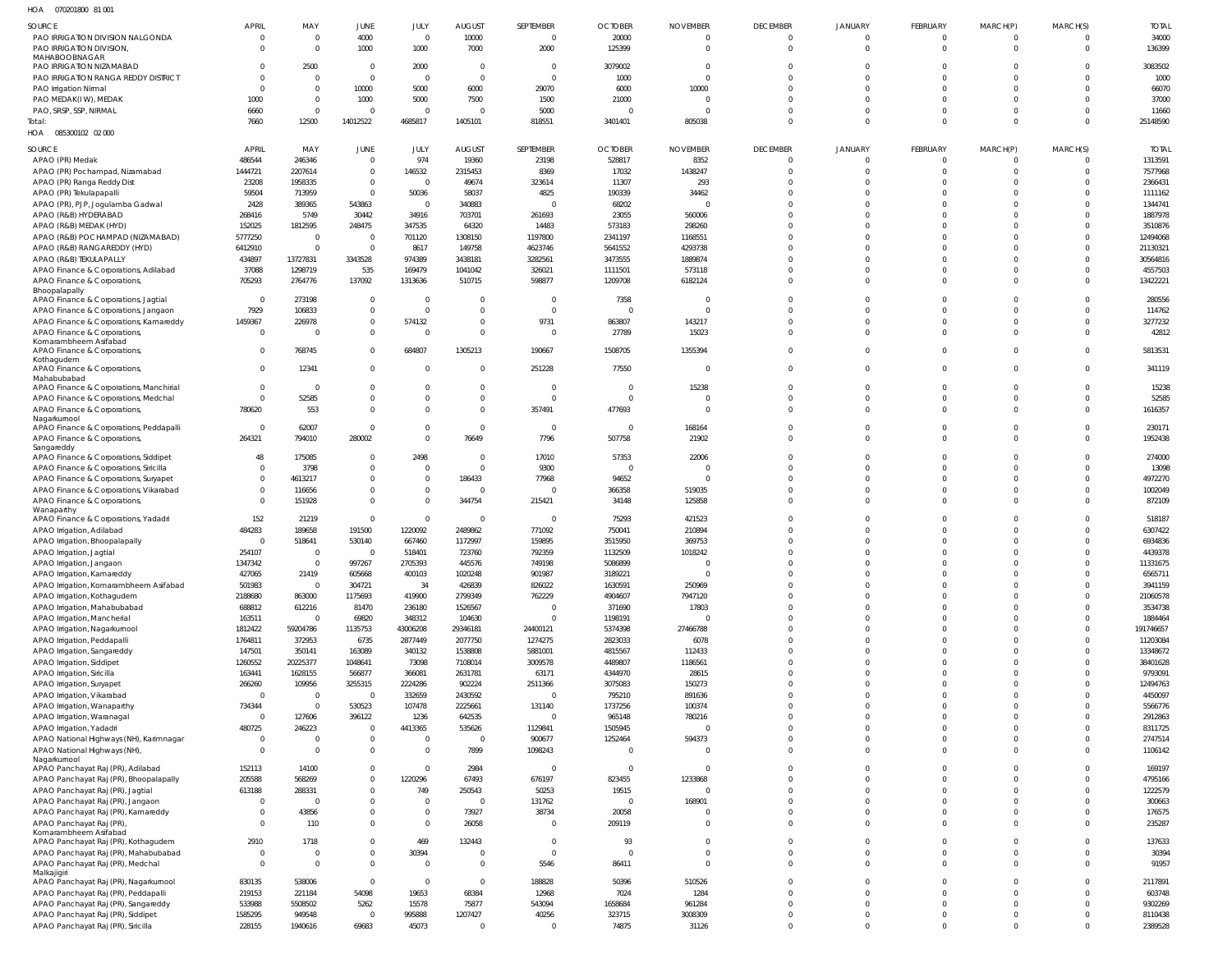HOA 085300102 02 000

| <b>SOURCE</b>                                                                    | APRIL                | MAY                      | JUNE                             | JULY                      | <b>AUGUST</b>                    | SEPTEMBER                          | <b>OCTOBER</b>           | <b>NOVEMBER</b>      | <b>DECEMBER</b>            | <b>JANUARY</b>             | FEBRUARY                   | MARCH(P)             | MARCH(S)                         | <b>TOTAL</b>        |
|----------------------------------------------------------------------------------|----------------------|--------------------------|----------------------------------|---------------------------|----------------------------------|------------------------------------|--------------------------|----------------------|----------------------------|----------------------------|----------------------------|----------------------|----------------------------------|---------------------|
| APAO Panchayat Raj (PR), Suryapet                                                | 516141               | 26765                    | $\overline{0}$                   | 3502                      | 37363                            | 39304                              | 77329                    | 10867                | $\mathbf 0$                | $\Omega$                   | $\mathbf 0$                |                      | $\Omega$                         | 711271              |
| APAO Panchayat Raj (PR), Vikarabad                                               | 480806               | 448716                   | $\overline{0}$                   | $\Omega$                  | $\Omega$                         | 127181                             | 90748                    |                      | $\mathbf 0$                | $\Omega$                   | $\Omega$                   | $\Omega$             | $\overline{0}$                   | 1147451             |
| APAO Panchayat Raj (PR), Wanaparthy                                              | 286075               | 425154                   | $\mathbf{0}$                     | 358660                    | 1143803                          | $\Omega$                           | 599338                   | 76050                | $\Omega$                   | $\Omega$                   | $\Omega$                   | $\Omega$             | $\Omega$                         | 2889080             |
| APAO Panchayat Raj (PR), Waranagal                                               | 84242                | 378224                   | $\overline{0}$                   | 299100                    | 515495                           | $\Omega$                           | $\Omega$                 |                      | $\Omega$                   | $\cup$                     | $\Omega$                   | $\Omega$             | $\Omega$                         | 1277061             |
| APAO Panchayat Raj (PR), Yadadri                                                 | 7702                 |                          | $\overline{0}$                   | $\overline{0}$            | 46918                            | $\Omega$                           | 4582                     |                      | $\Omega$                   | $\cup$                     | $\Omega$                   | $\cap$               | $\Omega$                         | 59202               |
| APAO Projects, Adilabad                                                          | 1211363              | 1204087                  | 855669                           | 988991                    | $\Omega$                         | 321026                             | 1095864                  | $\Omega$             | $\Omega$                   | $\Omega$                   | $\Omega$                   | $\Omega$             | $\Omega$                         | 5677000             |
| APAO Projects, Jagtial                                                           | 18278                | $\Omega$                 | 1841161                          | $\mathbf{0}$              | 1429439                          | $\Omega$                           | 3509536                  | 138745               | $\Omega$                   | $\Omega$                   | $\Omega$                   | $\Omega$             | $\Omega$                         | 6937159             |
| APAO Projects, Jangaon                                                           | 7885                 | $\Omega$<br>21721        | $\overline{0}$<br>$\overline{0}$ | $\Omega$<br>$\Omega$      | $\Omega$<br>$\Omega$             | $\Omega$<br>$\Omega$               | $\Omega$<br>$\Omega$     |                      | $\Omega$<br>$\Omega$       | $\sqrt{ }$<br>$\Omega$     | $\Omega$<br>$\Omega$       | $\cap$<br>$\Omega$   | $\Omega$<br>$\Omega$             | 7885<br>21721       |
| APAO Projects, Kamareddy<br>APAO Projects, Mahabubabad                           | 4875908              | $\Omega$                 | $\overline{0}$                   | 127887                    | $\Omega$                         | $\overline{0}$                     | 12915                    |                      | $\Omega$                   | $\Omega$                   | $\Omega$                   | $\Omega$             | $\Omega$                         | 5016710             |
| APAO Projects, Mancherial                                                        |                      | $\Omega$                 | 281140                           | $\Omega$                  | $\Omega$                         | 51771                              | 261116                   |                      | $\Omega$                   | $\Omega$                   | $\Omega$                   | $\Omega$             | $\Omega$                         | 594027              |
| APAO Projects, Peddapalli                                                        | 850459               |                          | 42494                            | 137827                    | 9563                             | 3164691                            | 229000                   |                      | $\Omega$                   | $\Omega$                   | $\Omega$                   | $\cap$               | $\Omega$                         | 4434034             |
| <b>APAO Projects, Siricilla</b>                                                  |                      | 15844224                 | $\overline{0}$                   | 16113426                  | $\mathbf{0}$                     | $\Omega$                           | $\Omega$                 |                      | $\Omega$                   | $\Omega$                   | $\Omega$                   | $\cap$               | $\Omega$                         | 31957650            |
| APAO Public Health (PH), Adilabad                                                |                      | 73248                    | $\overline{0}$                   | $\overline{0}$            | $\Omega$                         | $\overline{0}$                     | $\Omega$                 | $\Omega$             | $\Omega$                   | $\Omega$                   | $\Omega$                   | $\Omega$             | $\Omega$                         | 73248               |
| APAO Roads & Buildings (R&B), Adilabad                                           | 146272               | 1463592                  | 535192                           | 23657                     | 55145                            | 1626                               | 401558                   | $\Omega$             | $\Omega$                   | $\Omega$                   | $\Omega$                   | $\Omega$             | $\Omega$                         | 2627042             |
| APAO Roads & Buildings (R&B),                                                    | 248                  | 255200                   | $\overline{0}$                   | 239740                    | 472158                           | 1619285                            | 126858                   | $\Omega$             | $\Omega$                   | $\Omega$                   | $\Omega$                   | $\Omega$             | $\Omega$                         | 2713489             |
| Bhoopalapally<br>APAO Roads & Buildings (R&B), Jagtial                           | $\Omega$             | 637581                   | 460916                           | 41356                     | 1998                             | 25854                              | 727856                   | 652751               | $\Omega$                   | $\Omega$                   | $\Omega$                   | $\Omega$             | $\Omega$                         | 2548312             |
| APAO Roads & Buildings (R&B), Jangaon                                            | 1444                 | 85164                    | 1331474                          | 330587                    | 98567                            | 2318232                            | 534572                   |                      | $\Omega$                   | $\Omega$                   | $\Omega$                   | $\Omega$             | $\overline{0}$                   | 4700040             |
| APAO Roads & Buildings (R&B), Jogulamba                                          | $\Omega$             | $\overline{0}$           | $\overline{\mathbf{0}}$          | $\overline{0}$            | 60786                            | $\overline{\phantom{0}}$           | 267784                   |                      | $\Omega$                   | $\Omega$                   | $\Omega$                   | $\Omega$             | $\Omega$                         | 328570              |
| Gadwal                                                                           |                      |                          |                                  |                           |                                  |                                    |                          |                      |                            |                            |                            |                      |                                  |                     |
| APAO Roads & Buildings (R&B), Kamareddy<br>APAO Roads & Buildings (R&B),         | 1752228<br>$\Omega$  | 116273<br>$\Omega$       | 197184<br>4014                   | 2395348                   | 479594<br>$^{\circ}$             | 2572337<br>281422                  | 586858<br>576117         | 6210529<br>8232      | $\Omega$<br>$\Omega$       | $\Omega$<br>$\Omega$       | $\Omega$<br>$\Omega$       | $\cap$<br>$\Omega$   | $\Omega$<br>$\Omega$             | 14310351<br>1002500 |
| Komarambheem Asifabad                                                            |                      |                          |                                  | 132715                    |                                  |                                    |                          |                      |                            |                            |                            |                      |                                  |                     |
| APAO Roads & Buildings (R&B),                                                    | 2362549              | 1814779                  | 6900397                          | 1893564                   | 863993                           | 2753766                            | 2460615                  | 4947959              | $\Omega$                   | $\Omega$                   | $\Omega$                   | $\Omega$             | $\overline{0}$                   | 23997622            |
| Kothagudem                                                                       |                      |                          |                                  |                           |                                  |                                    |                          |                      |                            | $\Omega$                   | $\Omega$                   | $\Omega$             |                                  |                     |
| APAO Roads & Buildings (R&B),<br>Mahabubabad                                     | 537                  | $\Omega$                 | $\overline{0}$                   | 477085                    | 69716                            | 376182                             | 225820                   | 823047               | $\mathbf 0$                |                            |                            |                      | $\overline{0}$                   | 1972387             |
| APAO Roads & Buildings (R&B), Mancherial                                         | 821138               | $\Omega$                 | $\overline{0}$                   | 616467                    | 29192                            | 1407860                            | 3006                     | 119084               | $\mathbf 0$                | $\Omega$                   | $\Omega$                   | $\Omega$             | $\overline{0}$                   | 2996747             |
| APAO Roads & Buildings (R&B), Medchal                                            | $\Omega$             | 80411                    | $\overline{0}$                   | 155554                    | 2177079                          | 482020                             | 630063                   |                      | $\Omega$                   | $\Omega$                   | $\Omega$                   | $\Omega$             | $\Omega$                         | 3525127             |
| Malkajigiri                                                                      | 223242               | 336925                   | $\overline{0}$                   | 32300                     | 9753                             | 203353                             | 2413661                  | 2647022              | $\Omega$                   | $\Omega$                   | $\Omega$                   | $\Omega$             | $\Omega$                         | 5866256             |
| APAO Roads & Buildings (R&B),<br>Nagarkurnool                                    |                      |                          |                                  |                           |                                  |                                    |                          |                      |                            |                            |                            |                      |                                  |                     |
| APAO Roads & Buildings (R&B), Peddapalli                                         | 549125               | $\Omega$                 | 1091062                          | $\overline{0}$            | 308927                           | 150860                             | 560256                   | 4369510              | $\Omega$                   | $\Omega$                   | $\Omega$                   | $\Omega$             | $\overline{0}$                   | 7029740             |
| APAO Roads & Buildings (R&B),                                                    | $\Omega$             | 902450                   | 2323310                          | 34260                     | 228462                           | 1548310                            | 641599                   | 992495               | $\Omega$                   | $\Omega$                   | $\Omega$                   | $\Omega$             | $\overline{0}$                   | 6670886             |
| Sangareddy<br>APAO Roads & Buildings (R&B), Siddipet                             | 296976               | 1047009                  | 368045                           | 4770282                   | 58866                            | 1272451                            | 1093838                  | 669635               | $\mathbf 0$                | $\Omega$                   | $\mathbf 0$                | $\Omega$             | $\overline{0}$                   | 9577102             |
| APAO Roads & Buildings (R&B), Siricilla                                          | $\Omega$             | 219801                   | 106405                           | 5400                      | 328391                           | 2264053                            | 448280                   | 1977887              | $\Omega$                   | $\Omega$                   | $\Omega$                   | $\Omega$             | $\overline{0}$                   | 5350217             |
| APAO Roads & Buildings (R&B), Suryapet                                           | 337625               | 782178                   | 362886                           | 149216                    | 1478470                          | 6878                               | 850091                   | 477092               | $\Omega$                   | $\Omega$                   | $\Omega$                   | $\cap$               | $\overline{0}$                   | 4444436             |
| APAO Roads & Buildings (R&B), Vikarabad                                          | 4105244              | $\overline{0}$           | $\overline{0}$                   | 3344200                   | 11405                            | 3220755                            | 2883603                  | 3809806              | $\Omega$                   | $\Omega$                   | $\Omega$                   | $\Omega$             | $\overline{0}$                   | 17375013            |
| APAO Roads & Buildings (R&B),                                                    | 1210174              | $\overline{0}$           | $\overline{0}$                   | $\overline{0}$            | 103051                           | 172023                             | 501208                   | 1813505              | $\Omega$                   | $\Omega$                   | $\Omega$                   | $\Omega$             | $\overline{0}$                   | 3799961             |
| Wanaparthy                                                                       | 521490               | 600320                   | 97233                            | $\overline{0}$            | 115920                           | 503710                             | 574827                   | 46382                | $\Omega$                   | $\Omega$                   | $\Omega$                   | $\Omega$             | $\Omega$                         | 2459882             |
| APAO Roads & Buildings (R&B), Waranagal<br>APAO Roads & Buildings (R&B), Yadadri | 1225115              | $\Omega$                 | 883864                           | 1958157                   | 295800                           | 4395886                            | 609709                   |                      | $\Omega$                   | $\Omega$                   | $\Omega$                   | $\Omega$             | $\Omega$                         | 9368531             |
| APAO, PJP (FINANCE), Jogulamba Gadwal                                            | 306706               | 1246                     | $\overline{0}$                   | $\overline{0}$            | 298958                           | 2092                               | $\overline{0}$           | $\Omega$             | $\Omega$                   | $\Omega$                   | $\Omega$                   | $\Omega$             | $\overline{0}$                   | 609002              |
| APAO, SRSP (FINANCE), WARANGAL                                                   | 8318                 | 89696                    | $\overline{0}$                   | $\overline{0}$            | $\Omega$                         | $\Omega$                           | $\overline{0}$           |                      | $\Omega$                   | $\Omega$                   | $\Omega$                   | $\Omega$             | $\Omega$                         | 98014               |
| APAO, SRSP SSP, KARIMNAGAR                                                       | 2658849              | 42470                    | $\overline{0}$                   | 659745                    | $\Omega$                         | $\overline{0}$                     | 239767                   | 6768974              | $\Omega$                   | $\sqrt{ }$                 | $\Omega$                   | $\Omega$             | $\overline{0}$                   | 10369805            |
| APAO, SRSP, NIZAMABAD                                                            | 578733               | $\Omega$                 | $\overline{0}$                   | 1188742                   | $\Omega$                         | $\overline{0}$                     | 1506578                  |                      | $\Omega$                   | $\Omega$                   | $\Omega$                   | $\Omega$             | $\Omega$                         | 3274053             |
| APAO, SRSP, WARANGAL                                                             | - 0                  | $\Omega$                 | $\mathbf 0$                      | 1655870                   | $\Omega$                         | $\overline{0}$                     | 481252                   |                      | $\Omega$                   | $\Omega$                   | $\Omega$                   | $\Omega$             | $\Omega$                         | 2137122             |
| APAO, (NH) NIZAMABAD                                                             | 122558               |                          | $\mathbf 0$                      | $\Omega$                  | $\Omega$                         | $\Omega$                           | 5530690                  |                      | $\Omega$                   | $\Omega$                   | $\Omega$                   | $\Omega$             | $\Omega$                         | 5653248             |
| PAO (PH) LMD (KARIMNAGAR)                                                        | $\cap$               | $\Omega$                 | $\mathbf 0$                      | $\mathbf{0}$              | 536806                           | 822367                             | 16681                    | $\Omega$             | $\Omega$                   | $\Omega$                   | $\Omega$                   | $\Omega$             | $\Omega$                         | 1375854             |
| PAO (PR) (IW), LMD Colony, Karimnagar                                            | 103519               | 334530<br>56159          | $\overline{0}$<br>$\overline{0}$ | $\mathbf 0$<br>132        | 84243<br>991677                  | 7198                               | 256723                   | $\Omega$             | $\Omega$<br>$\mathbf 0$    | $\Omega$                   | $\mathbf 0$                | $\Omega$             | - 0<br>$\overline{0}$            | 786213<br>1496270   |
| PAO (PR) KCC, HANUMAKONDA<br>PAO (PR) MAHABOOBNAGAR                              | 441571<br>38348      | 1123582                  | 594327                           | 907373                    | 1036735                          | 1257<br>2121                       | 5474<br>302557           | 1034363              | $\mathbf 0$                | $\mathbf 0$                | $\mathbf 0$                | $\Omega$             | $\overline{0}$                   | 5039406             |
| PAO (PR) Nalgonda                                                                | 34397                | 27433                    | $\overline{0}$                   | 1067936                   | $\overline{0}$                   | 128011                             | 22235                    | 26384                | $\mathbf 0$                | $\Omega$                   | $\Omega$                   | $\Omega$             | $\overline{0}$                   | 1306396             |
| PAO (PR), Nirmal                                                                 | 40563                | $\Omega$                 | $\overline{0}$                   | $\overline{0}$            | 245278                           | 125                                | $\overline{0}$           |                      | $\mathbf 0$                | $\Omega$                   | $\Omega$                   | $\Omega$             | $\Omega$                         | 285966              |
| PAO (R&B) (NIRMAL)                                                               | $\Omega$             | 334317                   | $\overline{0}$                   | 960                       | 1092512                          | 1427486                            | 288471                   | 1146219              | $\mathbf 0$                | $\Omega$                   | $\Omega$                   | $\Omega$             | $\overline{0}$                   | 4289965             |
| PAO (R&B), HANUMAKONDA                                                           | 283779               | $\Omega$                 | 424041                           | 230404                    | 458167                           | 280240                             | 3030334                  |                      | $\mathbf 0$                | $\Omega$                   | $\Omega$                   | $\Omega$             | $\overline{0}$                   | 4706965             |
| PAO (R&B) LMD                                                                    | 1232038              | 2660996                  | 207483                           | 1504782                   | 631077                           | 21860                              | 4062039                  | $\Omega$             | $\mathbf 0$                | $\Omega$                   | $\Omega$                   | $\Omega$             | $\overline{0}$                   | 10320275            |
| PAO (R&B) MAHABOOBNAGAR                                                          | 8108                 | 1974245                  | 47903                            | 157073                    | 361634                           | 1776686                            | 823609                   | 3929113              | $\mathbf 0$                | $\mathbf 0$                | $\Omega$                   | $\Omega$             | $\overline{0}$                   | 9078371             |
| PAO (R&B) NALGONDA                                                               | $\Omega$<br>$\Omega$ | 1112089<br>$\Omega$      | 30268<br>$\overline{0}$          | 558023                    | 476710                           | 2701952<br>$\overline{\mathbf{0}}$ | 1188879                  | 743225               | $\Omega$<br>$\mathbf 0$    | $\Omega$<br>$\mathbf 0$    | $\Omega$<br>$\Omega$       | $\Omega$<br>$\Omega$ | $\overline{0}$<br>$\overline{0}$ | 6811146             |
| PAO (W&P) NSP, TEKULAPALLY<br>PAO (W&P), HANUMAKONDA                             | 83929                | $\Omega$                 | $\overline{0}$                   | 699926<br>$\overline{0}$  | $\overline{0}$<br>$\overline{0}$ | $\overline{\phantom{0}}$           | 340460<br>$\overline{0}$ | 261643               | $\mathbf 0$                | $\mathbf 0$                | $\mathbf 0$                | $\Omega$             | $\overline{0}$                   | 1302029<br>83929    |
| PAO - IRRIGATION DIVISION                                                        | 1885367              | $\Omega$                 | $\overline{0}$                   | 2220                      | 455177                           | 635297                             | 880944                   | $\Omega$             | $\mathbf 0$                | $\Omega$                   | $\Omega$                   | $\Omega$             | $\overline{0}$                   | 3859005             |
| HANUMAKONDA                                                                      |                      |                          |                                  |                           |                                  |                                    |                          |                      |                            |                            |                            |                      |                                  |                     |
| PAO A M R P (SLBC), NALGONDA                                                     | 844973               | 667212                   | 1917801                          | 486305                    | 9696624                          | 5973281                            | 12740248                 | 320827               | $\mathbf 0$                | $\Omega$                   | $\Omega$                   | $\Omega$             | $\overline{0}$                   | 32647271            |
| PAO IRRIGATION KARIMNAGAR                                                        | 1732758              | 2724017                  | 1109901                          | 4555597                   | 5866504                          | 3935085                            | 4780006                  | 1539086              | $\mathbf 0$                | $\mathbf 0$                | $\mathbf 0$                | $\Omega$             | $\overline{0}$                   | 26242954            |
| PAO IRRIGATION DIVISION KHAMMAM<br>PAO IRRIGATION DIVISION NALGONDA              | 323378<br>987823     | 363403<br>236405         | 481933<br>715982                 | 454816<br>16125103        | 602867                           | 1743053<br>423302                  | 2246460<br>3085325       | 179894<br>1193240    | $\mathbf 0$<br>$\mathbf 0$ | $\mathbf 0$<br>$\mathbf 0$ | $\mathbf 0$<br>$\mathbf 0$ | $\Omega$<br>$\Omega$ | $\overline{0}$<br>$\overline{0}$ | 6395804<br>25631210 |
| PAO IRRIGATION DIVISION,                                                         | 590155               | 61453937                 | 79977418                         | 42298033                  | 2864030<br>6713909               | 32759799                           | 24108205                 | 38051190             | $\mathbf 0$                | $\mathbf 0$                | $\mathbf 0$                | $\Omega$             | $\overline{0}$                   | 285952646           |
| MAHABOOBNAGAR                                                                    |                      |                          |                                  |                           |                                  |                                    |                          |                      |                            |                            |                            |                      |                                  |                     |
| PAO IRRIGATION NIZAMABAD                                                         | 9046605              | 707248                   | $\overline{0}$                   | 1606683                   | 4211893                          | 24833                              | 3253750                  | 607960               | $\mathbf 0$                | $\mathbf 0$                | $\mathbf 0$                | $\Omega$             | $\overline{0}$                   | 19458972            |
| PAO IRRIGATION RANGA REDDY DISTRICT                                              | 1207319              | 3422                     | 134646                           | 1199202                   | 2468104                          | 459339                             | 2304406                  | 1143951              | $\mathbf 0$                | $\Omega$                   | $\mathbf 0$                | $\Omega$             | $\overline{0}$                   | 8920389             |
| PAO Irrigation Nirmal                                                            | 646122               | 11000                    | 1146248                          | 745752                    | 195166                           | 1481808                            | 1315850                  | 777142               | $\mathbf 0$                | $\mathbf 0$                | $\mathbf 0$                | $\Omega$             | $\overline{0}$                   | 6319088             |
| PAO MEDAK(IW), MEDAK                                                             | 274460<br>$\Omega$   | 343948<br>$\overline{0}$ | 18974<br>$\overline{\mathbf{0}}$ | 2140577<br>$\overline{0}$ | 782830                           | 187065<br>0                        | 3668440                  | $\Omega$<br>$\Omega$ | $\mathbf 0$<br>$\mathbf 0$ | $\Omega$<br>$\Omega$       | $\Omega$<br>$\Omega$       | $\Omega$<br>$\Omega$ | $\overline{0}$<br>$\overline{0}$ | 7416294             |
| PAO National Highways (NH), Khammam<br>PAO Public Health (PH), Ranga Reddy       |                      | $\Omega$                 | $\overline{0}$                   | $\mathbf{0}$              | $\overline{0}$<br>700537         | $\overline{\phantom{0}}$           | 25412<br>$\overline{0}$  | $\Omega$             | $\mathbf 0$                | $\Omega$                   | $\Omega$                   | $\Omega$             | $\overline{0}$                   | 25412<br>700537     |
| PAO(PH), NALGONDA                                                                | $\Omega$             | $\overline{0}$           | $\overline{0}$                   | $\overline{0}$            | $\overline{0}$                   | $\overline{0}$                     | $\overline{0}$           | 177723               | $\mathbf 0$                | $\Omega$                   | $\Omega$                   | $\Omega$             | $\overline{0}$                   | 177723              |
| PAO, AMRP (FINANCE) NALGONDA                                                     | 110210               | 479313                   | 1143671                          | 38683                     | 428240                           | 436556                             | 1318857                  | 177111               | $\mathbf 0$                | $\mathbf 0$                | $\mathbf 0$                | $\Omega$             | $\overline{0}$                   | 4132641             |
| PAO, FINANCE (W & P) DEPT,                                                       | 19600                | 496590                   | $\overline{0}$                   | 188216                    | 56209                            | 5220                               | 310816                   | 367129               | $\mathbf 0$                | $\mathbf 0$                | $\mathbf 0$                | $\Omega$             | $\overline{0}$                   | 1443780             |
| HANUMAKONDA                                                                      |                      |                          |                                  |                           |                                  |                                    |                          |                      |                            |                            |                            |                      |                                  |                     |
| PAO, FINANCE (W & P) DEPT, HYDERABAD                                             | 144817<br>6357       | 252693                   | 1143<br>28115                    | 1869223                   | 960359                           | 47921                              | 1109572                  | 1266441              | $\mathbf 0$<br>$\mathbf 0$ | $\Omega$<br>$\mathbf 0$    | $\Omega$<br>$\Omega$       | $\Omega$<br>$\Omega$ | $\overline{0}$<br>$\overline{0}$ | 5652169             |
| PAO, FINANCE (W & P) DEPT, KARIMNAGAR<br>PAO, FINANCE (W & P) DEPT, KHAMMAM      | 81258                | 356660<br>93765          | $\overline{0}$                   | 20044<br>$\overline{0}$   | 91015<br>64862                   | 2568<br>563                        | 303471<br>37140          | 22794<br>3331        | $\mathbf 0$                | $\mathbf 0$                | $\mathbf 0$                | $\Omega$             | $\overline{0}$                   | 831024<br>280919    |
| PAO, FINANCE (W & P) DEPT,                                                       | 3532                 | 22594                    | $\overline{0}$                   | $\mathbf 0$               | 339829                           | 3823                               | 246624                   | 405649               | $\mathbf 0$                | $\mathbf 0$                | $\mathbf 0$                | $\Omega$             | $\overline{0}$                   | 1022051             |
| MAHABOOBNAGAR                                                                    |                      |                          |                                  |                           |                                  |                                    |                          |                      |                            |                            |                            |                      |                                  |                     |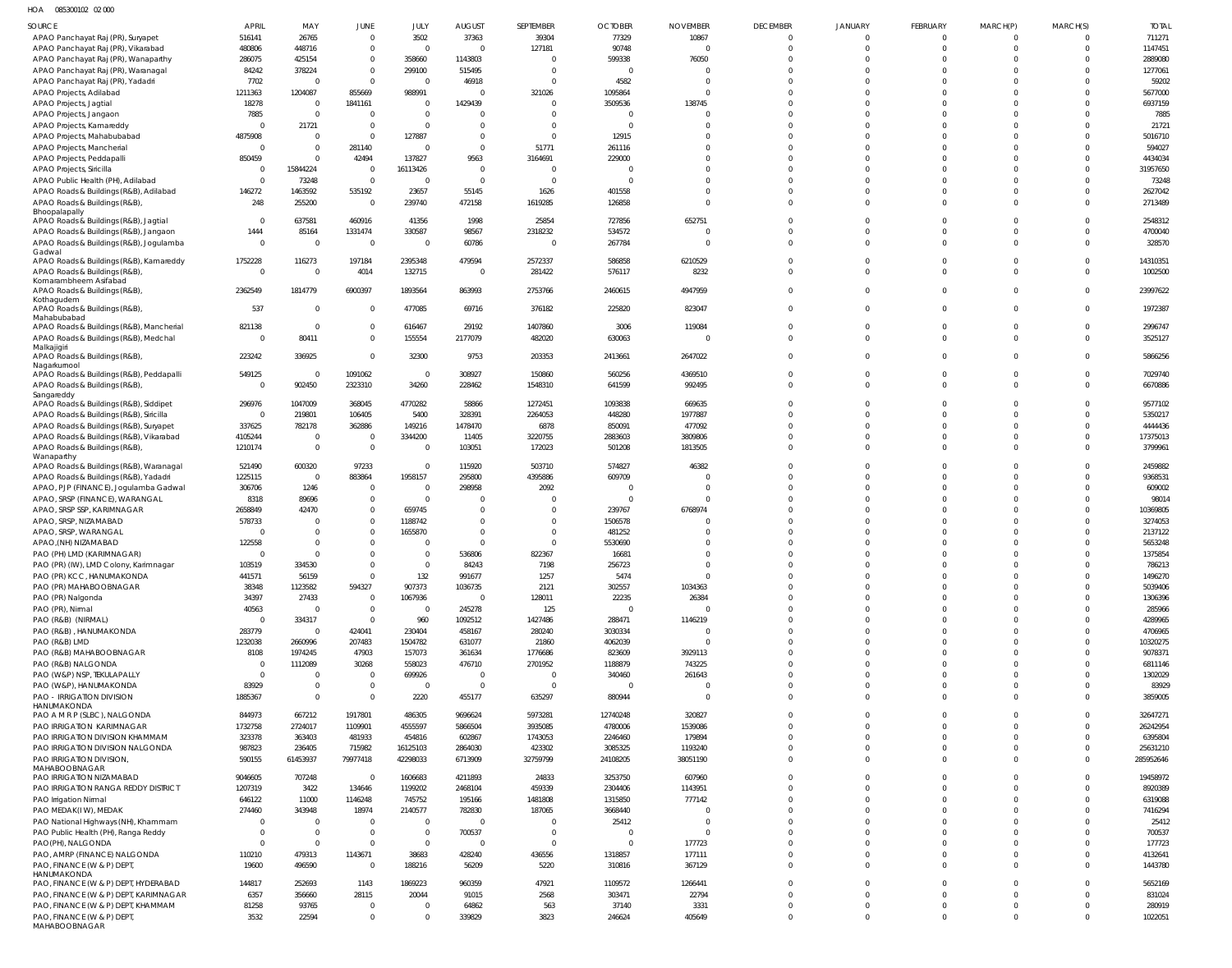085300102 02 000 HOA

| $\cdots$<br><b>OUUUUU IUL ULUU</b>                                               |                |               |                         |                |                          |                |                |                 |                          |                      |                      |                      |                      |                 |
|----------------------------------------------------------------------------------|----------------|---------------|-------------------------|----------------|--------------------------|----------------|----------------|-----------------|--------------------------|----------------------|----------------------|----------------------|----------------------|-----------------|
| SOURCE                                                                           | APRIL          | MAY           | JUNE                    | JULY           | AUGUST                   | SEPTEMBER      | <b>OCTOBER</b> | <b>NOVEMBER</b> | <b>DECEMBER</b>          | <b>JANUARY</b>       | FEBRUARY             | MARCH(P)             | MARCH(S)             | <b>TOTAL</b>    |
| PAO, FINANCE (W & P) DEPT, MEDAK                                                 | 1024           | 506175        | $\overline{0}$          | $\mathbf{0}$   | $\Omega$                 | 30175          | 283397         | $\Omega$        | $\Omega$                 | $\Omega$             | $\Omega$             |                      | $\Omega$             | 820771          |
| PAO, FINANCE (W & P) DEPT, NIRMAL                                                | 10             | 20393         | $\overline{0}$          | $\overline{0}$ | 15894                    | $\Omega$       | 3619           | 189             | $\Omega$                 | $\Omega$             | $\Omega$             |                      | $\Omega$             | 40105           |
| PAO, FINANCE (W & P) DEPT, NIZAMABAD                                             | 25066          | 422205        | 28137                   | 233333         | 640                      | 60866          | 136477         | 688             | $\Omega$                 | $\Omega$             | $\Omega$             |                      |                      | 907412          |
| PAO, FINANCE (W & P) DEPT, RANGA                                                 | 97525          | 1651048       | 745713                  | 28741          | 811575                   | 1028428        | 2085176        | 165928          | $\Omega$                 | $\Omega$             | $\Omega$             |                      | $\Omega$             | 6614134         |
| REDDY<br>PAO, NH(PROJ) RANGAREDDY                                                | $\Omega$       | $\bigcap$     | $\overline{0}$          | $\Omega$       | $\Omega$                 | $\Omega$       | $\Omega$       | 414             | $\Omega$                 | $\Omega$             |                      |                      |                      | 414             |
| PAO, PJP, Jogulamba Gadwal                                                       | 3298966        | 497140        | $\overline{0}$          | 180963         | 24161                    | 173930         | 1093516        | 126245          | $\Omega$                 | $\Omega$             |                      |                      |                      | 5394921         |
| PAO, SRSP, SSP, NIRMAL                                                           | 5554           |               | $\Omega$                | $\Omega$       | 469028                   | 408521         | 924117         | 1144394         | $\Omega$                 | $\Omega$             | $\Omega$             |                      | $\Omega$             | 2951614         |
| Total:                                                                           | 84539646       | 232878566     | 122208464               | 183028376      | 128437462                | 145125296      | 182876021      | 157673656       | $\Omega$                 | $\Omega$             | $\Omega$             | $\Omega$             | $\Omega$             | 1236767487      |
| HOA 105400101 81 000                                                             |                |               |                         |                |                          |                |                |                 |                          |                      |                      |                      |                      |                 |
|                                                                                  |                |               |                         |                |                          |                |                |                 |                          |                      |                      |                      |                      |                 |
| SOURCE                                                                           | <b>APRIL</b>   | MAY           | JUNE                    | JULY           | <b>AUGUST</b>            | SEPTEMBER      | <b>OCTOBER</b> | <b>NOVEMBER</b> | <b>DECEMBER</b>          | JANUARY              | FEBRUARY<br>$\Omega$ | MARCH(P)             | MARCH(S)             | <b>TOTAL</b>    |
| APAO Finance & Corporations,<br>Wanaparthy                                       | $\overline{0}$ | 29974         | $\overline{0}$          | $\overline{0}$ | $\overline{0}$           | $\overline{0}$ | $\overline{0}$ | $\Omega$        | $\overline{0}$           | $\overline{0}$       |                      | $\Omega$             | $\Omega$             | 29974           |
| APAO Roads & Buildings (R&B),                                                    | $\mathbf{0}$   | $\Omega$      | $\overline{0}$          | $\mathbf 0$    | 5000                     | $\overline{0}$ | $\Omega$       | $\Omega$        | $\overline{0}$           | $\overline{0}$       | $\Omega$             | $\Omega$             | $\mathbf 0$          | 5000            |
| Kothagudem                                                                       |                |               |                         |                |                          |                |                |                 |                          |                      |                      |                      |                      |                 |
| APAO Roads & Buildings (R&B),                                                    | $\Omega$       | $\Omega$      | $\overline{0}$          | $\mathbf 0$    | $\overline{0}$           | $\overline{0}$ | $\Omega$       | 78464           | $\overline{0}$           | $\mathbf 0$          | $\Omega$             | $\Omega$             | $\mathbf 0$          | 78464           |
| Mahabubabad<br>APAO Roads & Buildings (R&B), Medchal                             | $\Omega$       | $\Omega$      | $\overline{0}$          | $\mathbf 0$    | $\overline{0}$           | $\overline{0}$ | $\Omega$       | 4000            | $\Omega$                 | $\Omega$             | $\Omega$             | $\Omega$             | $\Omega$             | 4000            |
| Malkajigiri                                                                      |                |               |                         |                |                          |                |                |                 |                          |                      |                      |                      |                      |                 |
| APAO Roads & Buildings (R&B), Peddapalli                                         | $\overline{0}$ | $\Omega$      | $\overline{0}$          | 10000          | 5000                     | $\overline{0}$ | $\Omega$       | - 0             | $\mathbf 0$              | $\mathbf 0$          | $\Omega$             | $\Omega$             | $\mathbf 0$          | 15000           |
| APAO Roads & Buildings (R&B)                                                     | $\Omega$       | $\Omega$      | $\overline{0}$          | $\mathbf 0$    | $\overline{0}$           | $\mathbf{0}$   | 1000           | $\Omega$        | $\Omega$                 | $\Omega$             | $\Omega$             | $\Omega$             | $\mathbf 0$          | 1000            |
| Sangareddy<br>PAO (R&B) LMD                                                      | $\Omega$       | $\Omega$      | 17000                   | $\mathbf 0$    | $\overline{0}$           | 11000          | 2835445        | 8360            | $\Omega$                 | $\mathbf 0$          | $\Omega$             |                      | $\Omega$             | 2871805         |
| PAO National Highways (NH), Khammam                                              | $\Omega$       | $\Omega$      | 1300                    | $\mathbf 0$    | $\overline{0}$           | $\overline{0}$ | 132620         |                 | $\Omega$                 | $\Omega$             | $\Omega$             |                      | $\Omega$             | 133920          |
| PAO, (NH) HANUMAKONDA                                                            | $\Omega$       | $\Omega$      | $\overline{0}$          | $\mathbf{0}$   | $\Omega$                 | 16040          | 5600           | $\Omega$        | $\Omega$                 | $\Omega$             | $\Omega$             | $\Omega$             | $\Omega$             | 21640           |
| HANUMAKONDA                                                                      |                |               |                         |                |                          |                |                |                 |                          |                      |                      |                      |                      |                 |
| Total:                                                                           | $\Omega$       | 29974         | 18300                   | 10000          | 10000                    | 27040          | 2974665        | 90824           | $\mathbf 0$              | $\mathbf 0$          | $\Omega$             | $\Omega$             | $\mathbf{0}$         | 3160803         |
| HOA  105400800  01 000                                                           |                |               |                         |                |                          |                |                |                 |                          |                      |                      |                      |                      |                 |
| <b>SOURCE</b>                                                                    | <b>APRIL</b>   | MAY           | JUNE                    | JULY           | <b>AUGUST</b>            | SEPTEMBER      | <b>OCTOBER</b> | <b>NOVEMBER</b> | <b>DECEMBER</b>          | JANUARY              | FEBRUARY             | MARCH(P)             | MARCH(S)             | <b>TOTAL</b>    |
| APAO (R&B) MEDAK (HYD)                                                           | $\Omega$       | 1000          | $\overline{0}$          | $\mathbf{0}$   | $\overline{0}$           | $\overline{0}$ | $\Omega$       | $\Omega$        | $\Omega$                 | $\Omega$             | $\Omega$             |                      | $\Omega$             | 1000            |
| APAO (R&B) TEKULAPALLY                                                           | $\Omega$       | $\Omega$      | 12800                   | $\mathbf 0$    | 255540                   | $\Omega$       | $\Omega$       |                 | $\Omega$                 | $\Omega$             | $\Omega$             |                      | $\Omega$             | 268340          |
| APAO Roads & Buildings (R&B), Adilabad                                           | $\Omega$       | $\Omega$      | 11200                   | $\mathbf 0$    | $\Omega$                 | $\Omega$       | $\Omega$       |                 | $\Omega$                 | $\mathbf 0$          | $\Omega$             |                      |                      | 11200           |
| APAO Roads & Buildings (R&B),                                                    | $\Omega$       | $\Omega$      | 10038                   | $\mathbf{0}$   | 9200                     | $\Omega$       | 5000           |                 | $\Omega$                 | $\Omega$             | $\Omega$             |                      | $\Omega$             | 24238           |
| Bhoopalapally                                                                    |                |               | $\Omega$                | 5000           | $\Omega$                 | $\Omega$       |                |                 |                          |                      |                      |                      |                      |                 |
| APAO Roads & Buildings (R&B), Jangaon<br>APAO Roads & Buildings (R&B), Kamareddy | $\Omega$       |               | $\overline{0}$          | $\Omega$       | $\overline{0}$           | 1706339        |                |                 |                          |                      |                      |                      |                      | 5000<br>1706339 |
| APAO Roads & Buildings (R&B),                                                    | $\Omega$       | $\Omega$      | $\Omega$                | 1140           | $\Omega$                 | $\Omega$       | $\Omega$       | $\Omega$        | $\Omega$                 | $\Omega$             | $\Omega$             |                      | $\Omega$             | 1140            |
| Komarambheem Asifabad                                                            |                |               |                         |                |                          |                |                |                 |                          |                      |                      |                      |                      |                 |
| APAO Roads & Buildings (R&B)                                                     | $\Omega$       | 229640        | 96325                   | 77864          | 167459                   | 203193         | 35083          | 608285          | $\Omega$                 | $\Omega$             | $\Omega$             |                      | $\Omega$             | 1417849         |
| Kothagudem                                                                       | $\Omega$       |               |                         |                |                          |                |                |                 |                          |                      |                      |                      |                      |                 |
| APAO Roads & Buildings (R&B)<br>Nagarkurnool                                     |                |               | $\overline{0}$          | 50887          | $\overline{0}$           | $\Omega$       | $\Omega$       |                 | $\Omega$                 | $\Omega$             | U                    |                      |                      | 50887           |
| APAO Roads & Buildings (R&B), Siricilla                                          | 5000           |               | $\overline{0}$          | $\Omega$       | $\Omega$                 | $\Omega$       | $\Omega$       |                 | $\Omega$                 | $\Omega$             | U                    |                      | $\Omega$             | 5000            |
| APAO Roads & Buildings (R&B), Suryapet                                           | $\Omega$       |               | $\Omega$                | $\Omega$       | $\Omega$                 | $\Omega$       | 100            |                 | $\Omega$                 |                      |                      |                      |                      | 100             |
| APAO Roads & Buildings (R&B), Vikarabad                                          | $\Omega$       |               | $\Omega$                | $\mathbf 0$    | $\Omega$                 | $\Omega$       | 10000          |                 |                          |                      |                      |                      |                      | 10000           |
| APAO Roads & Buildings (R&B), Waranagal                                          | 950089         |               | $\Omega$                | 5040           | $\Omega$                 | $\Omega$       | 25000          |                 |                          |                      |                      |                      |                      | 980129          |
| PAO (R&B) (NIRMAL)                                                               |                |               | $\Omega$                | $\Omega$       | $\Omega$                 | 9320           | 9680           | 4560            |                          |                      |                      |                      |                      | 23560           |
| PAO (R&B) NALGONDA                                                               |                |               | $\Omega$                | 500            | $\Omega$                 | $\Omega$       |                |                 |                          |                      |                      |                      |                      | 500             |
| PAO National Highways (NH), Khammam                                              | $\Omega$       |               | $\Omega$                | $\Omega$       | $\Omega$                 | 119095         |                |                 | $\Omega$                 |                      |                      |                      |                      | 119095          |
| PAO, FINANCE (W & P) DEPT,<br>MAHABOOBNAGAR                                      | 1500           |               | $\Omega$                | $\Omega$       | $\Omega$                 | $\Omega$       | $\Omega$       | $\Omega$        | $\Omega$                 | $\Omega$             | $\Omega$             |                      | $\Omega$             | 1500            |
| PAO, NH(PROJ) RANGAREDDY                                                         | 0              | 532017        | $\overline{0}$          | 0              | 219935                   | 0              | 199347         | 129566          | $\Omega$                 | $\Omega$             | $\Omega$             |                      | $\Omega$             | 1080865         |
| PAO, (NH) HANUMAKONDA,                                                           | $\Omega$       | $\Omega$      | $\overline{0}$          | $\Omega$       | $\overline{0}$           | $\mathbf 0$    | 1120           |                 | $\Omega$                 | $\Omega$             | $\Omega$             |                      | $\Omega$             | 1120            |
| HANUMAKONDA                                                                      |                |               |                         |                |                          |                |                |                 |                          |                      |                      |                      |                      |                 |
| Total:                                                                           | 956589         | 762657        | 130363                  | 140431         | 652134                   | 2037947        | 285330         | 742411          | $\Omega$                 | $\mathbf{0}$         | $\Omega$             | $\Omega$             | $\Omega$             | 5707862         |
| HOA 761000201 05 001                                                             |                |               |                         |                |                          |                |                |                 |                          |                      |                      |                      |                      |                 |
| SOURCE                                                                           | <b>APRIL</b>   | MAY           | JUNE                    | JULY           | <b>AUGUST</b>            | SEPTEMBER      | <b>OCTOBER</b> | NOVEMBER        | <b>DECEMBER</b>          | JANUARY              | FEBRUARY             | MARCH(P)             | MARCH(S)             | <b>TOTAL</b>    |
| APAO (R&B) HYDERABAD                                                             | 30850          | 30850         | 30850                   | 30850          | 30850                    | 30850          | 30850          | 30850           | $\mathbf{0}$             | $\mathbf{0}$         | $\mathbf 0$          | $\Omega$             | $\mathbf 0$          | 246800          |
| APAO (R&B) RANGAREDDY (HYD)                                                      | 4000           | 4000          | 4000                    | 4000           | 4000                     | 4000           | 4000           | 4000            | $\mathbf 0$              | $\mathbf 0$          | $\overline{0}$       | $\Omega$             | $\mathbf 0$          | 32000           |
| APAO Finance & Corporations, Adilabad                                            | 1302           | 1302          | 1302                    | 1302           | 1302                     | 1302           | 1302           | 1302            | $\mathbf 0$              | $\mathbf 0$          | $\mathbf 0$          | $\Omega$             | 0                    | 10416           |
| APAO Finance & Corporations,                                                     | 2500           | 2500          | 2500                    | 2500           | 2500                     | 2500           | 2500           | 2500            | $\mathbf{0}$             | $\Omega$             | $\Omega$             | $\Omega$             | $\Omega$             | 20000           |
| Kothagudem<br>APAO Finance & Corporations, Medchal                               | 5000           | $\Omega$      | $\overline{0}$          | $\overline{0}$ | $\overline{\phantom{0}}$ | $\overline{0}$ | $\overline{0}$ | $\Omega$        | $\mathbf 0$              | $\Omega$             | $\Omega$             | $\Omega$             | $\Omega$             | 5000            |
| APAO Finance & Corporations, Siricilla                                           | 5000           | 5000          | 5000                    | 5000           | 5000                     | 5000           | 5000           | 11500           | $\mathbf{0}$             | $\mathbf 0$          | $\overline{0}$       | $\Omega$             | 0                    | 46500           |
| APAO Finance & Corporations, Suryapet                                            | 7760           | 1940          | 1940                    | 1940           | $\overline{\phantom{0}}$ | $\overline{0}$ | $\overline{0}$ | $\Omega$        | $\Omega$                 | $\Omega$             | $\Omega$             | $\Omega$             | $\Omega$             | 13580           |
| APAO Finance & Corporations, Yadadri                                             | 5498           | 5498          | 5498                    | 5498           | 5498                     | 5498           | 5498           | 5498            | $\mathbf 0$              | $\Omega$             | $\Omega$             | $\Omega$             | $\Omega$             | 43984           |
| APAO Irrigation, Adilabad                                                        | $\overline{0}$ | $\Omega$      | $\overline{0}$          | $\overline{0}$ | $\overline{\phantom{0}}$ | $\overline{0}$ | $\overline{0}$ | 20250           | $\Omega$                 | $\Omega$             | $\mathbf 0$          | $\Omega$             | $\Omega$             | 20250           |
| APAO Irrigation, Bhoopalapally                                                   | 15249          | 15249         | 15249                   | 16674          | 16674                    | 16674          | 16674          | 16674           | $\Omega$                 | $\Omega$             | $\Omega$             | $\Omega$             | $\Omega$             | 129117          |
| APAO Irrigation, Jagtial                                                         | 20900          | 20900         | 20900                   | 20900          | 16900                    | 16900          | 16900          | 16900           | $\mathbf 0$              | $\Omega$             | $\mathbf 0$          | $\Omega$             | $\Omega$             | 151200          |
| APAO Irrigation, Jangaon                                                         | 7000           | 7000          | 7000                    | 7000           | 7000                     | 7000           | 7000           | 7000            | $\Omega$                 | $\Omega$             | $\Omega$             | $\Omega$             | $\Omega$             | 56000           |
| APAO Irrigation, Kamareddy                                                       | 12300          | 12300         | 12300                   | 12300          | 12300                    | 12300          | 12300          | 12300           | $\mathbf 0$              | $\Omega$             | $\Omega$             | $\Omega$             | $\Omega$             | 98400           |
| APAO Irrigation, Medchal Malkajigiri                                             | 12300          | 12300         | 12300                   | 12300          | 12300                    | 12300          | 12300          | 12300           | $\mathbf{0}$             | $\Omega$             | $\Omega$             | $\Omega$             | $\Omega$             | 98400           |
| APAO Irrigation, Nagarkurnool                                                    | 8848           | 8848          | 8848                    | 8848           | 8848                     | 8848           | 8848           | 8848            | $\Omega$                 | $\Omega$             | $\Omega$             | $\Omega$             | $\Omega$             | 70784           |
| APAO Irrigation, Peddapalli                                                      | 17375          | 17375         | 17375                   | 15950          | 19950                    | 19950          | 19950          | 19950           | $\mathbf{0}$             | $\Omega$             | $\Omega$             | $\Omega$             | $\Omega$             | 147875          |
| APAO Irrigation, Sangareddy                                                      | 6154           | 6154          | 6154                    | 6154           | 6154                     | 6154           | 27904          | 10504           | $\Omega$                 | $\Omega$             | $\Omega$             | $\Omega$             | $\Omega$             | 75332           |
| APAO Irrigation, Siddipet                                                        | 17500          | 32500         | 22500                   | 18500          | 18500                    | 14000          | 8000           | 20000           | $\mathbf 0$              | $\Omega$             | $\Omega$             | $\Omega$             | $\Omega$             | 151500          |
| APAO Irrigation, Suryapet                                                        | 2808           | 2808          | 2808                    | 2808           | 2808                     | 2808           | 2808           | 2808            | $\Omega$<br>$\mathbf{0}$ | $\Omega$<br>$\Omega$ | $\Omega$<br>$\Omega$ | $\Omega$<br>$\Omega$ | $\Omega$<br>$\Omega$ | 22464           |
| APAO Irrigation, Wanaparthy<br>APAO Irrigation, Waranagal                        | 41030<br>8200  | 41030<br>8200 | 41031<br>$\overline{0}$ | 41031<br>16400 | 41031<br>8200            | 45406<br>8200  | 41031<br>8200  | 41031<br>8200   | $\mathbf 0$              | $\mathbf 0$          | $\mathbf 0$          | $\Omega$             | $\Omega$             | 332621<br>65600 |
| APAO Irrigation, Yadadri                                                         | 12000          | 26230         | 25679                   | 21303          | 31803                    | 38803          | 28303          | 38803           | $\mathbf{0}$             | $\mathbf{0}$         | $\mathbf 0$          | $\Omega$             | $\Omega$             | 222924          |
| APAO Roads & Buildings (R&B),                                                    | 2840           | 2840          | 2840                    | 2840           | 2840                     | 2840           | 2840           | 2840            | $\mathbf 0$              | $\mathbf 0$          | $\overline{0}$       | $\Omega$             | $\mathbf 0$          | 22720           |
| Sangareddy                                                                       |                |               |                         |                |                          |                |                |                 |                          |                      |                      |                      |                      |                 |
| APAO Roads & Buildings (R&B), Suryapet                                           | 5278           | 5278          | 5278                    | 5278           | 5278                     | 5278           | 5278           | 5278            | $\mathbf 0$              | $\mathbf 0$          | $\Omega$             | $\Omega$             | $\mathbf 0$          | 42224           |
| APAO Roads & Buildings (R&B), Vikarabad                                          | 9208           | 9208          | 9208                    | 9208           | 9208                     | 9208           | 9208           | 9208            | $\Omega$                 | $\Omega$             | $\overline{0}$       | $\Omega$             | $\Omega$             | 73664           |
| PAO (PR) MAHABOOBNAGAR                                                           | 2000           | 2000          | 2000                    | 2000           | 2000                     | 2000           | 2000           | 2000            | $\mathbf 0$              | $\mathbf 0$          | $\pmb{0}$            | $\Omega$             | $\mathbf 0$          | 16000           |
| PAO (R&B) NALGONDA                                                               | 41361          | 44861         | 41361                   | 41361          | 36611                    | 36611          | 36611          | 34278           | $\mathbf 0$              | $\mathbf{0}$         | $\mathbf 0$          | $\Omega$             | $\mathbf 0$          | 313055          |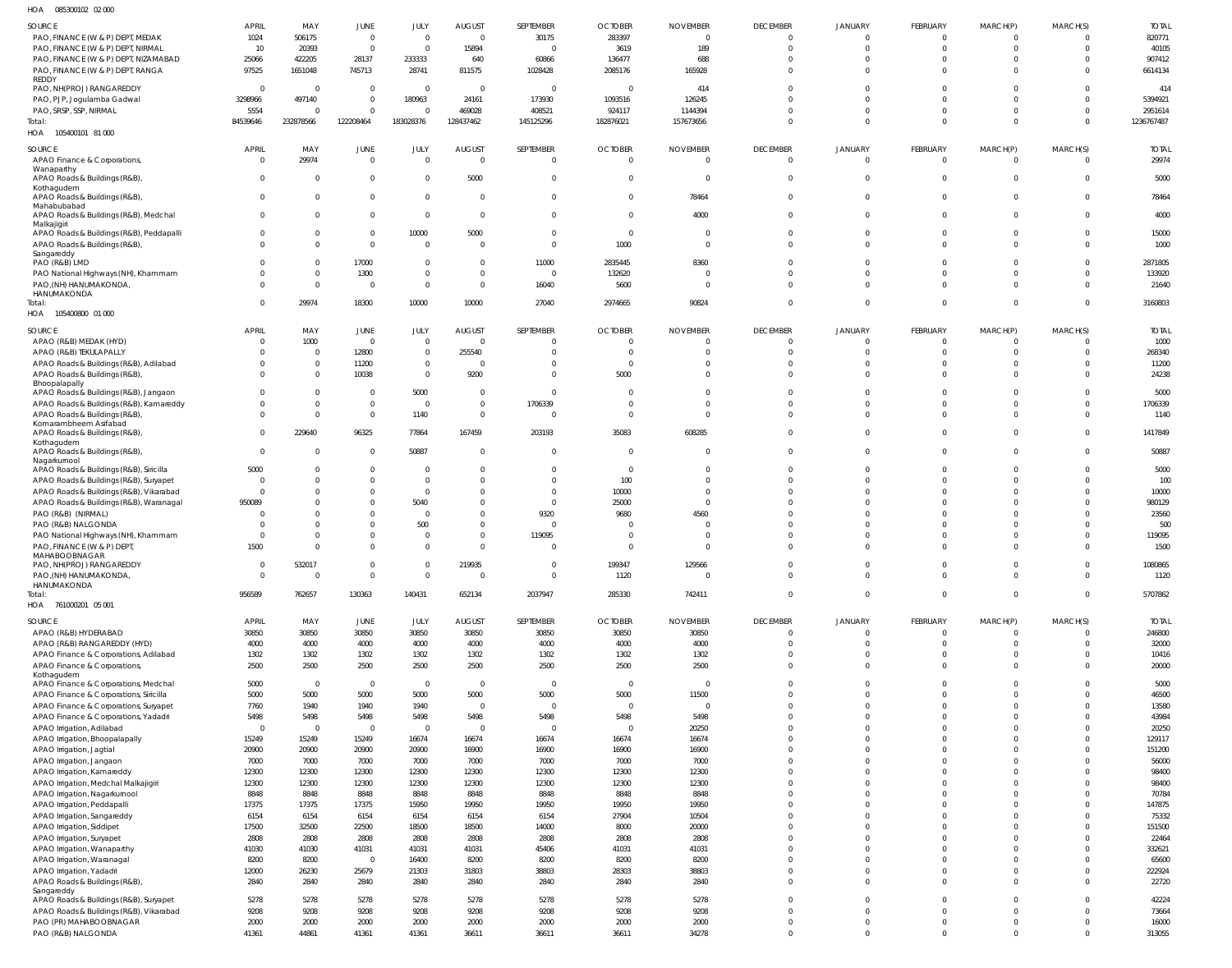761000201 05 001 HOA

| <b>SOURCE</b>                                   | <b>APRIL</b>   | MAY            | JUNE           | JULY           | <b>AUGUST</b>  | SEPTEMBER      | <b>OCTOBER</b> | <b>NOVEMBER</b> | <b>DECEMBER</b>      | <b>JANUARY</b>       | FEBRUARY             | MARCH(P)                   | MARCH(S)             | <b>TOTAL</b> |
|-------------------------------------------------|----------------|----------------|----------------|----------------|----------------|----------------|----------------|-----------------|----------------------|----------------------|----------------------|----------------------------|----------------------|--------------|
| PAO - IRRIGATION DIVISION                       | 44015          | 44015          | 44015          | 44015          | 44015          | 44015          | 44015          | 191515          | $\Omega$             | $\Omega$             | $\Omega$             | $\overline{0}$             | $\Omega$             | 499620       |
| HANUMAKONDA                                     |                |                |                |                |                |                |                |                 |                      |                      |                      |                            |                      |              |
| <b>PAO IRRIGATION KARIMNAGAR</b>                | 43000          | 50000          | 46500          | 46500          | 50500          | 47500          | 44500          | 44500           | $\Omega$             | $\Omega$             | $\Omega$             | $\Omega$                   | $\Omega$             | 373000       |
| PAO IRRIGATION DIVISION HYDERABAD               | 141389         | 168389         | 144722         | 144389         | 144389         | 142389         | 139472         | 136889          |                      | $\Omega$             | $\Omega$             | $\Omega$                   |                      | 1162028      |
| PAO IRRIGATION DIVISION KHAMMAM                 | 3575           | 5900           | 3575           | 3575           | 3575           | 3575           | 3575           | 3575            | $\Omega$             | $\Omega$             | $\Omega$             | $\Omega$                   |                      | 30925        |
| PAO IRRIGATION DIVISION NALGONDA                | 131967         | 139027         | 127527         | 178522         | 126617         | 127359         | 145521         | 105841          | $\Omega$             | $\Omega$             | $\Omega$             | 0                          |                      | 1082381      |
| PAO IRRIGATION DIVISION,                        | 12055          | 8455           | 8455           | 8495           | 8455           | 8455           | 8255           | 8455            | $\Omega$             | $\Omega$             | $\Omega$             | $\mathbf 0$                |                      | 71080        |
| MAHABOOBNAGAR                                   |                |                |                |                |                |                |                |                 |                      |                      |                      |                            |                      |              |
| PAO IRRIGATION NIZAMABAD                        | 6580           | 6580           | 4000           | 9160           | 2580           | 2580           | 2580           | 2580            | $\Omega$<br>$\Omega$ | $\Omega$<br>$\Omega$ | $\Omega$<br>$\Omega$ | $\mathbf 0$                | $\Omega$             | 36640        |
| PAO IRRIGATION RANGA REDDY DISTRICT             | 83949          | 72149          | 77699          | 69369          | $-106951$      | 69369          | 79619          | 374979          |                      |                      |                      | $\Omega$                   | $\Omega$             | 720182       |
| PAO Irrigation Nirmal                           | 10125          | 10125          | 10125          | 10125          | 10125          | 10125          | $\mathbf 0$    | $\Omega$        |                      | $\Omega$             | $\Omega$             | 0                          |                      | 60750        |
| PAO, AMRP (FINANCE) NALGONDA                    | 2564           | 2564           | 2564           | 2564           | 2564           | 2564           | 2564           | 2564            | $\Omega$             | $\Omega$             | $\Omega$             | 0                          |                      | 20512        |
| PAO, FINANCE (W & P) DEPT<br><b>HANUMAKONDA</b> | $\Omega$       | 2604           | $\mathbf 0$    | $\Omega$       | $\overline{0}$ | $\Omega$       | 0              | $\overline{0}$  | $\Omega$             | $\Omega$             | $\Omega$             | $\Omega$                   | $\Omega$             | 2604         |
| PAO, FINANCE (W & P) DEPT, HYDERABAD            | $\Omega$       | 12500          | 6250           | 6250           | 6250           | 6250           | 6250           | 6250            | $\Omega$             | $\Omega$             | $\Omega$             | $\overline{0}$             | $\Omega$             | 50000        |
| PAO, FINANCE (W & P) DEPT, RANGA                | 12500          | 12500          | 12500          | 12500          | 12500          | 12500          | 12500          | 12500           | $\Omega$             | $\Omega$             | $\Omega$             | $\mathbf{0}$               | $\Omega$             | 100000       |
| REDDY                                           |                |                |                |                |                |                |                |                 |                      |                      |                      |                            |                      |              |
| PAO, PJP, Jogulamba Gadwal                      | 28000          | 28000          | 28000          | 28000          | 28000          | 30500          | 30500          | 30500           | $\Omega$             | $\Omega$             | $\Omega$             | $\overline{0}$             | $\Omega$             | 231500       |
| Total:                                          | 823980         | 888979         | 819853         | 875409         | 640174         | 821611         | 834656         | 1264970         | $\Omega$             | $\overline{0}$       | $\Omega$             | $\overline{0}$             | $\Omega$             | 6969632      |
| HOA 761000202 04 001                            |                |                |                |                |                |                |                |                 |                      |                      |                      |                            |                      |              |
|                                                 | APRIL          |                |                |                |                |                |                |                 | <b>DECEMBER</b>      | <b>JANUARY</b>       | FEBRUARY             | MARCH(P)                   |                      | <b>TOTAL</b> |
| SOURCE                                          |                | MAY            | JUNE           | JULY           | <b>AUGUST</b>  | SEPTEMBER      | <b>OCTOBER</b> | <b>NOVEMBER</b> | $\Omega$             | $\Omega$             | $\Omega$             | $\Omega$                   | MARCH(S)<br>$\Omega$ |              |
| APAO Irrigation, Jagtial                        | 3500           | 3500           | 3500           | 3500           | 3500           | 3500           | 3500           | 3500            | $\Omega$             | $\Omega$             | $\Omega$             |                            | $\Omega$             | 28000        |
| APAO Irrigation, Jangaon                        | 5000           | 5000           | 5000           | 5000           | 5000           | 5000           | 5000           | 5000            | $\Omega$             | $\Omega$             | $\Omega$             | $\overline{0}$<br>$\Omega$ | $\Omega$             | 40000        |
| APAO Irrigation, Sangareddy                     | 10830          | 10830          | 10830          | 10830          | 10830          | 10830          | 10830          | 10830           |                      |                      |                      |                            |                      | 86640        |
| APAO Irrigation, Siddipet                       | 8330           | 8330           | 8330           | 8330           | 8330           | 8330           | 8330           | 8330            | $\Omega$             | $\Omega$             | $\Omega$             | $\Omega$                   | $\Omega$             | 66640        |
| APAO Irrigation, Suryapet                       | 5000           | 5000           | 5000           | 5000           | 5000           | 5000           | 5000           | 5000            | $\Omega$             | $\Omega$             | $\Omega$             | $\Omega$                   | $\Omega$             | 40000        |
| PAO (PH) KHAMMAM                                | 20000          | 20000          | 20000          | 20000          | 20000          | 20000          | 20000          | 20000           | $\Omega$             | $\Omega$             | $\Omega$             | $\mathbf 0$                | $\Omega$             | 160000       |
| <b>PAO - IRRIGATION DIVISION</b>                | 13000          | 13000          | 13000          | 13000          | 13000          | 13000          | 13000          | 13000           | $\Omega$             | $\Omega$             | $\Omega$             | $\Omega$                   | $\Omega$             | 104000       |
| HANUMAKONDA<br>PAO IRRIGATION KARIMNAGAR        | 5000           | 5000           | 5000           | 5000           | 5000           | 5000           | 5000           | 5000            | $\Omega$             | $\Omega$             | $\Omega$             | $\mathbf 0$                | $\Omega$             | 40000        |
| PAO IRRIGATION DIVISION HYDERABAD               | 33167          | 33167          | 33167          | 33167          | 33167          | 33167          | 33167          | 33167           | $\Omega$             | $\Omega$             | $\Omega$             | $\Omega$                   | $\Omega$             | 265336       |
| PAO IRRIGATION DIVISION KHAMMAM                 | 6000           | 12000          | 6000           | 6000           | 6000           | 6000           | 6000           | 6000            | $\Omega$             | $\Omega$             | $\Omega$             | $\Omega$                   | $\Omega$             | 54000        |
| PAO IRRIGATION DIVISION NALGONDA                | 29520          | 29520          | 29520          | 29270          | 199195         | 26850          | 21850          | 21850           | $\Omega$             | $\Omega$             | $\Omega$             | $\Omega$                   | $\Omega$             | 387575       |
| PAO IRRIGATION RANGA REDDY DISTRICT             | 7942           | 7942           | 7942           | 7942           | 7942           | 7942           | 7942           | 7942            | $\Omega$             | $\Omega$             | $\Omega$             | $\Omega$                   | $\Omega$             | 63536        |
| PAO, FINANCE (W & P) DEPT, HYDERABAD            | 5700           | 5700           | 5700           | 5700           | 5700           | 5700           | 5700           | 5700            | $\Omega$             | $\Omega$             | $\Omega$             | $\mathbf{0}$               | $\Omega$             | 45600        |
| Total:                                          | 152989         | 158989         | 152989         | 152739         | 322664         | 150319         | 145319         | 145319          | $\Omega$             | $\overline{0}$       | $\Omega$             | $\overline{0}$             | $\Omega$             | 1381327      |
| HOA 761000202 05 001                            |                |                |                |                |                |                |                |                 |                      |                      |                      |                            |                      |              |
|                                                 |                |                |                |                |                |                |                |                 |                      |                      |                      |                            |                      |              |
| SOURCE                                          | <b>APRIL</b>   | MAY            | JUNE           | JULY           | <b>AUGUST</b>  | SEPTEMBER      | <b>OCTOBER</b> | <b>NOVEMBER</b> | <b>DECEMBER</b>      | <b>JANUARY</b>       | FEBRUARY             | MARCH(P)                   | MARCH(S)             | <b>TOTAL</b> |
| APAO Irrigation, Bhoopalapally                  | 1750           | 1750           | 1750           | 1750           | 1750           | 1750           | 1750           | 1750            | $\Omega$             | $\Omega$             | $\Omega$             | 0                          |                      | 14000        |
| APAO Irrigation, Jagtial                        | 1000           | 1000           | 1000           | 1000           | $\overline{0}$ | 2000           | 1000           | 1000            | $\Omega$             | $\Omega$             | $\Omega$             | $\overline{0}$             | $\Omega$             | 8000         |
| APAO Irrigation, Kamareddy                      | 1000           | 1000           | 1000           | 1000           | 1000           | 1000           | 1000           | 1000            | $\Omega$             | $\Omega$             | $\Omega$             | 0                          |                      | 8000         |
| APAO Irrigation, Kothagudem                     | 1700           | 1700           | 1700           | 1700           | 1000           | 2400           | 1700           | 1700            | $\Omega$             | $\Omega$             | $\Omega$             | $\Omega$                   |                      | 13600        |
| APAO Irrigation, Medchal Malkajigiri            | 2000           | 2000           | 2000           | 2000           | 2000           | 2000           | 2000           | 2000            | $\Omega$             | $\Omega$             | $\Omega$             | $\Omega$                   |                      | 16000        |
| APAO Irrigation, Nagarkurnool                   | 1325           | 1325           | 625            | 625            | 1625           | 1625           | 1625           | 1625            | $\Omega$             | $\Omega$             | $\Omega$             | $\Omega$                   |                      | 10400        |
| APAO Irrigation, Siddipet                       | 2000           | 2000           | 2000           | 2000           | 2000           | 2000           | 2000           | 2000            | $\Omega$             | $\Omega$             | $\Omega$             | $\Omega$                   | 0                    | 16000        |
| APAO Irrigation, Siricilla                      | 1000           | 1000           | 1000           | 1000           | 1000           | 1000           | 1000           | 1000            |                      | $\Omega$             | $\Omega$             | $\Omega$                   |                      | 8000         |
| APAO Irrigation, Suryapet                       | 1000           | 1000           | 1000           | 1000           | 1000           | $\Omega$       | - 0            | $\Omega$        | $\Omega$             | $\Omega$             | $\Omega$             | $\Omega$                   |                      | 5000         |
| APAO Irrigation, Yadadri                        | 1583           | 2983           | 2283           | 2283           | 2283           | 1583           | 1583           | 583             | $\Omega$             | $\Omega$             | $\Omega$             | $\Omega$                   |                      | 15164        |
| PAO (R&B) NALGONDA                              | $\Omega$       | $\Omega$       | $\overline{0}$ | $\Omega$       | $\Omega$       | 9275           | 9275           | 9275            |                      | $\cap$               | $\Omega$             | $\Omega$                   | $\Omega$             | 27825        |
| <b>PAO - IRRIGATION DIVISION</b>                | 1000           | 1000           | 1000           | 1000           | 1000           | 1000           | 1000           | 1000            | $\mathbf{0}$         | $\Omega$             | $\Omega$             | $\mathbf 0$                | $\Omega$             | 8000         |
| HANUMAKONDA                                     |                |                |                |                |                |                |                |                 |                      |                      |                      |                            |                      |              |
| <b>PAO IRRIGATION KARIMNAGAR</b>                | 3958           | 1333           | 583            | 583            | 583            | 583            | 583            | 583             | $\overline{0}$       | $\overline{0}$       | $\Omega$             | $\overline{0}$             | $\Omega$             | 8789         |
| PAO IRRIGATION DIVISION HYDERABAD               | 11083          | 24083          | 11083          | 11083          | 96266          | 11083          | 12333          | 12333           | $\Omega$             | $\Omega$             | $\Omega$             | $\overline{0}$             | $\Omega$             | 189347       |
| PAO IRRIGATION DIVISION KHAMMAM                 | $\Omega$       | 2000           | 1000           | 1000           | 1000           | 1000           | 1000           | 1000            | $\Omega$             | $\Omega$             | $\Omega$             | $\mathbf{0}$               | $\Omega$             | 8000         |
| PAO IRRIGATION DIVISION NALGONDA                | 4250           | 4250           | 4250           | 17450          | 4250           | 4250           | 8050           | 3250            | $\Omega$             | $\Omega$             | $\Omega$             | $\overline{0}$             | $\Omega$             | 50000        |
| PAO IRRIGATION NIZAMABAD                        | 2000           | 4000           | 2000           | 2000           | 2000           | $\overline{0}$ | $\overline{0}$ | $\overline{0}$  | $\Omega$             | $\Omega$             | $\Omega$             | $\overline{0}$             | <sup>0</sup>         | 12000        |
| PAO IRRIGATION RANGA REDDY DISTRICT             | 10450          | 9450           | 10450          | 10450          | 10450          | 10450          | 10450          | 10450           | $\Omega$             | $\Omega$             | $\Omega$             | $\overline{0}$             |                      | 82600        |
| PAO MEDAK(IW), MEDAK                            | $\Omega$       | $\overline{0}$ | $\mathbf{0}$   | $\overline{0}$ | $\overline{0}$ | $\overline{0}$ | $\overline{0}$ | 1000            | $\Omega$             | $\Omega$             | $\Omega$             | $\Omega$                   |                      | 1000         |
| PAO, FINANCE (W & P) DEPT, HYDERABAD            | 4000           | 4000           | 2000           | 2000           | 2000           | 2000           | 2000           | 14000           | $\Omega$             | $\Omega$             | $\Omega$             | $\overline{0}$             | $\Omega$             | 32000        |
| PAO, PJP, Jogulamba Gadwal                      | 1000           | 1000           | 1000           | 1000           | 1000           | 1000           | 1000           | 1000            | $\Omega$             | $\Omega$             | $\Omega$             | $\overline{0}$             | $\Omega$             | 8000         |
| Total:                                          | 52099          | 66874          | 47724          | 60924          | 132207         | 55999          | 59349          | 66549           | $\Omega$             | $\overline{0}$       | $\Omega$             | $\overline{0}$             | $\Omega$             | 541725       |
| HOA 761000204 12001                             |                |                |                |                |                |                |                |                 |                      |                      |                      |                            |                      |              |
| SOURCE                                          | APRIL          | MAY            | JUNE           | JULY           | <b>AUGUST</b>  | SEPTEMBER      | <b>OCTOBER</b> | <b>NOVEMBER</b> | <b>DECEMBER</b>      | <b>JANUARY</b>       | FEBRUARY             | MARCH(P)                   | MARCH(S)             | <b>TOTAL</b> |
| APAO Irrigation, Suryapet                       | 1000           | 1000           | 1000           | 1000           | 1000           | 1000           | 1000           | 1000            | $\Omega$             | $\Omega$             | $\Omega$             | $\overline{0}$             | $\Omega$             | 8000         |
| PAO IRRIGATION DIVISION HYDERABAD               | 2000           | 2000           | 2000           | 2000           | 2000           | 2000           | 2000           | 2000            | $\Omega$             | $\Omega$             | $\Omega$             | $\overline{0}$             | $\Omega$             | 16000        |
| PAO IRRIGATION DIVISION NALGONDA                | 1759           | 7315           | 1759           | 1759           | 1759           | 1759           | 370            | 370             | $\Omega$             | $\Omega$             | $\Omega$             | $\overline{0}$             | $\Omega$             | 16850        |
| PAO, FINANCE (W & P) DEPT, HYDERABAD            | $\Omega$       | $\overline{0}$ | 1000           | 1000           | 1000           | 1000           | 1000           | 1000            | $\Omega$             | $\Omega$             | $\Omega$             | $\mathbf{0}$               | $\Omega$             | 6000         |
|                                                 | 4759           | 10315          |                |                | 5759           |                |                | 4370            | $\Omega$             | $\overline{0}$       | $\Omega$             | $\mathbf 0$                | $\Omega$             | 46850        |
| Total:<br>HOA 761000800 04 001                  |                |                | 5759           | 5759           |                | 5759           | 4370           |                 |                      |                      |                      |                            |                      |              |
|                                                 |                |                |                |                |                |                |                |                 |                      |                      |                      |                            |                      |              |
| <b>SOURCE</b>                                   | <b>APRIL</b>   | MAY            | JUNE           | JULY           | AUGUST         | SEPTEMBER      | <b>OCTOBER</b> | <b>NOVEMBER</b> | <b>DECEMBER</b>      | <b>JANUARY</b>       | FEBRUARY             | MARCH(P)                   | MARCH(S)             | <b>TOTAL</b> |
| APAO (R&B) HYDERABAD                            | 2500           | 2000           | 1500           | 3500           | 2000           | 1500           | 500            | 500             | $\Omega$             | $\Omega$             | $\Omega$             | 0                          |                      | 14000        |
| APAO (R&B) POCHAMPAD (NIZAMABAD)                | 8750           | 8750           | 8750           | 8250           | 8250           | 8250           | 1000           | 1000            | $\Omega$             | $\Omega$             | $\Omega$             | $\overline{0}$             | $\Omega$             | 53000        |
| APAO (R&B) TEKULAPALLY                          | 13250          | 14750          | 13750          | 13250          | 13250          | 13250          | $\mathbf 0$    | $\overline{0}$  | $\Omega$             | $\Omega$             | $\Omega$             | $\overline{0}$             | $\Omega$             | 81500        |
| APAO Finance & Corporations, Adilabad           | $\overline{0}$ | $\Omega$       | $\mathbf{0}$   | $\Omega$       | $\overline{0}$ | $\overline{0}$ | $\mathbf 0$    | 750             | $\Omega$             | $\Omega$             | $\Omega$             | $\overline{0}$             | $\Omega$             | 750          |
| APAO Finance & Corporations, Jangaon            | 1500           | 1500           | 1500           | $\mathbf{0}$   | $\overline{0}$ | $\mathbf 0$    | $\mathbf 0$    | 1500            | $\Omega$             | $\Omega$             | $\Omega$             | $\mathbf{0}$               | $\Omega$             | 6000         |
| APAO Finance & Corporations,                    | 500            | 500            | $\mathbf 0$    | $\Omega$       | $\overline{0}$ | $\overline{0}$ | $\mathbf 0$    | $\overline{0}$  | $\Omega$             | $\Omega$             | $\Omega$             | $\mathbf{0}$               | $\Omega$             | 1000         |
| Mahabubabad                                     |                |                |                |                |                |                |                |                 |                      |                      |                      |                            |                      |              |
| APAO Finance & Corporations, Medchal            | 750            | 750            | 750            | 750            | 750            | 750            | 750            | $\overline{0}$  | $\Omega$             | $\Omega$             | $\Omega$             | $\overline{0}$             | $\Omega$             | 5250         |
| APAO Finance & Corporations, Peddapalli         | 1250           | 1250           | 1250           | 1250           | 1250           | 1250           | $\overline{0}$ | $\overline{0}$  | $\Omega$             | $\Omega$             | $\Omega$             | $\overline{0}$             | $\Omega$             | 7500         |
| APAO Finance & Corporations, Siricilla          | 1250           | 1250           | 1250           | 1250           | 1250           | 1250           | $\overline{0}$ | $\mathbf{0}$    | $\Omega$             | $\Omega$             | $\Omega$             | $\overline{0}$             | $\Omega$             | 7500         |
| APAO Finance & Corporations, Suryapet           | 4000           | 2750           | 2750           | 2750           | 1250           | 1250           | 1250           | 1250            | $\Omega$             | $\Omega$             | $\Omega$             | $\overline{0}$             | $\Omega$             | 17250        |
| APAO Finance & Corporations,<br>Wanaparthy      | 2000           | 2000           | 2000           | 2000           | 2000           | 2000           | 2000           | $\mathbf{0}$    | $\Omega$             | $\Omega$             | $\Omega$             | $\mathbf 0$                | $\Omega$             | 14000        |
|                                                 |                |                |                |                |                |                |                |                 |                      |                      |                      |                            |                      |              |